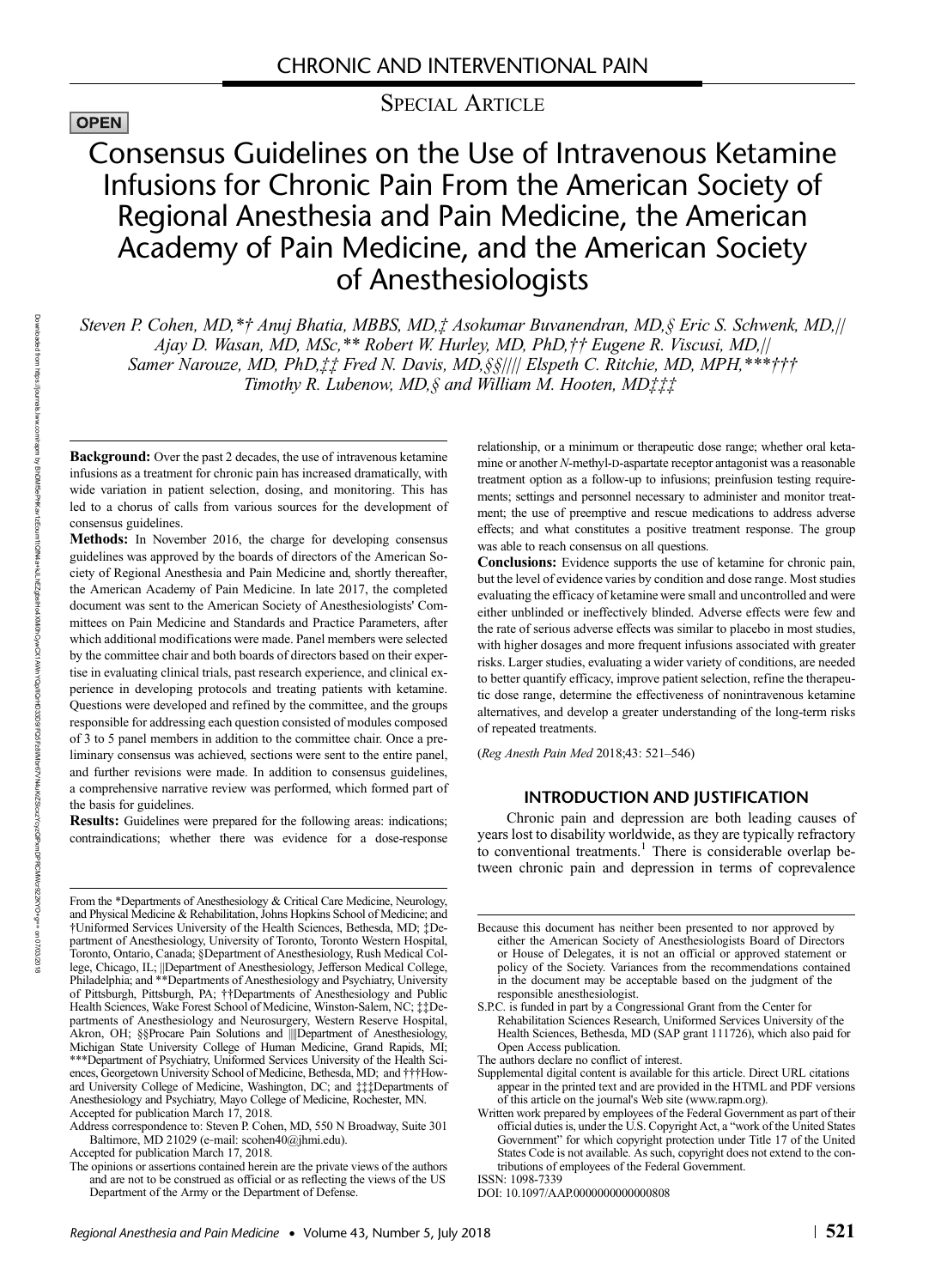and treatment, with many therapies typically used to treat one being effective for the other. $<sup>2</sup>$  One such treatment that intersects</sup> with both conditions is ketamine, which has generated enormous interest among health care providers, patients and their caregivers, and patient advocacy groups. Systematic and evidencebased reviews have found ketamine to be effective for both chronic pain and depression, and recent years have witnessed a dramatic increase in research and publications, clinical use, and publicity as determined by Internet traffic.<sup>3</sup> But because ketamine has been clinically available for almost 50 years, it has not been subject to the same scrutiny by the US Food and Drug Administration (FDA) or postmarketing surveillance as drugs that remain on patent protection. In fact, a recent symposium on its use compared its unbridled rise in clinical use as analogous to the "Wild West."<sup>4</sup>

Ketamine is classified by most pharmacological sources as an "anesthetic agent," being able to induce general anesthesia and ablate protective airway reflexes. Consequently, most hospitals prohibit its use as a "bolus" by nonanesthesiologists, and many require an anesthetist to oversee its use in any context. Yet, similar to other drugs used in anesthesia, the physiological effects are dose related, which has led to variations in policies. The surge in use; lack of large-scale, methodologically sound studies to guide treatment; and absence of treatment standards, to include safe-use recommendations, strongly portend the need for guidelines to inform safe practice. Previous consensus guidelines have been published on the use of ketamine for mood disorders, but these guidelines did not discuss mechanisms, address safe use, or provide guidance for pain management.<sup>5</sup> The objectives of this consensus statement are to provide an overview on the literature supporting ketamine for chronic pain, depression, and posttraumatic stress disorder (PTSD); determine appropriate patient selection for the use of ketamine infusions to treat acute and chronic pain; establish a framework for standardization of use during intravenous (IV) infusions; and establish safety parameters regarding monitoring, personnel, and dosing, which can be used for the treatment of chronic pain and psychiatric disorders. These recommendations are based on the US Preventive Services Task Force grading of evidence, updated in July 2012.6

# METHODS OF DEVELOPMENT

This was a joint effort undertaken by the American Society of Regional Anesthesia and Pain Medicine (ASRA) and the American Academy of Pain Medicine (AAPM), which commenced in November 2016; the boards of directors of these groups approved the documents in December 2017 and February 2018, respectively. In December 2017, on direction from the American Society of Anesthesiologists (ASA) president, the preliminary draft document was sent to the chairpersons of the ASA's Committees on Pain Medicine and Standards and Practice Parameters, who consulted with select members of the those committees. After incorporating minor revisions, the ASA Administrative Council approved the guidelines for both acute and chronic pain.

The Ketamine Guidelines Committee was charged with preparing guidelines on the use of ketamine as an analgesic that would enhance patient selection and safe practice, guide institutional protocol development, serve as a resource for information, and function as a template for regulatory bodies and payers. Members were selected by ASRA and AAPM, as well as the chair of the ASRA Guidelines Committee, who was selected by the 2 organizations as chairperson of the Consensus Guidelines Committee on Ketamine for Pain Management. Committee members were chosen based on their expertise and experience with the use of ketamine to treat pain; evaluating the literature; statistical

522

background; and developing protocols to govern its oversight. The various sections of the review portion of the manuscript, as well as for the questions and answers that comprised the chronic pain guidelines, were separated into modules composed of 3 to 5 authors and the committee chair, with 1 panel member designated as "lead." These questions were selected by the committee chair based on input from the Guidelines Committee and refined by the group based on discussion during conference calls and e-mail correspondence. The answers to the questions were composed by the author modules based on consensus, with discrepancies resolved by the chair and his designee(s). All sections of the review portion and the acute and chronic pain guidelines were then reviewed by the entire committee and revised by consensus as needed through discussion. A consensus was originally deemed to be greater than 75% panel agreement with dissenting opinions noted, but we were able to reach complete concurrence on all issues considered.

Search engines used during composition of the various sections included MEDLINE, EMBASE, Google Scholar, and Cochrane Database of Systematic Reviews, as well as by examination of the reference sections of all manuscripts. Articles considered for inclusion were animal and experimental studies, systematic and other types of reviews, meta-analyses, clinical trials, and, for certain sections in which high-grade evidence was lacking (eg, treatment, complications), case reports and series. Key words used for the review section included "ketamine," "N-methyl-D-aspartate receptor," "central sensitization," whereas those used to address the specific guideline topics were tailored to the individual questions (eg, dose-response, dextromethorphan, intranasal, complex regional pain syndrome [CRPS]). Protocols from various institutions including academic, private practice, military, and Veterans Administration were also reviewed to gauge community standards. Conclusions for each question were graded from A to D or as insufficient, according to the US Preventive Services Task Force grading of evidence guidelines, with the level of certainty rated as high, medium, or low.6 This system, which has been modified for use by the American Society of Interventional Pain Physicians in guidelines for pain treatment therapies, $\prime$  was chosen over several others because of the wide range and greater flexibility it affords.<sup>8,9</sup> For example, unlike other systems, it allows for high-grade recommendations in the absence of systematic reviews or consistent level I studies (ie, which would be beneficial for recommendations concerning safety issues such as monitoring or rescue therapy for refractory cases).

# DISCUSSION

## **History**

Ketamine, originally labeled as CI-581, is a chemical derivative of phencyclidine. It was first administered to 20 volunteers from a prison population in 1964 and produced dissociative anesthesia, providing effective analgesia in doses ranging from 1 to 2 mg/kg.<sup>10</sup> As early as 1958, phencyclidine (CI-395) was administered to humans under a different name and was reported to cause increased blood pressure and nystagmus while maintaining respiration.<sup>11</sup>

The story of ketamine began with 2 scientists from Parke-Davis (now a subsidiary of Pfizer, Detroit, Michigan). A medicinal chemist, V. Harold Maddox, discovered a new chemical organic Grignard reaction, which led to the synthesis of phencyclidine (later given the clinical investigation number CI-395) on March 26, 1956.<sup>12</sup> Parke-Davis pharmacologist Graham Chen and his associates obtained the compound from Maddox in 1958. In animal studies, it caused an excited drunken state in rodents, but a cataleptoid immobilized state in pigeons. They extended the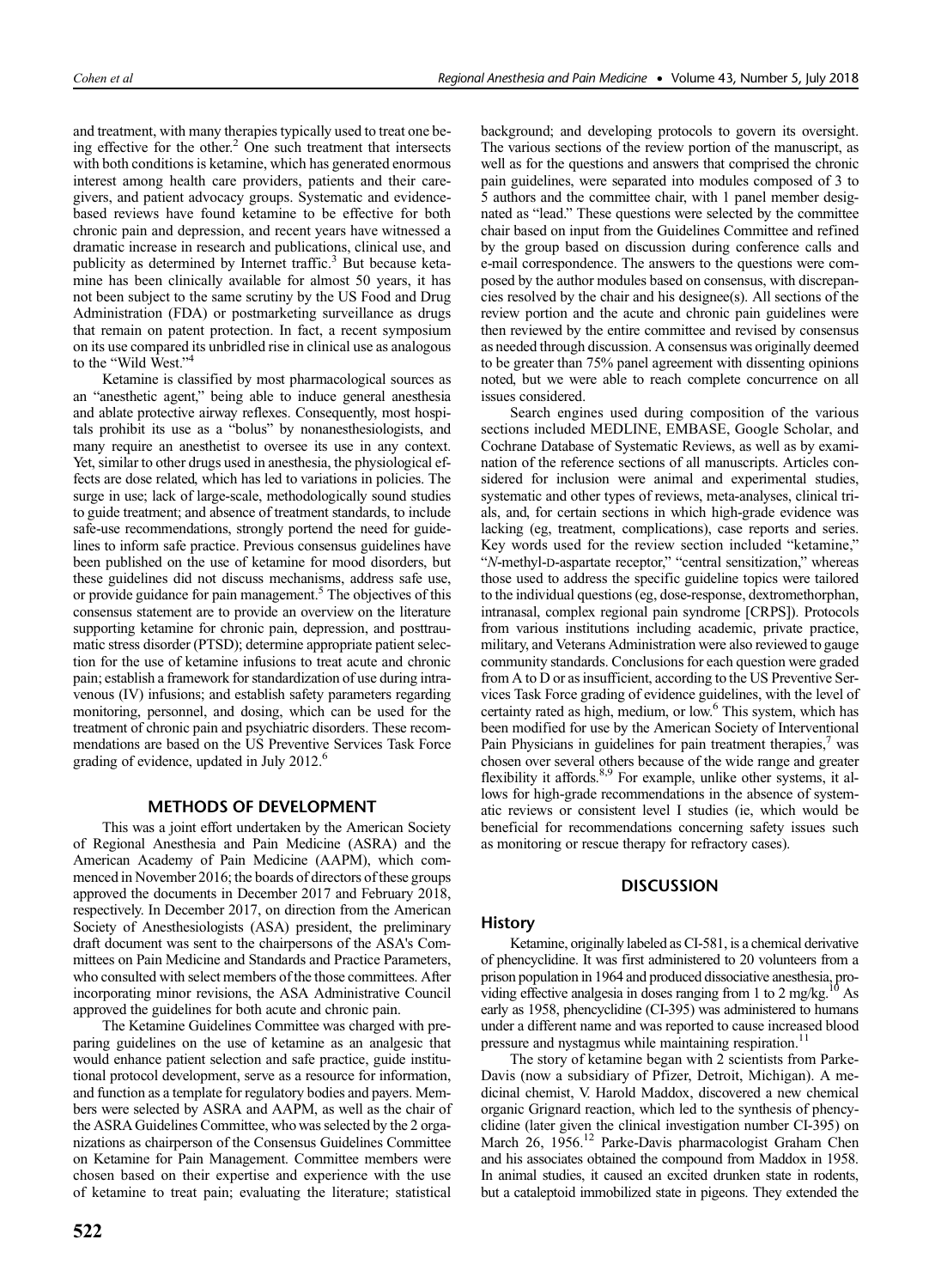studies to a large variety of animals and concluded that the pharmacology of this compound was unusually complex.13

After sufficient animal toxicity testing, phencyclidine was given to humans undergoing surgery. John E. Gajewski, MD, at Parke-Davis was responsible for its clinical development. Phencyclidine proved to be a relatively safe anesthetic in humans, as it had been with monkeys. However, some patients developed severe and prolonged postsurgery emergence delirium.14 The first human was given ketamine via an IV subanesthetic dose on August 3, 1964. Guenter Corssen, MD, an anesthesiologist at the University of Alabama at Birmingham and author on that pivotal first manuscript, $10$  subsequently increased the dose in a stepwise fashion from no effect to "conscious but spaced out" and finally to a dose sufficient to produce general anesthesia. The findings were described as "remarkable!" The overall incidence of adverse effects was approximately 1 in 3 volunteers, and frank emergence delirium was minimal. Most of the subjects described strange experiences such as a feeling of floating in outer space and having no feeling in their arms or legs. Encouraged by its anesthetic effect, Parke-Davis filed for FDA approval of the drug and carried out further clinical studies. Ketamine was approved by the FDA in 1970. During the Vietnam War, it became a widely used anesthetic in theaters of operation where concerns about hemodynamic instability are paramount in wounded service members and has now been in clinical use for more than 50 years.

# Epidemiology of Chronic Pain

Chronic pain is a worldwide epidemic. Among the leading causes of years lost to disability worldwide in 2013, 4 of the top 10 (low-back pain, neck pain, migraine, musculoskeletal disorders), including the perennial top cause—low-back pain—are pain related.<sup>1</sup> In the United States and other industrialized countries, the impact of chronic pain is even more pronounced, with 3 of the top 4 causes constituting chronic pain conditions (eg, low-back and neck pain and musculoskeletal disorders).<sup>15</sup> The socioeconomic burden due to chronic pain is enormous and cannot be overestimated. In a 2010 report, the Institute of Medicine estimated that chronic pain afflicts 1 of 3 Americans, costing between \$560 billion and \$635 billion annually.<sup>16</sup> In Europe, the reported burden of chronic pain is nearly equally steep, with the point prevalence estimated to be  $25%$  to  $30\%$ .<sup>17</sup>

# Classification of Chronic Pain and the Effects of Ketamine for Nonneuropathic Pain

There are numerous ways to classify and categorize chronic pain, but perhaps the most meaningful is by "type" or "location" (eg, neuropathic, nociceptive, central, peripheral, or mixed), as this informs treatment at every level of care. For example, nonsteroidal anti-inflammatory drugs are widely considered to be ineffective for neuropathic pain, whereas ketamine and gabapentinoids are generally acknowledged to be less effective for nonneuropathic pain than they are for neuropathic pain.<sup>18</sup> However, clinical reality is different than theoretical constructs based on animal studies, and drugs previously considered to be useful for only 1 type of pain (eg, ketamine for neuropathic pain, nonsteroidal anti-inflammatory drugs for nonneuropathic pain) have been shown in clinical trials to be efficacious for other types.19–<sup>23</sup> Many experts consider the distinction between different pain types to be a continuum, rather than discrete classification categories.18 Although the preponderance of preclinical evidence supporting an antinociceptive effect for ketamine has been conducted using peripheral neuropathic and central pain models, $<sup>2</sup>$ </sup> there are a handful of studies demonstrating an analgesic benefit in inflammatory and other nonneuropathic animal models.<sup>27,28</sup>

Pain categorization is important for determining diagnostic workup, guiding treatment decisions, and predicting outcomes. Among chronic pain patients, between 15% and 25% are estimated to have a predominantly neuropathic etiology.29–<sup>31</sup> For CRPS type I, which fails to meet the most recent International Association for the Study of Pain definition of neuropathic pain<sup>32</sup> but is the most common indication for ketamine treatment, the estimated prevalence rates vary between 20 and 30 per 100,000 person years.<sup>33,34</sup> Yet, these statistics may belie the true burden of neuropathic pain, as studies have shown that neuropathic pain may be associated with a poorer quality of life than comparable degrees of nonneuropathic pain.35 A recent review found the strongest evidence for IV ketamine to be for the treatment of neuropathic pain and CRPS, although the nonneuropathic pain condition they compared them to was fibromyalgia.36 In addition to fibromyalgia being a particularly challenging condition to treat, the studies cited also utilized lower dosages. Anecdotal evidence also supports intermediate-term benefit for ketamine infusions for nonneuropathic pain conditions such as refractory headaches and back pain.37

# Mechanisms of Action

Ketamine exerts its analgesic, antidepressant, and psychomimetic effects via myriad pathways. Its primary mechanism is as a noncompetitive antagonist at the phencyclidine binding site of N-methyl-D-aspartate (NMDA) receptors residing in the central nervous system (CNS), particularly in the prefrontal cortex and hippocampus,<sup>38</sup> where it decreases the frequency of channel opening and duration of time spent in the active, open state.<sup>39</sup> The NMDA receptor is a ligand-gated channel whose major endogenous agonist is glutamate, the predominant excitatory neurotransmitter in the CNS. When this receptor is inhibited, decreased neuronal activity ensues. Activation of the NMDA channel plays a major role in cognition, chronic pain, opioid tolerance, and mood regulation and is considered the principal receptor involved in phenomena of central sensitization and windup.<sup>38,40–43</sup> Although some studies suggest a role for peripheral mechanisms in the analgesic effect of ketamine, reviews have mostly found topical ketamine to be ineffective.<sup>45</sup>

Yet, NMDA-receptor antagonism is not the sole mechanism for its analgesic and antidepressant effects. In high doses, ketamine activates a variety of opioid receptors (mu > kappa > sigma), although the observation that its pain-relieving effects are not reversed by naloxone indicates this is not the major source of antinociception.46,47 Ketamine also acts on a multitude of other non-NMDA pathways that play integral roles in pain and mood regulation, including antagonistic effects on nicotinic and muscarinic cholinergic receptors, the blockade of sodium and potassium (ie, hyperpolarization-activated cyclic nucleotide–gated [HCN]) channels, activation of high-affinity  $D_2$  dopamine receptors and L-type voltage-gated calcium channels, facilitation of γ-aminobutyric acid A (GABA-A) signaling, and the enhancement of descending modulatory pathways. $48-51$  Collectively, these other pathways may explain why ketamine may be beneficial in nonneuropathic pain conditions and provide a rationale for its use as a topical analgesic agent.<sup>18,38,52,53</sup>

The recent surge in opioid use and overdoses has led to a rise in non–opioid-based treatment options. In preclinical studies, ketamine has been shown to reduce opioid tolerance and hyperalgesia.24,54 Although a recent meta-analysis demonstrated a small effect size for ketamine and other NMDA-receptor antagonists in reducing opioid consumption and improving analgesia in the perioperative setting,<sup>55</sup> the results of clinical studies have not been uniformly positive, which may in part be due to the multitude of factors that contribute to postsurgical pain and opioid consumption.55–<sup>57</sup>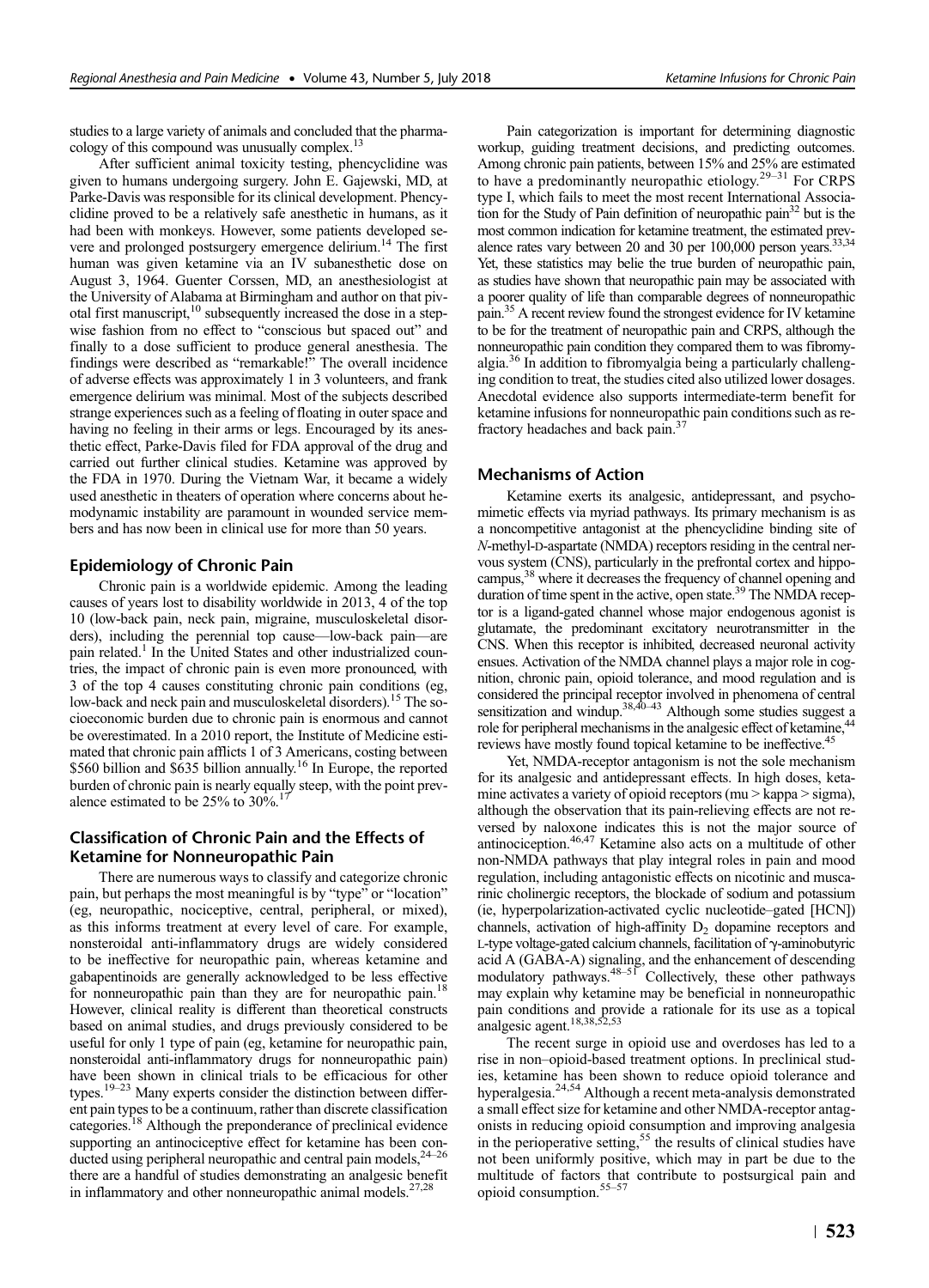The antidepressant effects of ketamine have generated intense interest in recent years in the psychiatric community. Given the high coprevalence rate of chronic pain and depression and other psychiatric morbidities, as well as the requirement of some institutions for patients being administered ketamine to be monitored by anesthesia providers, this has important ramifications for pain medicine providers.58 Despite the recent surge in use in the context of mood disorders, there is a relative paucity of clinical data compared with its use as an anesthetic and analgesic agent, but the moodenhancing effects appear to emerge in approximately 4 hours, after most of the drug has been cleared from circulation, and persist for up to 2 weeks, long after the acute analgesic effects dissipate.<sup>59</sup> Similar to its use as an analgesic, a variety of routes of administration have been successfully used for treatment of depression, including oral, intramuscular, and intranasal.38,60–<sup>62</sup>

Several mechanisms have been postulated to explain the rapid-acting antidepressant effects of ketamine. These include: (1) blockade of interneuronal and excitotoxic extrasynaptic NMDA receptors; (2) disinhibition of pyramidal cells leading to a glutamate surge; (3) activation of prosynaptogenic AMPA (αamino-3-hydroxy-5-methyl-4- isoxazolepropionic acid) receptors; (4) activation of synaptogenic intracellular signaling, including TORC1 (mammalian target of rapamycin complex 1) and brainderived neurotrophic factor pathways; (5) increased GABA-B levels; and (6) inhibition of brain glycogen synthase kinase 3  $(GSK-3B)$ .<sup>63–68</sup> Inhibition of GSK-3 is a mechanism shared by the mood-stabilizing drug lithium, and the use of adjunct GSK-3B inhibitors such as lithium may augment and prolong ketamine's antidepressant effects.69 Clinical trials and anecdotal experience have demonstrated efficacy not only for depression, but also for the treatment and prevention of  $PTSD$ ,<sup>70,71</sup> Yet despite these other physiological effects, similar to its anticociceptive properties, the primary mechanism for its psychiatric effects is believed to be via the NMDA receptor. In preclinical and clinical studies, ketamine's antidepressant effects appear to follow a glutamate surge that leads to a cascade of events resulting in synaptogenesis and subsequent reversal of the negative effects of chronic stress and depression, particularly within the prefrontal cortex.<sup>59</sup> For PTSD, the potential beneficial effects of ketamine may derive from its ability to inhibit the glutamate-activated NMDA receptor, as glutamate plays a pivotal role in stress reactivity and formation of traumatic memories.<sup>72,73</sup> However, more research is needed to better elucidate these mechanisms and to determine the long-term effects of ketamine on depression and PTSD.

# Pharmacodynamics and Pharmacokinetics

Ketamine exists as a racemic mixture of  $R(-)$  and  $S(+)$  stereoisomers. The  $S(+)$  stereoisomer is approximately 3 to 4 times more potent than its R(−) cousin consequent to its greater affinity for the PCP binding site on the NMDA receptor.<sup>49</sup> The S(+) stereoisomer has a shorter duration of action and possesses greater neuroprotective and analgesic properties than its R(−) counterpart, which might potentially make it a more ideal analgesic,  $49,74$  but preclinical and clinical analgesic studies comparing the 2 enantiomers have thus far yielded conflicting results.<sup>75–77</sup> Regarding the incidence of psychomimetic effects and abuse potential, studies comparing the different enantiomers have also produced mixed results.<sup>78,79</sup> For depression, 2 animal studies demonstrated more sustained antidepressant effects for the R(−) stereoisomer, but there are no clinical studies to guide treatment.<sup>78,80</sup>

Ketamine exhibits a unique combination of hypnotic, analgesic, and amnestic effects, which makes it ideal for treating posttraumatic and procedure-related pain. The hypnotic effects are likely secondary to inhibition HCN1 nonspecific cation channels that mediate "sag" currents, which help regulate and stabilize membrane potential.<sup>81</sup> The mechanisms behind the amnestic effects of ketamine are multifactorial in nature and probably the result of interactions at an assortment of receptors that include NMDA, serotonin, and nicotinic cholinergic.<sup>82,83</sup>

There is growing evidence for ketamine as a treatment for refractory seizures as well as for its use during electroconvulsive therapy. The anticonvulsant effects may be attributable not only to its effects on the NMDA receptor, but also to agonistic effects at the sigma and GABA-A and GABA-B receptors.<sup>84,85</sup> In electroconvulsive therapy, the propensity to induce seizures may be mitigated by the anticonvulsive effects of general anesthesia. Perhaps because of its interactions with the nicotinic receptor, the ability of ketamine to elevate the seizure threshold is less than that for other induction agents.<sup>86</sup> In animal studies, ketamine has been shown to decrease seizure threshold when given sequentially after aminophylline<sup>87</sup> and paradoxically to decrease enflurane-induced seizure activity.<sup>88</sup> In humans, ketamine has been shown to enhance epileptic discharges, which may explain the rare occurrence of seizures.<sup>89,90</sup>

Ketamine is a versatile drug that can be administered via many routes including IV, intramuscular, insufflation/intranasal, inhalational (smoked), oral (elixir or compounded pills), topical (minimal systemic absorption), and rectal (Table 1). It is both water and lipid soluble, which allows for extensive rapid distribution throughout the body and rapid crossing of the blood-brain barrier. Its predominant route of metabolism is via hepatic microsomal enzymes, most notably cytochrome P450, with approximately 12% remaining protein bound in plasma.<sup>49</sup> Although genetic polymorphisms of P450 isoforms (2B6, 2C9) may affect metabolism and clearance,  $92,93$ 1 study found that a genetic variant associated with decreased CYP2B6 expression and metabolism (CYP2B6\*6) did not alter pharmacokinetics following single, low-dose (0.4 mg/kg) oral administration.<sup>92</sup> Thus, the effects of these polymorphisms in studies evaluating higher, IV dosages remains unknown.

Ketamine's half-life in plasma is approximately  $2.3 \pm 0.5$  hours. The drug is rapidly metabolized to norketamine, hydroxynorketamine and dehydronorketamine, with norketamine possessing one-fifth to one-third of activity at the NMDA receptor as its parent compound, and 2R,6R hydroxyketamine, once considered to be an inactive metabolite, being an active inhibitor at the AMPA glutamate and  $\alpha$ 7 subtype of the nicotinic cholinergic receptor, which may contribute to antidepressant effects.<sup>94–96</sup> The excretion of unchanged ketamine (4%) and its metabolites is via the urine.

In low doses, ketamine causes analgesia and sedation, whereas in high doses, it produces general anesthesia. The clinical effects of ketamine result from both direct and indirect actions, with the latter predominating in most clinical contexts. Ketamine administration generally results in increases in heart rate, systolic and diastolic blood pressure, salivary and tracheobronchial secretions, and bronchodilation due to its stimulatory effects on the sympathetic nervous system. In clinically administered dosages, it has minimal effects on airway reflexes (ie, upper airway skeletal tone and responsiveness remain intact) and respiratory rate; paradoxically, some studies have shown an increased respiratory response to hypercapnea.38,49,97 These effects make ketamine an ideal drug for trauma victims in the setting of hypovolemia, septic shock, or pulmonary disease and have led some experts to recommend and utilize ketamine as a potential first-line treatment for battlefield injuries.<sup>98</sup> The direct, dose-dependent negative inotropic effects on cardiac muscle are typically realized only in catecholamine depleted individuals (eg, long-term trauma or intensive care patients).<sup>9</sup>

The dissociative properties associated with ketamine are thought to result from the combination of reduced activation of the thalamocortical system and increased activity in the limbic system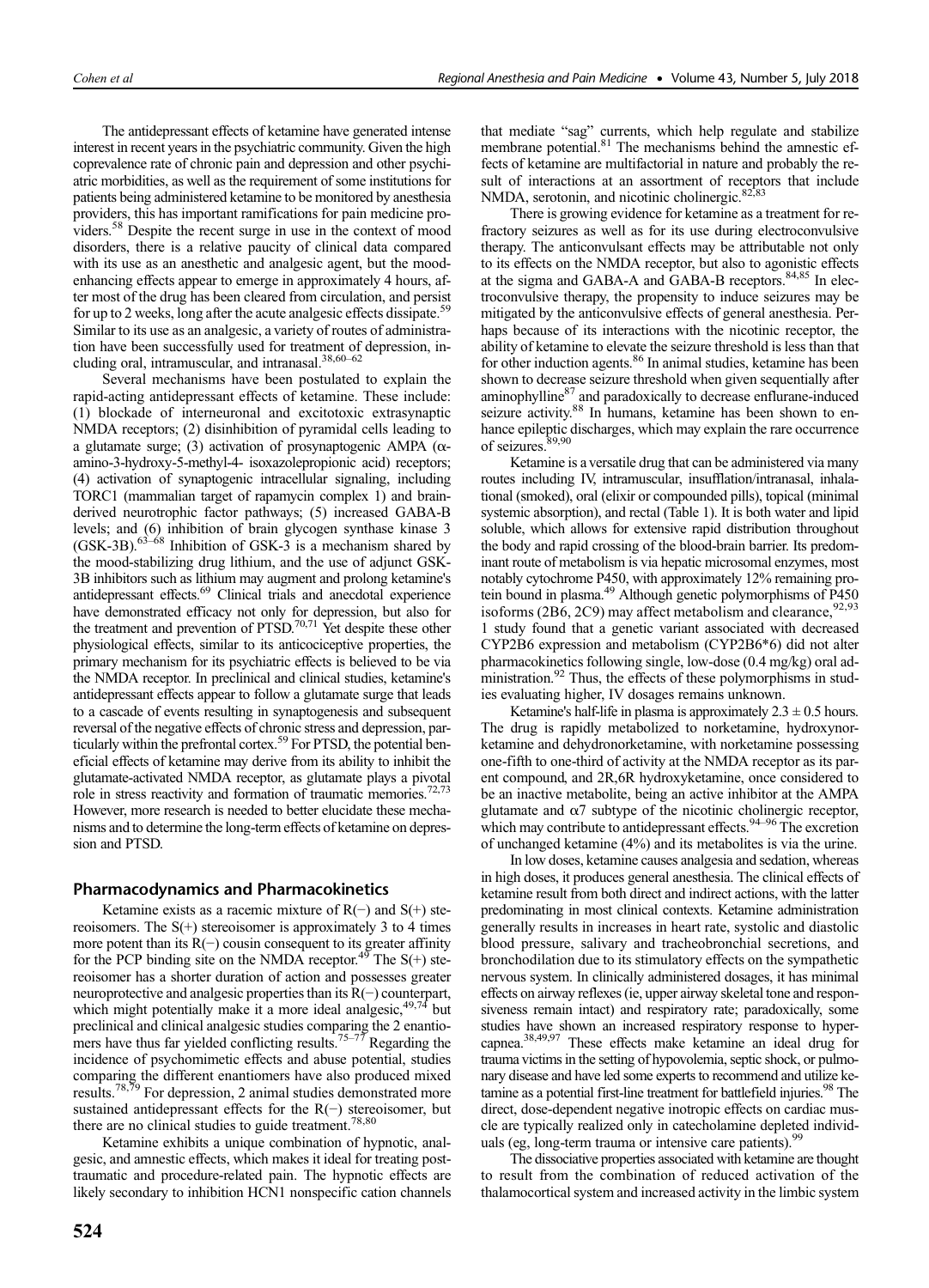| Route of<br>Administration | <b>Typical Dosing</b>                                                                                                                                                                                                                                                                                                                                                                                                                                                                                                             | Bioavailability, % | Time of<br>Onset | <b>Duration of Action</b><br><b>After Dosing</b> |
|----------------------------|-----------------------------------------------------------------------------------------------------------------------------------------------------------------------------------------------------------------------------------------------------------------------------------------------------------------------------------------------------------------------------------------------------------------------------------------------------------------------------------------------------------------------------------|--------------------|------------------|--------------------------------------------------|
| Intravenous                | $1-4.5$ mg/kg for general anesthesia induction; $1-6$ mg/kg<br>per hour for an esthesia maintenance; $0.5-2$ mg/kg for<br>1-d outpatient or 3- to 5-d inpatient awake ketamine<br>infusions in chronic pain (higher dosages titrated to effect<br>from lower doses); $0.2-0.75$ mg/kg for procedural analgesia,<br>can be repeated; 0.1 mg/kg for IV infusion test; 5- to 35-mg/h<br>continuous infusion for acute traumatic or postoperative pain,<br>$1-7$ mg/demand dose mixed with opioids in<br>patient-controlled analgesia | N/A                | 30 s             | $5-10$ min for bolus doses                       |
| Intramuscular              | 2–4 times IV dosing; $5-10$ mg/kg for surgical anesthesia;<br>$0.4-2$ mg/kg for procedural analgesia; bolus and treatment<br>dosing $0.10-0.5$ mg/kg for chronic pain                                                                                                                                                                                                                                                                                                                                                             | 75–95              | $2-5$ min        | $30 - 75$ min                                    |
| Intranasal                 | 0.2–1 mg/kg for chronic pain and sedation; $3-6$ mg/kg for<br>procedural analgesia and anesthetic premedication                                                                                                                                                                                                                                                                                                                                                                                                                   | $25 - 50$          | $5-10$ min       | $45 - 120$ min                                   |
| Subcutaneous               | $0.1-1.2$ mg/kg per hour for chronic pain; bolus and treatment<br>dosing $0.10-0.6$ mg/kg                                                                                                                                                                                                                                                                                                                                                                                                                                         | 75–95              | $10 - 30$ min    | $45 - 120$ min                                   |
| Oral                       | $0.3-1.25$ mg/kg for chronic pain; up to 3 mg/kg for procedural<br>analgesia and anesthetic premedication                                                                                                                                                                                                                                                                                                                                                                                                                         | $10 - 20$          | $5-20$ min       | $2-4h$                                           |
| Rectal                     | 5–10 mg/kg for anesthesia premedication and procedural analgesia                                                                                                                                                                                                                                                                                                                                                                                                                                                                  | $25 - 30$          | $5-15$ min       | $2-3h$                                           |
| Topical                    | $1\%$ –10% cream for chronic pain                                                                                                                                                                                                                                                                                                                                                                                                                                                                                                 | $<$ 5              | $<$ 2 d          | <b>NA</b>                                        |

# TABLE 1. Pharmacokinetics of Ketamine for Different Routes of Administration<sup>38,91</sup>

and hippocampus.49 To a large extent, these effects may be reduced or eliminated with the concurrent use of benzodiazepines or  $\alpha$ 2 agonists, which act to reduce the psychomimetic effects by diminishing the cholinergic effects, which in turn mitigates the excessive stimulation of downstream corticolimbic neurons.100,101

The analgesic effects of ketamine are usually experienced when plasma concentrations approach 100 ng/mL. One advantage for using ketamine over opioid therapy for chronic pain is that long-<br>term use is associated with less tolerance and tachyphylaxis.<sup>102,103</sup> This, in conjunction with the preliminary evidence touting its ability to prevent and reverse opioid tolerance and hyperalgesia, has led to its growing use as a rescue treatment in opioid-tolerant individuals (Table 1).<sup>104–107</sup>

# Evidence

#### Preclinical Evidence and Challenges in Translation: Can Ketamine Reverse or Halt Central Sensitization?

The predominant therapeutic effect for ketamine is believed to involve its antagonistic effects at the NMDA receptor, which plays a major role in neuroplasticity and excitotoxicity. Hence, the NMDA receptor has been implicated in such diverse phenomena as memory and cognition, central sensitization and windup, and opioid tolerance and hyperalgesia.<sup>18,108,109</sup> Central sensitization may accompany any chronic pain condition but is most frequently linked to neuropathic pain.<sup>110</sup> Not surprisingly, although the preponderance of preclinical studies demonstrating an antinociceptive effect for ketamine have been conducted in neuropathic pain models, ketamine has also demonstrated analgesic effects in animal studies simulating inflammatory conditions.<sup>111,112</sup>

The simplest and most elegant explanation proposed for ketamine's chronic pain–relieving properties is that it "resets the CNS," in essence reversing the deleterious effects of central sensitization by virtue of its NMDA-receptor antagonistic effects.<sup>113</sup> However, the evidence for this hypothesis is inconsistent. Functional magnetic resonance imaging studies have shown that it is possible to reverse pathoanatomical changes associated with chronic pain with effective treatment,<sup>114,115</sup> but the effects of

ketamine have not been extensively studied using functional imaging or instruments validated for measuring central sensitization.<sup>116</sup> Studies that have sought to measure quantitative sensory testing and conditioned pain modulation after ketamine administration have for the most part yielded negative findings. $48,117-123$ Yet, an animal study showing that ketamine is more efficacious in chronic stages of CRPS, when central mechanisms predominate, than in acute stages, when peripheral mechanisms are more prominent, supports the reversal of central sensitization theory as the principal mode of analgesia.<sup>124</sup> Whereas most of ketamine's analgesic effects may be mediated via NMDA-receptor antagonism, it is likely that its effects on other systems including HCN1, cholinergic, aminergic, and opioid pathways also play a role.<sup>125</sup> Ketamine may exert its profound analgesic effects by not only affecting the sensory-discriminative system, but also modulating the affective-motivational component of pain.

As noted above, there is a preponderance of preclinical evidence supporting ketamine as an antidepressant and more mixed evidence supporting it as a treatment for PTSD.<sup>59,69,126–128</sup> The myriad physiological changes that mediate these benefits predominate in the CNS and are associated with enhanced neural activity in the prefrontal cortex and reduced activity in the amygdala and hippocampus.129,130 Whereas animal models of pain use antinociception as a surrogate for analgesia, animal models of depression utilize tangible characteristics such as locomotor activity, aggression, preference for sucrose, and physiological responses (eg, electroencephalography to measure disturbances in circadian rhythm, laboratory tests to measure stress response, neuroimaging to measure CNS changes) to measure the subjective variable of mood.<sup>131</sup> For PTSD, the inherent challenges in translating a subjective condition to objective measures are equally challenging.<sup>131</sup> These factors may explain why most drugs shown to be beneficial in preclinical models of pain, depression, and PTSD fail in clinical trials.<sup>18,131,132</sup>

#### Clinical Evidence for Use in Acute Pain Management

When used for chronic pain, many physicians will administer the highest dose tolerated in an effort to "reverse central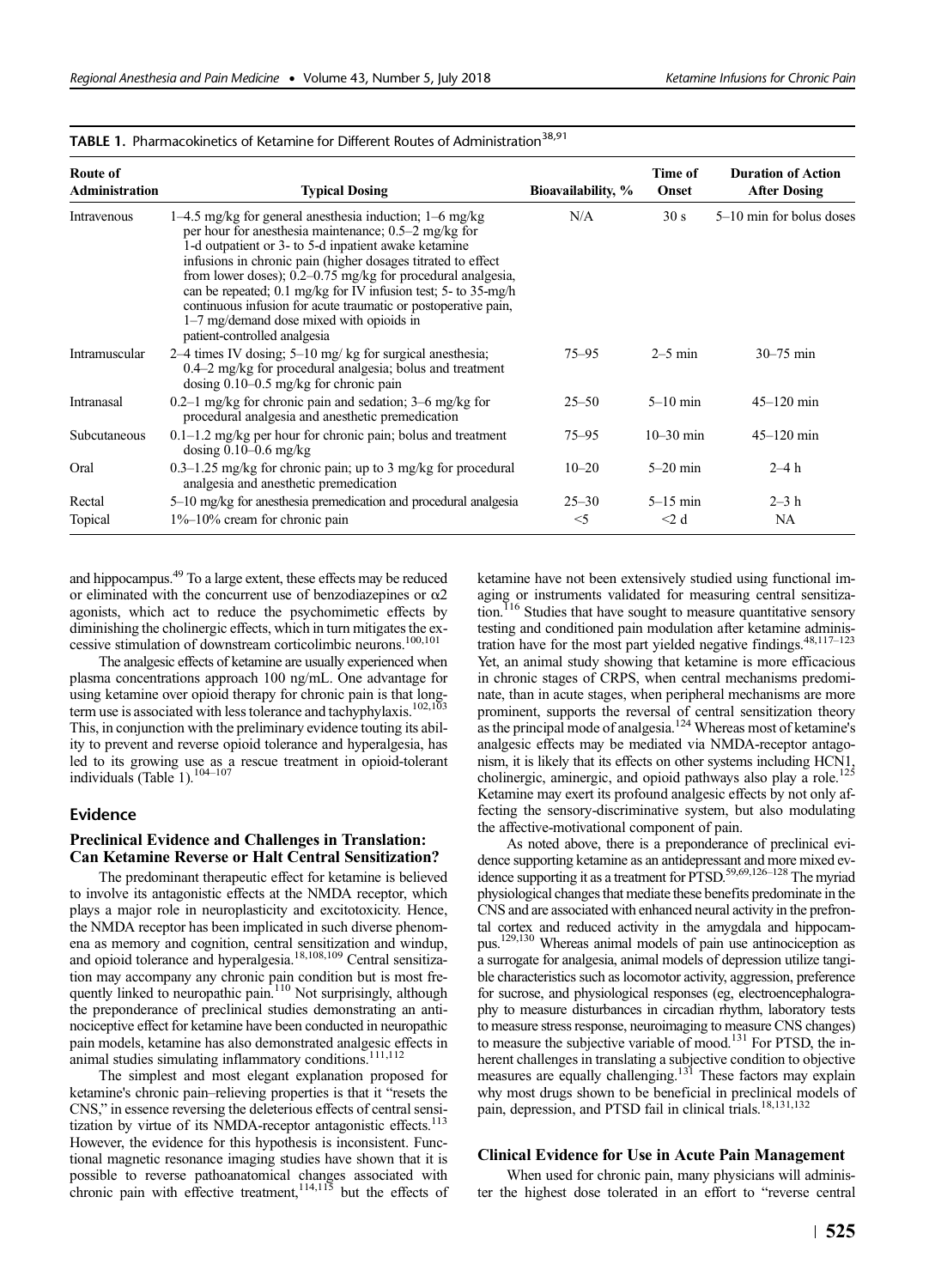sensitization" or "unwind windup," attempting to pharmacologically counteract adverse effects, rather than tapering down the infusion. In contrast, in an acute pain setting, ketamine dosages are titrated to effect, carefully balancing analgesia with adverse effects, the latter of which may require a reduction in dosage.

Most studies evaluating ketamine in an acute pain setting have focused on the perioperative environment and a few other specific painful disease states, such as sickle cell pain crises. For patients outside the perioperative setting, evidence is limited to mostly case reports. The evidence suggests that most patients who benefit from ketamine in the acute pain setting fall into several categories. The first group of patients is those who are undergoing painful surgery, after which the expected postoperative pain rating is considered to be in the severe range.<sup>133</sup> Examples of surgical procedures in which the benefits seem to be the greatest include upper abdominal surgery and thoracic surgery; orthopedic limb, spine, intra-abdominal, and lower abdominal procedures also appear to be painful enough to warrant consideration of ketamine. Multiple reviews have demonstrated that ketamine reduces opioid consumption, pain levels, or both for a minimum of 24 hours after surgery and possibly 48 hours or more.<sup>134–136</sup> No (preincisional bolus only or very low dose) or only a very minor preventive effect on persistent postsurgical pain (number needed to treat >10) for ketamine is evident from existing studies, with 1 review suggesting that higher total dosages may be more likely to demonstrate a modest preventive effect (effect sizes −0.59 for dosages  $≤0.5$  mg/kg,  $-0.04$  for dosages between 0.5 and 1 mg/kg, and −0.81 for dosages exceeding 1 mg/kg).<sup>133</sup>

Opioid-tolerant and opioid-dependent patients are frequently cited as groups that should receive ketamine, primarily because it makes conceptual sense given the role of the NMDA receptor in hyperalgesia and opioid tolerance.<sup>55,137</sup> Despite recommendations from several groups<sup>138,139</sup> for consideration of ketamine, the clinical evidence is limited to a few randomized controlled trials  $(RCTs)$ . Loftus and colleagues<sup>140</sup> found ketamine reduced postoperative and long-term opioid use in opioid-dependent patients undergoing spine surgery, whereas another study reported that opioid-tolerant patients undergoing multiple different surgeries who received ketamine experienced improved average pain ratings postoperatively.<sup>141</sup> There are also less impressive  $142$  and negative studies<sup>143,144</sup> in this patient population. In studies examining the use of low-dose ketamine added to opioid patient-controlled analgesia for postsurgical pain, systematic reviews have found evidence for reduced pain scores and opioid consumption for up to 72 hours.<sup>145,146</sup>

Evidence for ketamine in acute painful exacerbations of chronic diseases such as sickle cell disease and nonoperative trauma (eg, rib fractures) is limited to mostly case reports and small case series. $147-151$  In many of these conditions, limited numbers of patients and ethical considerations make prospective studies challenging. There is a clear need for welldesigned, prospective studies in sickle cell disease and other painful disease states that acute pain physicians confront. The feasibility of performing such large-scale randomized studies, however, remains questionable.

# Clinical Evidence for Use in Chronic Pain

The efficacy of ketamine for chronic neuropathic pain and conditions with features of neuropathic pain has been investigated in double-blind RCTs.44,117–119,123,152–<sup>169</sup> Several of these trials found that ketamine, administered under ideal clinical conditions, was associated with significantly greater reductions in pain compared with the control condition. However, statistical measures of the treatment effect, or effect size, were not used in these studies. In the absence of measures of effect size, a comparison of pain scores between the ketamine and control groups could help guide decisions about the use of ketamine in clinical practice. For example,  $4^{117,123,160,162}$  of  $7^{117,123,155,160-162,164}$  double-blind RCTs reported that ketamine infusions were associated with significantly greater reductions in pain compared with placebo in patients with mixed chronic neuropathic pain diagnoses. The difference in pain reduction between the ketamine and control groups measured during the ketamine infusions ranged from 25% to 45% in 3 studies.44,118,152 However, in the study by Kvarnström and colleagues, $118$  the significant group difference measured during the 0.4-mg/kg infusion was no longer present 110 minutes following completion of the infusion. In the study by Max and colleagues, $152 \text{ in which ketamine provided (mean)}$ dose, 58 mg over 2 hours) superior pain relief to both alfentanil and placebo, the pain relief disappeared before the adverse effects resolved. In the study by Leung et al, $44$  the authors attributed part of the analgesic benefit to peripheral mechanisms. In another study, patients in the ketamine group (0.24 mg/kg over 30 minutes) experienced a 10-point greater pain score reduction on a 0- to 100 mm visual analog scale (VAS) measured during the infusion compared with placebo.<sup>153</sup>

In 2 double-blind RCTs that involved patients with traumatic spinal cord injury pain, ketamine infusions (0.06-mg/kg bolus followed by 0.36 mg/kg per hour and 0.4 mg/kg over 40 minutes) were associated with a 35% to 40% reduction in pain measured during the infusion compared with placebo.<sup>119,154</sup> In a third RCT that involved patients with traumatic spinal cord injury pain, IV ketamine 80 mg infused over 5 hours was associated with a 22-point reduction in VAS pain scores compared with placebo at 2-week follow-up, but not afterward.<sup>155</sup> Among patients with phantom limb pain (PLP), greater than 90% pain reduction was observed 30 minutes following an IV ketamine infusion of 0.4 mg/kg over 1 hour compared with placebo in 1  $RCT<sub>117</sub>$  and in another trial, IV ketamine (0.1-mg/kg bolus followed by 0.42 mg/kg per hour) was associated with a 2-point reduction (10-cm VAS) in pain scores 48 hours following completion of the infusion compared with placebo.<sup>156</sup> In a single RCT that involved patients with postherpetic neuralgia (PHN), IV ketamine 0.15 mg/kg over 10 minutes was associated with a 50% reduction in pain measured 15 to 45 minutes following ketamine administration compared with placebo.<sup>157</sup>

For conditions with features of neuropathic pain, ketamine has been investigated in several RCTs, but the treatment effects are mixed. In patients with fibromyalgia, a condition often associated with central sensitization, the findings of 2 RCTs demonstrated a 20- to 25-point reduction in VAS pain scores 90 to 120 minutes following IV ketamine 0.3 mg/kg compared with placebo.158,159 In 2 other RCTs that involved patients with fibromyalgia, ketamine (0.3 mg/kg over 30 minutes and 0.5 mg/kg for 3 hours) was associated with a 0.5- to 0.9-point reduction in pain scores (10-cm VAS) at 90 to 180 minutes following IV ketamine compared with placebo.<sup>21,160</sup> However, in the study by Noppers and colleagues<sup>160</sup> that enrolled 24 patients with fibromyalgia who received a ketamine infusion of 0.5 mg/kg for 3 hours, no differences were found in pain scores or quality of life during the 8-week follow-up period. In patients with CRPS, 1 RCT reported a 1.2-point (0- to 10-point numerical rating scale) difference in pain scores between the ketamine (0.43 mg/kg per hour continuously over 4.2 days) and placebo infusion groups at 11-week follow-up, but no group difference was observed at 12-week follow-up.<sup>161</sup> This study was limited to patients with CRPS type I, which does not meet the most recent International Association for the Study of Pain definition of neuropathic pain because of the absence of an identifiable nerve injury.<sup>32</sup> A second RCT that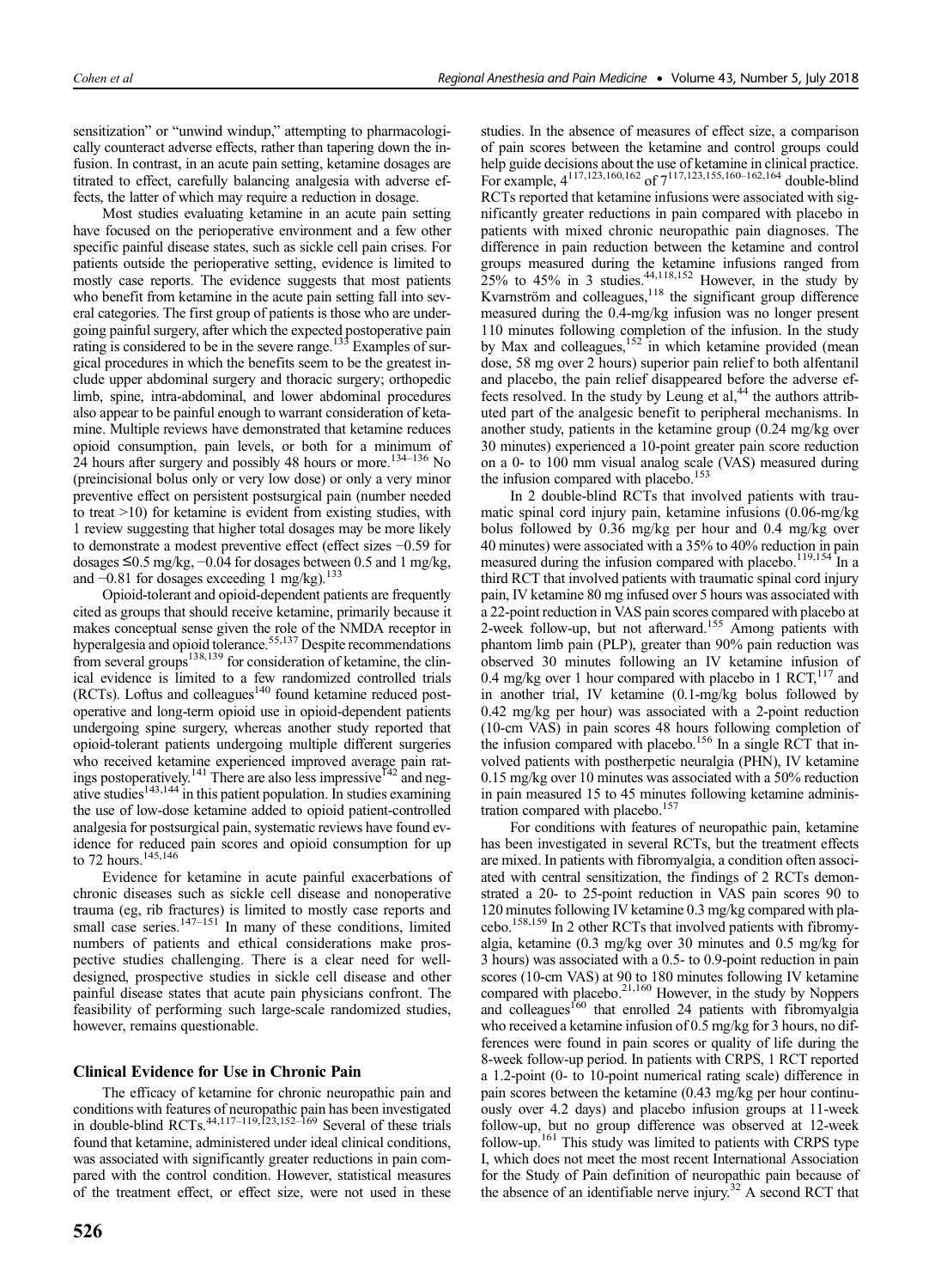|                                             |                                                                         |                                                                                       |                 | TABLE 2. Randomized Placebo-Controlled Trials Evaluating Intravenous Ketamine for Chronic Pain With a Minimum of 48 Hours of Follow-Up                                                                          |                                                                                          |
|---------------------------------------------|-------------------------------------------------------------------------|---------------------------------------------------------------------------------------|-----------------|-----------------------------------------------------------------------------------------------------------------------------------------------------------------------------------------------------------------|------------------------------------------------------------------------------------------|
| First Author, Year                          | Patients                                                                | <b>Ketamine Regimen</b>                                                               | Follow-Up       | Results                                                                                                                                                                                                         | Comments                                                                                 |
| $\mbox{Amr}, ^{155}$ 2010                   | neuropathic pain after<br>spinal cord injury<br>40 patients with        | 80 mg over 5 h per day $\times$ 1 wk                                                  | $4 \text{ wk}$  | Ketamine better than placebo for 2 wk                                                                                                                                                                           | All patients also received<br>gabapentin                                                 |
| Eichenberger, $^{117}$ 2008                 | 20 patients with PLP                                                    | $0.4$ mg/kg over 1 h with 48 h<br>minimum interval between<br>infusions               | 48 h            | combination superior for mean pain reduction.<br>No difference between ketamine alone and<br>Ketamine better than placebo and calcitonin.<br>combination for worst pain reduction, but<br>Mixed results for QST | combination of both to placebo<br>ketamine to calcitonin to<br>Crossover study comparing |
|                                             | Schwartzman, <sup>123</sup> 2009 19 patients with CRPS<br>types 1 and 2 | Up to $100$ mg over $4 h$ for $10$<br>consecutive weekdays                            | $9 - 12$ wk     | improvement in QST and no correlation between<br>Ketamine better than placebo for pain, but no<br>response and serum levels                                                                                     | Study halted at midpoint because<br>of lack of improvement in<br>ketamine group          |
| Sigtermans, 161 2009                        | 60 patients with<br>CRPS type 1                                         | continuously over 4.2 d<br>$0.43$ mg/kg per hour                                      | $12 \text{ wk}$ | Ketamine better than placebo, but results were not<br>statistically significant beyond 11 wk                                                                                                                    | Blinding ineffective                                                                     |
| Noppers, 160 2011                           | 24 patients with<br>fibromyalgia                                        | $0.5$ mg/kg over 30 min                                                               | 8 wk            | Ketamine better than placebo only up to 3 h                                                                                                                                                                     | Blinding ineffective                                                                     |
| Mitchell, $^{162}$ 2002                     | ischemic limb pain<br>35 patients with                                  | $0.6$ mg/kg over 4 h                                                                  |                 | $2-9$ d (mean, 5 d) Ketamine better than placebo                                                                                                                                                                | All patients also received opioids                                                       |
| Salas, 164 2012                             | 20 patients with<br>cancer pain                                         | 0.5 mg/kg per day increased<br>to 1 mg/kg per day $\times$ 2 d<br>for persistent pain | 48 h            | No difference between treatment groups                                                                                                                                                                          | All patients received morphine                                                           |
| QST indicates quantitative sensory testing. |                                                                         |                                                                                       |                 |                                                                                                                                                                                                                 |                                                                                          |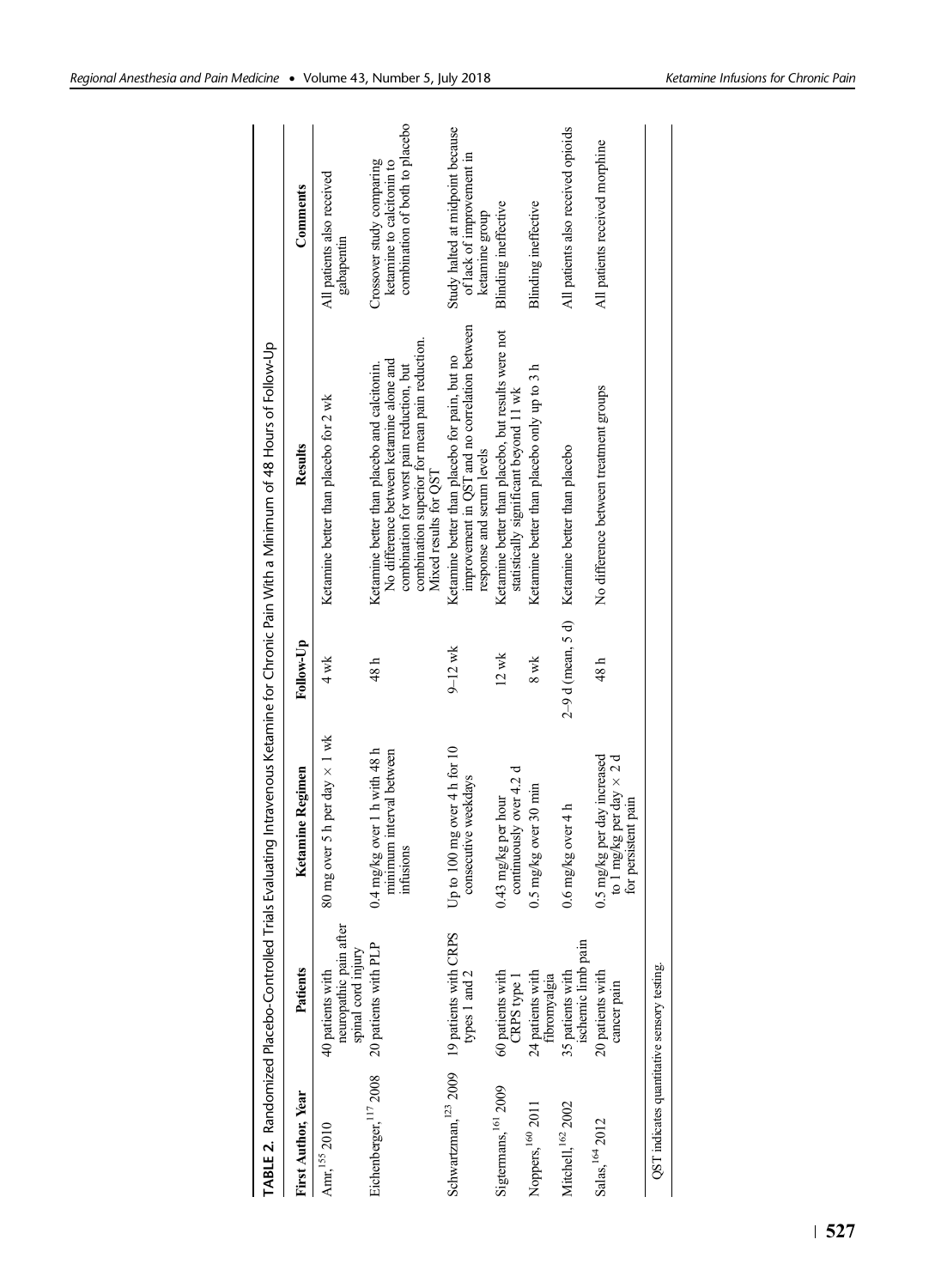included individuals with both CRPS types I and II reported a 14 point difference on the short-form McGill Pain Questionnaire between the ketamine (up to 100 mg over 4 hours for 10 consecutive weekdays) and placebo infusion groups at 9- to 12-week followup (Table 2). $123$ 

In individuals with nociceptive pain, the results have been mixed. Among patients with ischemic pain attributed to severe peripheral vascular disease, 1 RCT reported a 19% difference in pain relief between the ketamine infusion of 0.6 mg/kg over 4 hours and a placebo infusion at  $5$ -day follow-up,<sup>162</sup> but a second RCT reported no significant differences in pain scores between ketamine (0.15–0.45 mg/kg over 5 minutes) and morphine 10 mg when measured at the time of each drug's peak effect following completion of the infusions.<sup>163</sup> In a small, double-blind study evaluating an IV ketamine infusion (0.5 mg/kg per day increased to 1 mg/kg per day for 2 days) for persistent pain as an add-on treatment to morphine for cancer pain, no difference between treatment groups was found during the 48-hour follow-up period.<sup>164</sup>

The use of ketamine in headache disorders has surged over past few years in light of several studies demonstrating benefit.<sup>165–167</sup> In a single RCT that involved patients with migraine headache, a bolus of subcutaneous ketamine 80 μg/kg was associated with an approximately 50% reduction in acute migrainous pain compared with placebo and an approximate 75% reduction in chronic migrainous pain at 7- to 10-day follow-up when administered in thrice-a-day dosing for 3 weeks.<sup>168</sup> However, a second RCT that investigated the effects of intranasal ketamine 25 mg compared with intranasal midazolam 2 mg found that ketamine reduced the severity but not the duration of migrainous aura, with no significant group differences in pain scores observed.<sup>169</sup> In a retrospective study that involved 49 patients diagnosed with 7 different chronic pain conditions with neuropathic pain features, a 5.9-point (10-cm VAS) reduction in pain scores was observed following a ketamine infusion (median dose, 0.9 mg/kg over 30–45 minutes; median number of infusions, 4), with 38% of patients reporting greater than 3 weeks of relief (Table 3). $37$ 

When interpreting controlled trials evaluating ketamine, one must consider that because of ketamine's psychomimetic effects, blinding can be difficult. In the study by Noppers and colleagues,<sup>160</sup> 75% of participants correctly guessed which group they were allocated to, and in the study by Sigtermans and colleagues,<sup>161</sup> 28 of 30 patients who received ketamine correctly guessed their treatment group. Systematic reviews and clinical studies have found that the absence of blinding exaggerates the effect size by approximately 35% and that unclear blinding increases the treatment effect by  $13\%$  to  $25\%$ .<sup>170–172</sup>

# Adverse Effects and Pathophysiology

# Cardiovascular and Pulmonary Effects

The challenge in describing the physiologic effects of ketamine used at subanesthetic doses are that: (1) many of the studies that reported these effects focused on anesthetic doses, which are typically 1.5 to 2 mg/kg or higher given as a bolus; and (2) there is no standard definition of what dose is considered "subanesthetic." Practitioners are left to make assumptions about the severity and frequency of these effects at lower doses based on limited evidence. Nevertheless, early work by Gooding and colleagues<sup>173</sup> in 1977 suggests that ketamine has greater effects on the pulmonary vasculature than the systemic vasculature. Furthermore, they note no significant changes in cardiac output, stroke volume, systemic vascular resistance, and other cardiovascular parameters. However, in critically ill patients, there appears to be a negative inotropic effect as demonstrated in a 1980 study.174 Reviews have noted that ketamine has both a negative inotropic effect and

|                           | <b>TABLE 3.</b> Clinical Outcomes for Ketamine Therapy in                                                                                                                               | Headaches                                                                                                                                                                          |                                                                                                                                                                                                                    |                                                                                                                                                                                                       |
|---------------------------|-----------------------------------------------------------------------------------------------------------------------------------------------------------------------------------------|------------------------------------------------------------------------------------------------------------------------------------------------------------------------------------|--------------------------------------------------------------------------------------------------------------------------------------------------------------------------------------------------------------------|-------------------------------------------------------------------------------------------------------------------------------------------------------------------------------------------------------|
| <b>First Author, Year</b> | <b>Study Design and Patients</b>                                                                                                                                                        | Treatments                                                                                                                                                                         | Results                                                                                                                                                                                                            | Comments                                                                                                                                                                                              |
|                           | with cluster headache                                                                                                                                                                   | Granata, <sup>165</sup> 2016 Observational study in 29 patients Low-dose IV ketamine (0.5 mg/kg over<br>h) every $2$ wk up to $4$ times                                            | Cluster attacks were completely aborted in 100 13 had chronic cluster, and 16 had the<br>% of patients with episodic headaches and<br>in 54% of patients with chronic cluster<br>headaches for a period of 3–18 mo | episodic form                                                                                                                                                                                         |
|                           | Moisset, <sup>166</sup> 2017 Case report in 2 patients with<br>cluster headache                                                                                                         | Single IV ketamine infusion (0.5 mg/kg<br>over 2 h) combined with magnesium<br>sulfate (3000 mg over 30 min)                                                                       | Complete relief in 1 patient and 50% for the Both had chronic cluster headache<br>other patient, for 6 wk in both cases                                                                                            |                                                                                                                                                                                                       |
|                           | with migraine or NDPH                                                                                                                                                                   | $(0.1-1 \text{ mg/kg} \text{ per hour})$ ; mean length<br>Pomeroy, <sup>167</sup> 2017 Retrospective study in 77 patients IV subanesthetic ketamine infusion<br>of infusion, 4.8 d | 71.4% of patients were classified as acute<br>responders; sustained response did not<br>achieve statistical significance                                                                                           | responders defined as those with at least 2-point<br>Patients had chronic migraine or NDPH; acute<br>improvement in headache pain at discharge                                                        |
| Afridi, 169 2013          | placebo-controlled, parallel study<br>in 30 patients with migraine<br>Randomized, double-blind,                                                                                         | midazolam as an active control; each subject<br>recorded data from 3 episodes of migraine                                                                                          | 25 mg intranasal ketamine with 2 mg intranasal Ketamine reduced the severity but not duration Patients had migraine with prolonged aura.<br>of aura, whereas midazolam had no effect                               | 18 subjects completed the study                                                                                                                                                                       |
|                           | Nicolodi, <sup>168</sup> 1995 Randomized, double-blind crossover Acute therapy: SC ketamine<br>headache (17 each received acute<br>in 34 patients with migraine<br>and chronic therapy) | (control); chronic therapy: SC ketamine<br>hydrochloride (80 µg/kg) or SC saline<br>$(80 \mu g/kg)$ TID for 3 wk                                                                   | treatment and as a prophylactic therapy<br>Marked relief of pain both as an acute                                                                                                                                  | International Classification of Headache Disorders<br>criteria; mild adverse effects in the majority of<br>patients in both ketamine and placebo groups<br>Migraine headaches not diagnosed using the |
|                           | NDPH indicates new daily persistent headaches; SC, subcutaneous; TID, 3 times daily.                                                                                                    |                                                                                                                                                                                    |                                                                                                                                                                                                                    |                                                                                                                                                                                                       |

Ī

ï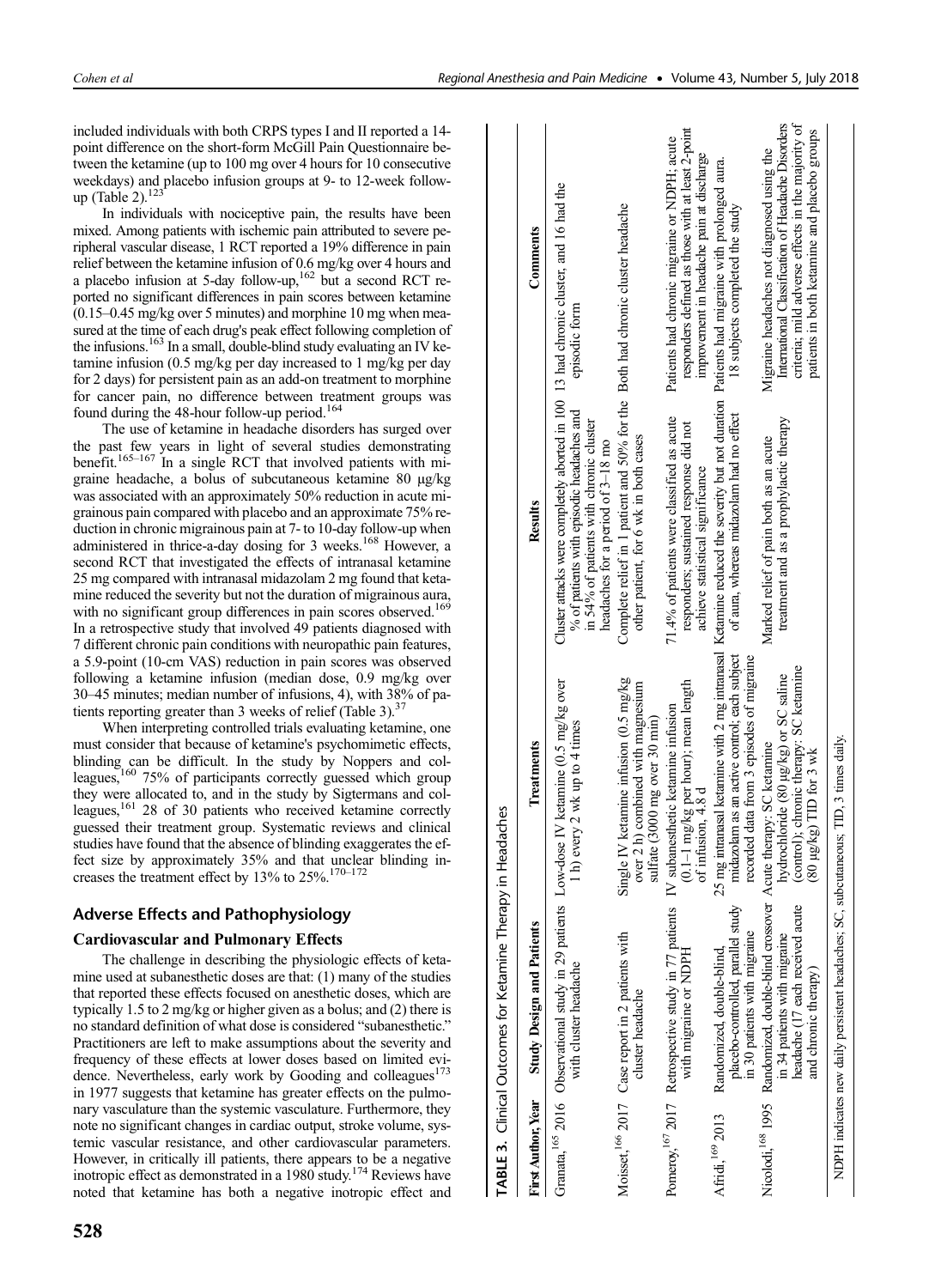simultaneous indirect sympathetic nervous system stimulation, which is due to systemic release of catecholamines, vagal nerve inhibition, inhibition of norepinephrine reuptake at peripheral nerves, and other mechanisms.<sup>175–177</sup> Parameters such as heart rate, blood pressure, cardiac output, and myocardial oxygen consumption increase even with subanesthetic doses.<sup>175,176</sup> In the pulmonary system, ketamine causes bronchodilation that appears to be due to circulating catecholamines.176,177 Pharyngeal and laryngeal reflexes are mostly preserved, as is respiratory function, and there are increased secretions.<sup>176,177</sup> The speed of injection may play a role in maintenance of respiratory function,  $176$  implying that subanesthetic infusions for analgesia may carry a lower risk of respiratory depression than when ketamine is administered as a bolus dose for use as an anesthetic, although no direct evidence exists to support this.

## Spinal Cord Effects

Several studies in animals suggest that ketamine may cause pathological changes when given intrathecally.<sup>178–180</sup> However, several other studies report that no histopathologic changes are observed when the preservative is omitted.<sup>181,182</sup> High-quality data are lacking in humans, but it seems prudent to avoid intrathecal ketamine given the lack of evidence showing clear benefit, except in rare circumstances. Currently, the use of intrathecal ketamine is listed as a sixth-line adjuvant to be used in conjunction with other neuraxial analgesics in individuals with refractory cancer or other terminal chronic pain conditions.<sup>183</sup>

#### Psychomimetic Adverse Effects

Reviews and meta-analyses of perioperative ketamine have come to different conclusions regarding ketamine's adverse psychomimetic effects including hallucinations, visual disturbances, unpleasant dreams, and dysphoria, when it is used in subanesthetic doses.<sup>133–135,175–177</sup> Based on 37 RCTs that studied perioperative ketamine, Bell and colleagues<sup>134</sup> concluded that the incidence of psychomimetic adverse effects was similar in ketamine and placebo groups. After evaluating 10 studies examining intraoperative ketamine and 15 assessing postoperative infusions, a review also concluded that psychomimetic adverse effects were not increased by ketamine, with the exception of 1 study that reported a higher incidence of hallucinations.<sup>135</sup> These findings are in contrast to those of Laskowski and colleagues,<sup>133</sup> who reported that in 70 studies analyzing IV ketamine for postoperative analgesia, "neuropsychiatric effects" were increased in the ketamine treatment groups compared with placebo. A retrospective study analyzing 321 patients who received subanesthetic ketamine infusions for various acute pain indications reported an incidence of 16% for CNS excitation symptoms.<sup>184</sup> Although there was no control group, 35 of the 37 patients whose infusions were stopped because of CNS symptoms had resolution of symptoms upon cessation, suggesting that ketamine was responsible. Based on the totality of evidence, it appears that subanesthetic ketamine administered only intraoperatively is unlikely to cause major psychomimetic adverse effects; however, postoperative infusions are associated with limited and reversible psychomimetic adverse effects.

The issue of dosing as it relates to the occurrence of psychomimetic adverse effects is not clearly established in the literature. One review addressed this and found that safety is not correlated to the dose given when it comes to subanesthetic ketamine.<sup>135</sup> Another noted that, "psychedelic adverse effects occur in a dosedependent fashion" but did not provide a reference for the claim.175 Although CNS effects do seem to be dose-dependent when ketamine is used in anesthetic doses,<sup>177</sup> the evidence is not as clear for subanesthetic regimens, beyond a yet-to-be determined threshold.

In a retrospective study by Schwenk and colleagues, $184$  discontinuation of ketamine infusions secondary to adverse effects was unrelated to the maximum infusion rate, which further questions the notion that adverse effects at low doses are dose related.

#### Hepatic, Genitourinary, and Gastrointestinal Effects

There are few studies that directly address the issues of hepatotoxicity and cystitis with subanesthetic ketamine use. Data must be extrapolated from animal studies and studies in ketamine abusers. Animal studies have demonstrated the potential of ketamine to cause hepatotoxicity as well as cystitis.<sup>185</sup> In humans, the incidence of hepatotoxicity and cystitis may be increased with higher doses and repeated exposure, although liver enzyme levels return to normal after discontinuation of the drug.186 One study found that illicit ketamine had a greater propensity to induce urological pathology than legal ketamine, which the authors attributed to adulterants enhancing the inflammatory response.<sup>187</sup> Wong and colleagues<sup>188</sup> assessed a group of 297 chronic ketamine abusers with liver biopsy and magnetic resonance cholangiopancreatography and found the prevalence of liver injury to be 9.8%, all cases of which involved cholestatic pathology. Another study by Noppers and colleagues<sup>189</sup> reported that 3 patients being treated with ketamine for CRPS developed hepatotoxicity during their second exposure to the drug. All 3 had elevated liver enzymes that took several months to return to reference range.<sup>189</sup>

Ketamine-induced cystitis has been documented primarily in abusers of ketamine.190 It typically presents as painful hematuria, dysuria, frequency, and postmicturition pain.<sup>191</sup> The entity was first described in 2007 in a case series of 9 patients who were ketamine abusers.<sup>192</sup> Treatment begins with cessation of ketamine use<sup>191</sup> and may also consist of mucosal protective agents such as hyaluronic acid or anticholinergic drugs.<sup>191,193</sup> More severe disease may require surgical intervention.<sup>191</sup> Almost all of the available literature on this topic involves ketamine abusers, with a single case report documenting a pediatric patient who developed cystitis while taking ketamine chronically for pain.<sup>194</sup> Therefore, the risk of developing cystitis with brief ketamine infusions or short-term therapy at subanesthetic doses is largely unknown but may be increased with repeated or frequent exposures.<sup>190</sup>

Nausea and vomiting appear to decrease in patients receiving ketamine in the perioperative period.<sup>133,134</sup> It is not clear whether this effect is due to ketamine itself or its opioid-sparing properties. It has been suggested that ketamine may have a higher propensity to cause nausea than other sedative hypnotics, $176$  and several retrospective analyses reported rates of 2.8% to 6.5% for nausea<br>and vomiting.<sup>167,184</sup> However, the overall findings from available meta-analyses demonstrate either no difference between ketamine and placebo groups in nausea and vomiting<sup>136</sup> or a reduction in nausea and vomiting (Table 4).<sup>133,134,146</sup>

#### Monitoring

Ketamine is associated with adverse psychomimetic, cardiovascular, and gastrointestinal effects resulting from its action on a variety of substrate receptors including NMDA, acetylcholine, opioid, monoamine, and histamine. Monitoring methods for these possible adverse events have not been directly examined in clinical studies. In the available literature (Appendix 1, Supplemental Digital Content 1, [http://links.lww.com/AAP/](http://links.lww.com/AAP/A249)<br>[A249\)](http://links.lww.com/AAP/A249),<sup>21,44,117–119,123,152–163,197–199</sup> the most common parameter reported is blood pressure measurement followed by monitoring of electrocardiogram (ECG), level of sedation/consciousness, and pulse oximetry. The use of capnography has not been reported in the literature, and psychomimetic adverse events have been collected as self-report measures.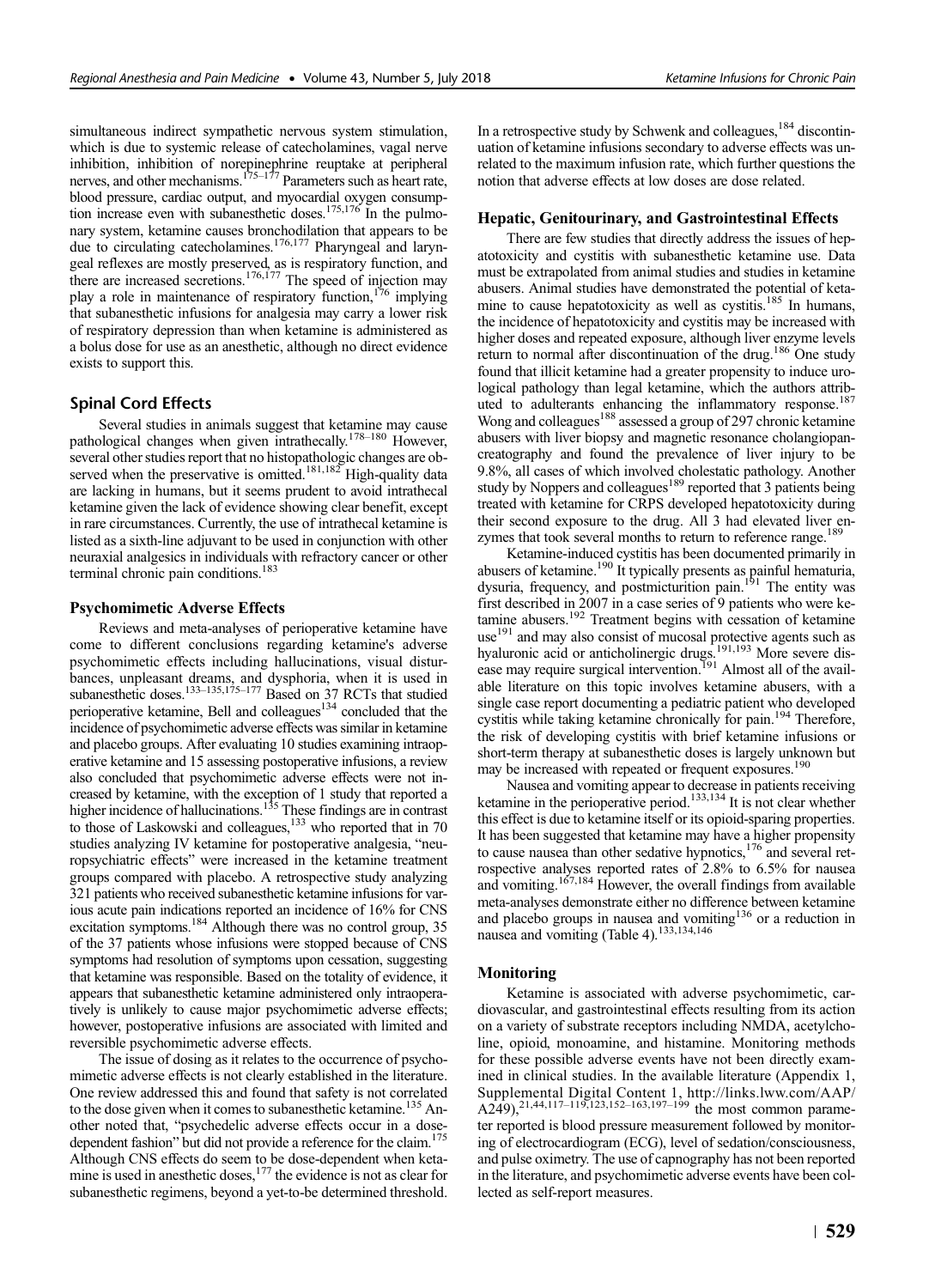| <b>Key Studies</b>                                                                                                    | <b>Adverse Effects</b>                                     | <b>Comments</b>                                                                                                                                                                                                                                               |
|-----------------------------------------------------------------------------------------------------------------------|------------------------------------------------------------|---------------------------------------------------------------------------------------------------------------------------------------------------------------------------------------------------------------------------------------------------------------|
| Laskowski, 133 2011; Bell, 134 2005;<br>Jouguelet-Lacoste, 135 2015;                                                  | • Psychomimetic (dysphoria,<br>hallucinations, nightmares, | • Unlikely to occur with intraoperative use alone;<br>may occur if used postoperatively                                                                                                                                                                       |
| Elia, 136 2005; Drayna, 195 2012                                                                                      | and vivid dreams)                                          | • If they occur, discontinuation of infusion often improves symptoms;<br>benzodiazepines or $\alpha$ 2 agonists may be effective                                                                                                                              |
|                                                                                                                       | • Blurry vision or diplopia                                | • Reported incidence 6.2%                                                                                                                                                                                                                                     |
|                                                                                                                       |                                                            | · Dose-response relationship unclear at subanesthetic doses                                                                                                                                                                                                   |
|                                                                                                                       |                                                            | • Incidence of intraocular pressure, a possible cause of visual<br>symptoms, not known with subanesthetic dosages                                                                                                                                             |
| Laskowski, <sup>133</sup> 2011; Bell, <sup>134</sup> 2005;<br>Elia, $136\,2005$                                       | • Nausea and/or vomiting                                   | • PONV no worse with ketamine than placebo and may be decreased                                                                                                                                                                                               |
| Wai, <sup>185</sup> 2012; Bell, <sup>186</sup> 2012;<br>Wong, <sup>188</sup> 2014; Noppers, <sup>189</sup> 2011       | • Hepatic toxicity                                         | • Occurs mostly in ketamine abusers                                                                                                                                                                                                                           |
|                                                                                                                       |                                                            | • Reported upper incidence 9.8%                                                                                                                                                                                                                               |
|                                                                                                                       |                                                            | • Typically presents with elevated liver enzymes                                                                                                                                                                                                              |
|                                                                                                                       |                                                            | • Mechanism may be cholestatic                                                                                                                                                                                                                                |
|                                                                                                                       |                                                            | • Resolves after ketamine cessation in most patients                                                                                                                                                                                                          |
| Schwartzman, <sup>123</sup> 2009; Goldberg, <sup>196</sup> 2005; • Headache                                           |                                                            | • Although reported at $>10\%$ in some studies, most report similar<br>incidence to placebo                                                                                                                                                                   |
|                                                                                                                       |                                                            | • At higher doses, serious causes such as elevated intracranial<br>pressure should be considered                                                                                                                                                              |
|                                                                                                                       |                                                            | • Considered a treatment for headaches                                                                                                                                                                                                                        |
| Morgan, <sup>190</sup> 2011; Jhang, <sup>191</sup> 2015;<br>Shahani, <sup>192</sup> 2007; Chen, <sup>193</sup> 2011   | • Cystitis                                                 | • Occurs mostly in ketamine abusers                                                                                                                                                                                                                           |
|                                                                                                                       |                                                            | • Typically presents with painful hematuria, dysuria, increased<br>frequency, and pain postmicturition                                                                                                                                                        |
|                                                                                                                       |                                                            | • Mechanism may involve direct toxic effect, bladder barrier<br>dysfunction, neurogenic inflammation, immunoglobulin<br>E-mediated inflammation, overexpression of carcinogenic genes,<br>abnormal apoptosis, and nitric oxide synthase–mediated inflammation |
|                                                                                                                       |                                                            | · First-line treatment is ketamine cessation; hyaluronic acid or<br>anticholinergic agents may be helpful                                                                                                                                                     |
| Gomes, <sup>178</sup> 2011; Walker, <sup>179</sup> 2010;<br>Vranken, <sub>180</sub> 2006; Rojas, <sup>181</sup> 2012; | • Spinal cord injury                                       | • Reported only with intrathecal use                                                                                                                                                                                                                          |
|                                                                                                                       |                                                            | • Weak evidence exists in animal studies; unknown effects in humans                                                                                                                                                                                           |
| Errando, 182 1999                                                                                                     |                                                            | • Toxicity may be more likely if preservative used but may still occur<br>with preservative-free formulation                                                                                                                                                  |

# TABLE 4. Adverse Effects and Pathophysiology Associated With Subanesthetic Ketamine

Similar to other procedural interventions that are performed using sedation or monitored anesthetic care, the monitoring used during administration of ketamine should depend on the likelihood of deleterious signs (eg, elevated blood pressure and heart rate, ECG changes, loss of consciousness, psychotomimetic), symptoms (eg, chest pain, airway obstruction, hallucinations), and the potential for adverse consequences. The monitoring practices for ketamine infusions in the literature vary considerably and are not always consistent with ASA recommendations for the delivery of medications for moderate and deep sedation.<sup>200</sup> These recommendations include basic safety measures such as ensuring nil-per-os status, the use of supplemental oxygen during deep sedation, and monitoring the patient's level of consciousness, ventilation, oxygenation, and hemodynamic status prior to sedation, after the infusion has begun, periodically throughout the infusion, and prior to discharge, whereby certain discharge criteria must be met. The frequency and extent of monitoring depend in part on the presence and severity of associated medical comorbidities. For example, in patients with relative contraindications to ketamine such as poorly controlled angina, an infusion may still be indicated in refractory cases if the perceived benefits outweigh the risks. In patients with a history of angina, the physician might consider utilizing more frequent blood pressure monitoring (or continuous monitoring with an arterial line) in an intensive care unit setting.

# Guidelines

# Guideline Question 1: Which Patients and Chronic Pain Conditions Should Be Considered for Ketamine Infusions?

Chronic neuropathic pain is the most widely investigated indication for IV ketamine. Specific diagnostic categories that have been studied in RCTs include neuropathic pain of mixed diagnoses, traumatic spinal cord injury, PHN, and PLP. Conditions with features of neuropathic pain have also been studied including CRPS, fibromyalgia, and chronic ischemic pain.

In 7 double-blind RCTs, 78 patients with mixed neuropathic pain diagnoses were administered IV ketamine.<sup>44,118,152,153,197–199</sup> In 4 studies, significant reductions in pain during the ketamine infu-sion were observed compared with placebo.44,118,152,153 However, in 3 studies, no significant differences in pain were observed be-<br>tween the ketamine and placebo groups.<sup>197–199</sup> The dose of the ketamine infusions ranged from 0.006 to 0.75 mg/kg per hour,<sup>118,152,153,197–199</sup> and the duration of the infusions ranged from 5 minutes to 2 hours.<sup>44,118,152,153,197-199</sup> The variations in dose and duration of infusion limited the identification of a definitive dose-response relationship between ketamine and pain scores. In the study by Leung and colleagues,  $44$  the dose of the ketamine infusion was not specified, but rather the authors titrated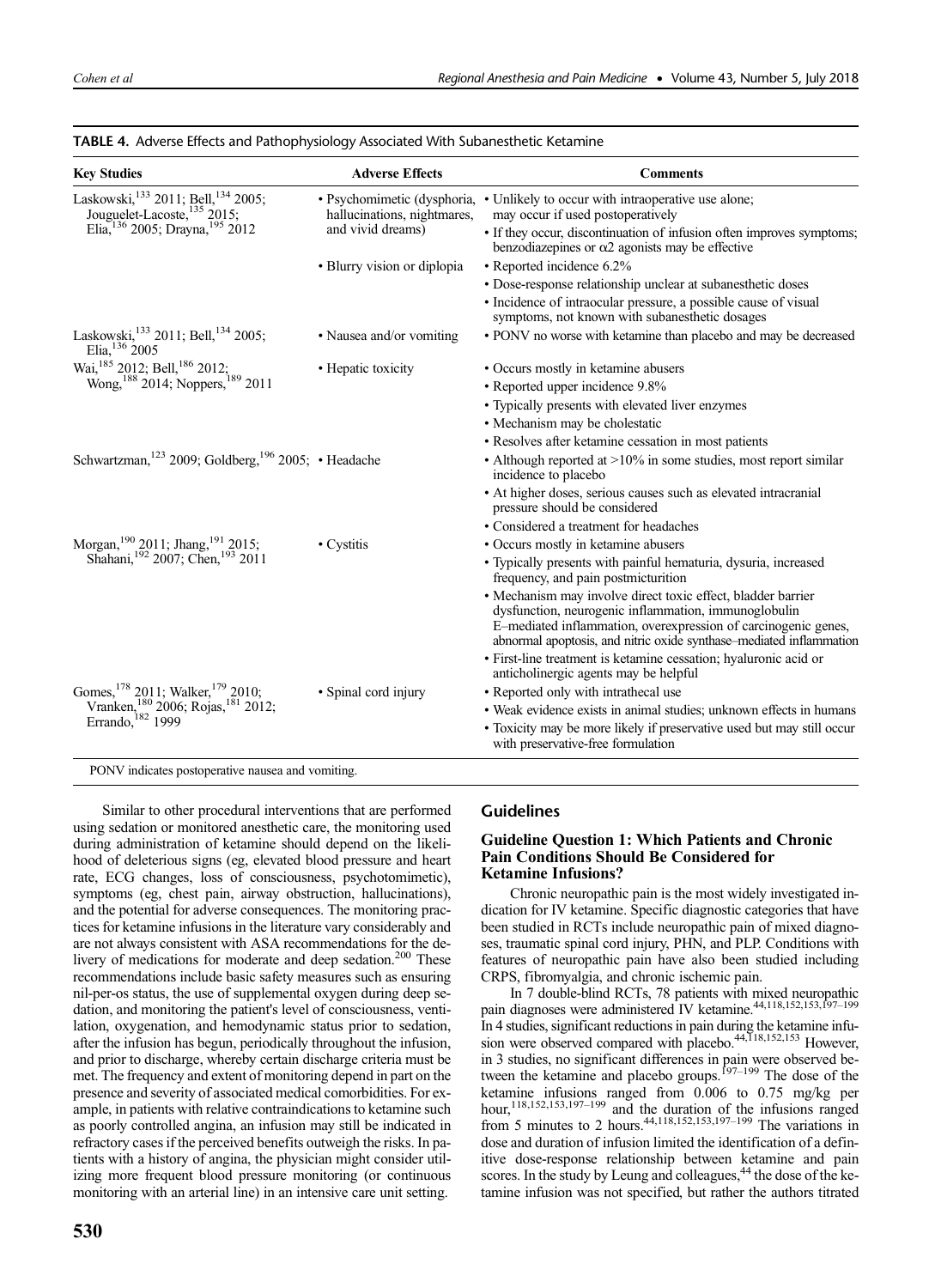the infusion rate to achieve 3 target serum concentrations (50, 100, and 150 ng/mL). In this study, the pain scores decreased in a stepwise manner as the targeted plasma level increased, consistent with a dose-response relationship.<sup>44</sup> In the study by Backonja and colleagues, $197$  the duration of pain relief persisted for 2 to 3 hours following the infusion; otherwise, the duration of pain relief was not assessed beyond completion of the infusion in the remaining 6 studies.<sup>44,118,152,153,198,199</sup>

In 3 double-blind RCTs, the effects of IV ketamine were studied in 69 patients with traumatic spinal cord injury pain.119,154,155 Significant reductions in pain scores during the ketamine infusion were observed in all 3 studies compared with placebo.119,154,155 In 2 of these studies, the duration of pain relief was not assessed beyond the duration of the infusion.119,154 In the study by  $\text{Amr}^{15\overline{5}}$  which added gabapentin to both treatment arms, a significant difference in pain scores was observed between the ketamine and placebo groups through 2 weeks following the infusions, but not afterward. There was considerable variation in the dose and duration of the ketamine infusions, which ranged from 6  $\mu$ g/kg/min (0.42 mg/kg per hour) to 0.4 mg/kg for 17 minutes to 5 hours for 7 consecutive days.<sup>119,154,155</sup> Notably, less than 1 year after Amr's double-blind study evaluating IV ketamine for spinal cord injury neuropathic pain, Amr<sup>201</sup> performed a similar study comparing a single bolus of epidural ketamine (0.2 mg/kg) plus gabapentin to epidural saline on 40 patients with the same condition. The results were more auspicious in that short-term benefit was observed through 30 days, although not at longer follow-up periods.<sup>201</sup> However, the analgesic mechanisms behind a single neuraxial bolus and high-dose IV administration given over several days may be different, which makes generalizability difficult.

In 2 double-blind RCTs, the effects of IV ketamine were assessed in 21 patients with  $PLP<sub>1</sub><sup>117,156</sup>$  with significant reductions in pain scores during the infusion observed in both studies compared with placebo. In the study by Nikolajsen and colleagues,156 significant reductions in pain scores compared with placebo were observed up to 35 minutes following completion of the ketamine regimen, which consisted of a 0.1-mg/kg bolus administered over 5 minutes followed by an infusion of 7 μg/kg per minute (0.5 mg/kg per hour) for not more than 45 minutes.<sup>156</sup> In the other study, no significant differences in pain scores between placebo and ketamine (0.4-mg/kg infusion over 1 hour) or calcitonin as stand-alone treatments were found at 48-hour follow-up, although ketamine and calcitonin in combination was associated with significant improvements in average and worst pain. $117$ 

In a single double-blind RCT, the effects of IV ketamine (0.15 mg/kg administered over 10 minutes) were investigated in  $\frac{1}{8}$  patients with PHN.<sup>157</sup> Between 15 and 45 minutes following the ketamine infusion, significant reductions in pain scores were observed compared with placebo.

The clinical outcomes of several studies are available for conditions often associated with features of neuropathic pain including fibromyalgia, ischemic pain, migraine headache, lowback pain, and cancer. In 4 double-blind RCTs, the effects of IV ketamine infusions ranging from 0.3 to 0.5 mg/kg for 10 to 30 minutes were compared with placebo in 97 patients with fibromyalgia. In all 4 trials, significant improvements in pain were found during and immediately following the infusions.21,158–<sup>160</sup> Sustained improvements in pain compared with placebo were observed for up to 120 minutes in the 1997 study by Sorensen and colleagues.<sup>159</sup> However, in the study by Noppers and colleagues, $160$  there were no significant differences in pain reduction between the ketamine and placebo groups at 2.5 hours, 1 week, or 8 weeks following the infusion.

The effects of IV ketamine on ischemic pain was assessed in 2 double-blind RCTs that involved 26 patients with severe peripheral vascular disease.<sup>162,163</sup> In the study by Mitchell and Fallon,<sup>162</sup> significant differences in pain relief between the ketamine (0.6 mg/kg administered over 4 hours) and placebo groups were reported 24 hours and 5 days following the infusions. In the study by Persson and colleagues,<sup>163</sup> 3 IV doses of ketamine  $(0.15, 0.3, 0.5)$ 0.45 mg/kg) were compared with 10 mg of IV morphine, with both drugs infused over 5 minutes. No significant group differences in the analgesic effects of ketamine and morphine were observed when assessed at the time of the peak effects of each drug (5 minutes for ketamine and 20 minutes for morphine). $163$ 

In a double-blind study evaluating the effect of an add-on, low-dose IV ketamine infusion (up to 1 mg/kg per day or 0.025 mg/kg per hour) to morphine in 20 patients with cancerrelated pain, which often has a neuropathic component, no benefit was observed in the treatment group during the 48-hour followup period.164

The effects of ketamine on migraine headache and chronic low-back pain have not been widely studied. In a single doubleblind RCT that involved 17 patients with migraine headache, significant improvements in pain were observed compared with placebo for acute pain (<1 hour) and for at least 15 days in 12 subjects following administration of subcutaneous ketamine (80 μg 3 times daily for 3 weeks.).<sup>168</sup> However, a retrospective study failed to demonstrate prolonged benefit for migraine and new daily persistent headache following a multiday IV ketamine infusion.<sup>167</sup> For chronic low-back pain, the evidence supporting IV ketamine is purely anecdotal and derived from a retrospective study that included 7 patients.37

The effects of ketamine on CRPS were investigated in 2 double-blind RCTs involving 79 patients.<sup>123,161</sup> In the study by Sigtermans and colleagues,  $161$  significant improvements in pain were observed with S(+) ketamine (mean ketamine infusion dose, 22 [SD, 2.0]mg/h; mean duration, 4.2 days) compared with placebo at weeks 1 through 11 following the ketamine infusion. However, at the week 12 follow-up, the difference in pain scores between groups was no longer statistically significant.<sup>161</sup> In the study by Schwartzman and colleagues,<sup>123</sup> a significant difference in the short-form McGill Pain Questionnaire scores was observed between the ketamine (0.35 mg/kg per hour over 4 hours daily for 10 days) and placebo groups at 4 time points following the infusions (weeks 1–2, weeks 3 to 4, weeks 5–8, and weeks 9–12). However, the pretreatment McGill Pain Questionnaire total score in the ketamine group was lower compared with the placebo group, and among the 7 other parameters of pain assessed, few significant differences were observed between groups and none after 8 weeks. This trial failed to enroll the planned number of individuals, in part because the authors determined that higher dosages were necessary.<sup>123</sup>

In summary, for spinal cord injury pain, there is weak evidence supporting ketamine infusions (0.42 mg/kg per hour to 0.4 mg/kg ranging from 17 minutes to 5 hours for 7 consecutive days) for short-term improvements in pain (grade C recommendation, low level of certainty). For CRPS, there is moderate evidence supporting ketamine infusions (22 mg/h for 4 days or 0.35 mg/kg per hour over 4 hours daily for 10 days) to provide improvements in pain for up to 12 weeks (grade B recommendation, low to moderate level of certainty). For mixed neuropathic pain, PLP, PHN, fibromyalgia, cancer pain, ischemic pain, migraine headache, and low-back pain, there was weak or no evidence supporting ketamine infusions for immediate improvements in pain (grade D, low level of certainty). Excluding CRPS, there was no evidence supporting ketamine infusions for intermediate or long-term improvements in pain.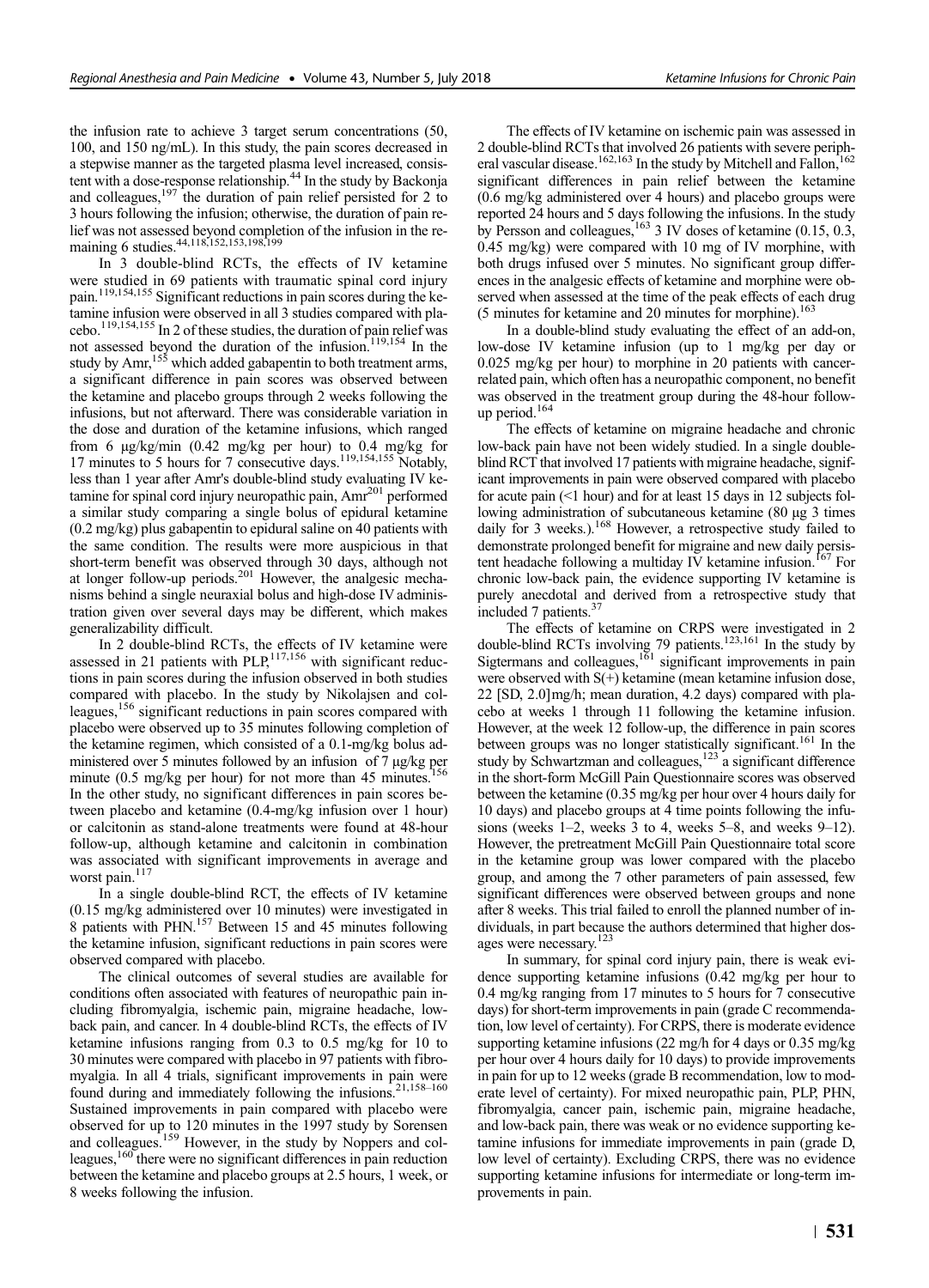# Guideline Question 2: What Are the Contraindications for Ketamine Infusions?

When contraindications for ketamine are listed in textbooks and sources such as the Prescribers' Digital Reference, ketamine is classified as a Drug Enforcement Administration Schedule III, nonbarbiturate, sedative hypnotic.<sup>202</sup> It is FDA-approved for induction of general anesthesia, and as an anesthetic agent, it is given in higher dosages than for use in acute and chronic pain. In the subanesthetic doses used for acute or chronic pain, the IV ketamine boluses and infusion dosages are generally well tolerated.203,204 In the majority of patients, ketamine is associated with minimal physiological effects on the neurologic, cardiovascular, respiratory, gastrointestinal, and ophthalmic systems.<sup>205</sup> Ketamine is metabolized by the liver and excreted by the kidney, but in the vast majority of cases, prolonged effects on hepatic or renal function have not been noted with subanesthetic doses.189,206,207 Thus, the contraindications for anesthetic doses of ketamine may be relative contraindications or precautions when using subanesthetic doses, although definitive evidence is often lacking. In other words, patients with certain preexisting morbidities involving these systems are likely at a greater risk of complications when used at subanesthetic doses. Consequently, there are metabolic contraindications to the use of IV ketamine for chronic pain based on "best practices" noted in the literature.<sup>205</sup> Because ketamine is used as an elective treatment for a non–life-threatening condition (ie, pain), it is prudent to heed these relative contraindications and precautions, even though the likelihood of complications is low. Similarly, although there is evidence to indicate that some adverse effects are dose-dependent when ketamine is used in an anesthetic context, the evidence is less clear-cut for subanesthetic regimens beyond an unknown threshold dose. This is illustrated by a study from Schwenk and colleagues<sup>184</sup> in which discontinuation of ketamine related to adverse effects in a perioperative setting was unrelated to the infusion rate.

Medical contraindications and precautions regarding use of ketamine are listed in Table 5. In most instances, the evidence base for these recommendations is not robust enough to distinguish between absolute and relative contraindications except for elevated intracranial and intraocular pressure, brain tumor, and traumatic brain injury, which appear to be weak relative contraindications.<sup>195,208,209</sup> For example, there appears to be little to no risk of developing increased intracranial pressure when IV ketamine

is used as an anesthetic induction agent prior to intubation in an operating room or intensive care unit setting in patients with brain tumors or traumatic brain injuries.<sup>208,209</sup> The same applies to concerns regarding elevated intraocular pressure when ketamine is used for sedation.<sup>195</sup> For cardiovascular events such as precipitation of angina, both anesthetic dosages and subanesthetic dosages used to treat chronic pain have been implicated.<sup>210,211</sup>

The American Psychiatric Association (APA) recently published consensus guidelines regarding the use of IV ketamine for treatment-resistant depression. $\bar{5}$  These guidelines as well as other reports203,205,212 suggest few psychiatric contraindications. Large case series and systematic reviews indicate that there is an approximately 3.5% to 7.4% incidence of psychomimetic or dysphoric effects with IV ketamine.<sup>134,136,203,205</sup> The majority of these effects involve transient hallucinations or dissociative, out-of-body sensations, none of which lead to self-injurious behavior, extreme agitation, or extended psychosis. It is unclear from these studies if there is a dose-response relationship between ketamine and the incidence or intensity of psychiatric adverse effects, although adverse effects for most medications that act in the CNS are dose related. It is noteworthy that the treatment of choice to prevent or abort ketamine-induced hallucinations or dissociative effects is low-dose benzodiazepines (such as IV lorazepam or midazolam) or  $\alpha$ 2 agonists (clonidine), and not antipsychotics. As such, individuals with a history of serious psychomimetic effects and relative contraindications to rescue medications such as benzodiazepines (eg, use of some human immunodeficiency virus retroviral drugs, poorly controlled myasthenia gravis, history of adverse reaction) may not be good candidates for ketamine treatment. A history of psychosis as a contraindication is based on reports that the administration of subanesthetic IV ketamine to schizophrenics has caused reactivation of hallucinations and/or delusions.<sup>213</sup> It is also possible that patients with delirium can experience an exacerbation of symptoms with ketamine infusion.

Considering the growing recognition of its abuse potential,<sup>214–217</sup> a history of alcohol or other substance abuse is mentioned in several Web sites, drug monographs, and case reports as a relative contraindication to ketamine use. Unlike for acute pain in which there is a widely accepted mandate for urgent treatment, infusions are generally given on a 1-time basis, and the therapeutic alternatives (ie, high-dose opioids in an opioid-dependent individual) are often less appealing than ketamine; for chronic

| Category                                        | <b>Contraindication/Precaution</b>                                                    |
|-------------------------------------------------|---------------------------------------------------------------------------------------|
| Cardiovascular                                  | • Unstable angina                                                                     |
|                                                 | • Poorly controlled hypertension                                                      |
|                                                 | • High-risk coronary vascular disease                                                 |
| Neurological and ophthalmic                     | • Elevated intracranial pressure, including secondary traumatic brain injury or tumor |
|                                                 | • Elevated intraocular pressure, acute globe injury, or glaucoma                      |
| Endocrinological (due to possible potentiation) | • Hyperthyroidism                                                                     |
| of sympathomimetic effects)                     | • Pheochromocytoma                                                                    |
| Metabolic                                       | • Severe liver disease                                                                |
| Gastrointestinal                                | • Full stomach aspiration risk                                                        |
| Pregnancy                                       | • Lack of data on safety                                                              |
| Psychiatric                                     | • Intoxication with alcohol or other substances                                       |
|                                                 | • Active substance abuse                                                              |
|                                                 | • Delirium                                                                            |
|                                                 | • Psychosis                                                                           |
|                                                 | • Refusal or inability to consent                                                     |

TABLE 5. Contraindications to and Precautions for Use of Subanesthetic Doses of Ketamine for Chronic Pain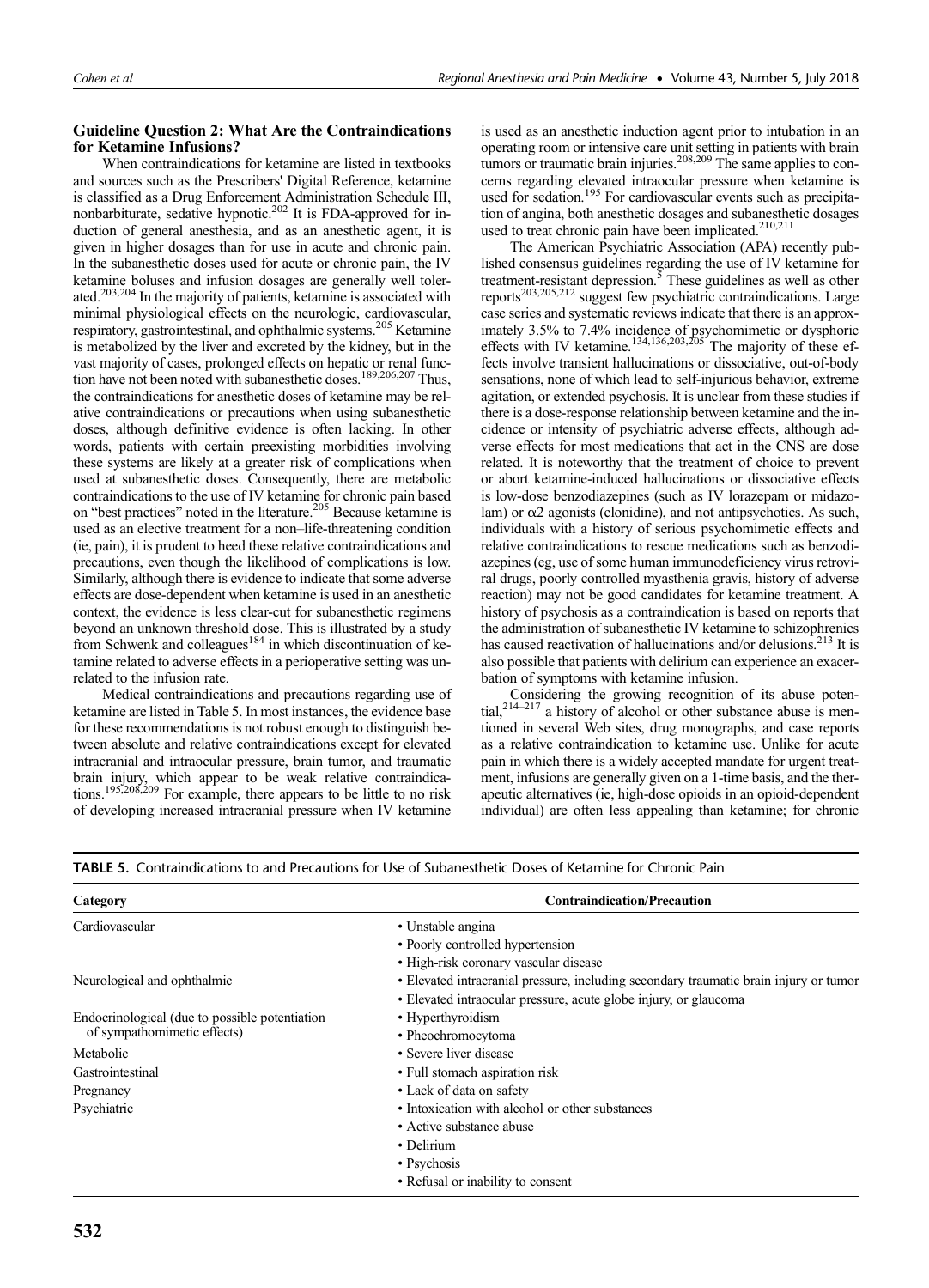pain treatment, the use of a drug with abuse potential in a highrisk population may carry significant risks that outweigh the benefits. Risk stratification using instruments validated for opioid use such as Revised Screener and Opioid Assessment for Patients with Pain and Opioid Risk Tool may provide some information regarding abuse potential, although the instruments have not been validated for ketamine abuse, and unlike chronic opioid therapy, ketamine infusions are not typically accompanied by outpatient prescriptions.<sup>218</sup> In general, because repeated use (ie, serial infusions) for chronic pain often involves higher dosages given more frequently than when ketamine is administered for acute pain, the possible cumulative risks (drug-induced cystitis) and effects (hepatic dysfunction) of chronic administration should be taken into consideration when embarking on a scheduled multiday infusion regimen.

In summary, ketamine should not be used in patients with poorly controlled cardiovascular disease and should be avoided in individuals with certain poorly controlled psychoses (grade B evidence, moderate level of certainty). For hepatic dysfunction, it should be avoided in individuals with severe impairment but may be administered judiciously with proper monitoring in people with moderate disease (grade C evidence, low level of certainty). In patients with elevated intracranial and intraocular pressure, there is grade C evidence that ketamine should not be used or used only in lower dosages with extreme caution (low level of certainty). Serial ketamine infusions should not be undertaken in patients with an active substance abuse problem and should be used along with universal precautions to monitor for abuse (grade C evidence, low level of certainty).

## Guideline Question 3: Is There Any Evidence for a Therapeutic Dose Cutoff Threshold, a Dose-Response Relationship, Longer (ie, Continuous Versus Boluses), More Frequent (repeat) Infusions, or Higher Dosages to Be More Effective for Chronic Pain?

Adjuvants used to treat chronic pain are always associated with a therapeutic dose range, which may vary from patient to patient. Dosing below the therapeutic range is unlikely to result in significant benefit.<sup>219</sup> For depression, systematic reviews have concluded that repeat infusions have a larger effect size than single infusions and that a ketamine dosage of 0.5 mg/kg over 40 minutes was more effective than very low dosages, although the small numbers of patients involved and significant heterogeneity in study design limited the conclusions.220,221 However, a recent consensus statement on ketamine use for depression found that alternative lower dosage schemes could be appropriate in different contexts.<sup>5</sup> In 1 case series, 3 patients received a total of 74 infusions over a 12-month period.<sup>222</sup>

Similar heterogeneity in treatment conditions and study design limits the conclusions one can draw for chronic pain, although the trends seem to suggest that higher dosages afford longer benefit. One small, randomized study that compared a single low-dose bolus of 0.4 mg/kg IV ketamine, calcitonin, ketamine plus calcitonin, and placebo for PLP found benefit that persisted through 48-hour follow-up.<sup>117</sup> Among RCTs for refractory pain that evaluated patients for longer time periods, the study by Noppers and colleagues,<sup>160</sup> which used a single, low-dose bolus (0.5 mg/kg) for fibromyalgia, reported benefits lasting only 3 hours, whereas a study on ketamine for spinal cord injury, which used an intermediate dose (80 mg/d for 1 week), reported benefits<br>lasting 2 weeks.<sup>155</sup> For ischemic limb pain, the study by Mitchell and Fallon,<sup>162</sup> which administered a low-dose infusion of 0.6 mg/kg over 4 hours, described benefits that persisted for 5 days. However, in the only RCT evaluating IV ketamine for cancer-related pain, a low-dose, 24-hour infusion of 1 mg/kg found no benefit in individuals who were receiving concomitant opioid therapy.<sup>164</sup> In RCTs evaluating higher dosages administered as either serial outpatient infusions $123$  or an inpatient infusion<sup>161</sup> for CRPS, significant improvement compared with placebo persisted for over 2 months.

In other studies, a small, retrospective analysis that administered IV ketamine titrated to a pain score of 3 or less out of 10 for at least 8 hours in 6 patients with refractory migraine headaches found no evidence of a dose-response relationship.<sup>223</sup> In a randomized study performed in patients with neuropathic pain, Huge and colleagues<sup> $224$ </sup> reported a 38% reduction in pain score with 0.4 mg/kg of intranasal S(−) ketamine versus a 31% reduction with fewer adverse effects when 0.2 mg/kg was administered. Although this difference was not statistically significant, the study was underpowered ( $n = 16$ ) to detect a dose-response relationship.

In 2 RCTs that examined the relationship between serum blood levels and postinfusion pain scores, no correlation was noted,118,123 although a third RCT that compared 3 doses of ketamine to morphine did find a dose-response relationship.<sup>163</sup> An experimental study evaluating quantitative sensory testing in 12 subjects with neuropathic pain also found a dose-response relationship, with higher plasma levels resulting in greater reductions in cold pain and brush-evoked pain.<sup>44</sup> Multiday anesthetic-dose infusions of ketamine in dosages up to 7 mg/kg per hour have been successfully reported to alleviate severe, refractory CRPS and other chronic pain conditions, but require intensive care unit monitoring and intubation or other precautions to protect against aspiration.<sup>225</sup> The rationale for high-dose infusions is that subanesthetic dosages were anecdotally found to be less effective for advanced CRPS; however, no randomized studies have compared low- and high-dose infusions. A recent review by Maher and colleagues<sup>36</sup> concluded that higher total infused dosages of ketamine and longer infusions were associated with longer durations of pain relief. In an analysis accompanying a review by Noppers and colleagues,<sup>226</sup> the authors concluded that infusions less than 2 hours in duration were unlikely to provide benefit lasting more than 48 hours. They found that infusions longer than 10 hours, which resulted in higher dosages, were associated with an almost 95% probability of a patient attaining greater than 50% pain relief for more than 48 hours, whereas infusions over 30 hours increased that probability to almost 99%.226 Although the authors did not specify whether the infusions should be continuous or cumulative hours, one might reasonably use the latter interpretation provided the serial infusions are performed before the analgesic benefit dissipates.

Overall, we conclude that there is moderate evidence to support higher dosages of ketamine over longer time periods, and more frequent administration, for chronic pain. Similar to the strategy used for opioids and other analgesic drugs with significant adverse effect profiles, it is reasonable to start dosing with a single, outpatient infusion at a minimum dose of 80 mg lasting more than 2 hours and reassess before initiating further treatments, similar to what is widely recommended for epidural steroid injections (grade C recommendation, low level of certainty) (Fig. 1).

# Guideline Question 4: Is There Any Role for Oral Ketamine or Another NMDA Receptor Antagonist as a Follow-Up Treatment in Lieu of Repeat Infusions?

The resources required for IV ketamine treatment have led to many attempts at utilizing oral ketamine and other NMDAreceptor antagonists, which are often used because of the lack of a readily available oral formulation for ketamine and concern for adverse effects, including those associated with compounding.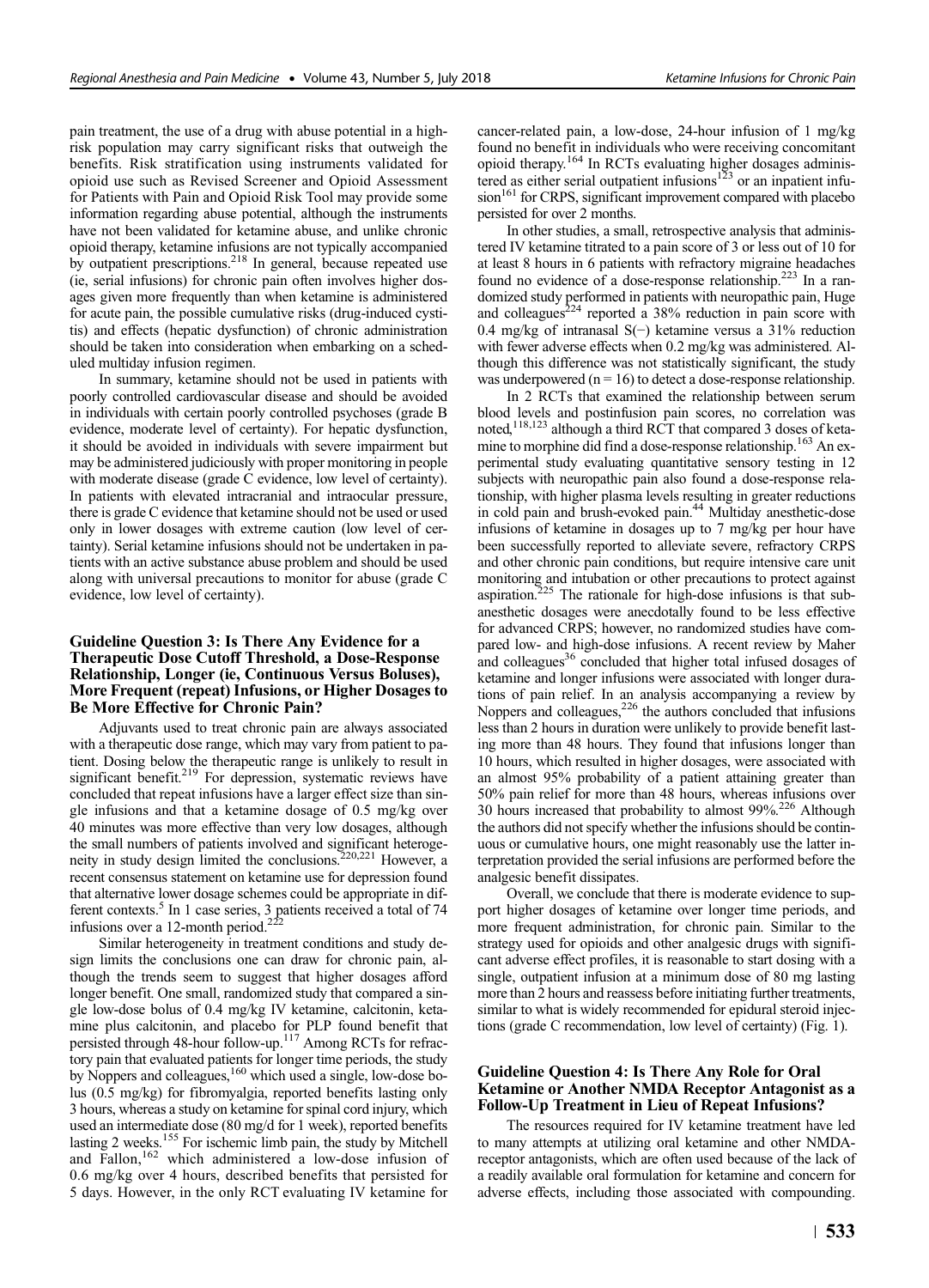

**FIGURE 1.** Graphical depiction of the relationship between ketamine dose and duration of analgesic benefit in randomized<br>placebo-controlled trials that evaluated IV ketamine for chronic pain with a minimum of 48 hours' f A trend line is been plotted to indicate the nature of this relationship.

Oral ketamine has been evaluated in several placebo-controlled trials,<sup>227–230</sup> with studies generally demonstrating no significant benefit, although 1 well-designed study found a significant opioid-sparing effect.229 However, oral ketamine has poor bioavailability, and the relative dosages used in these studies were considerably less than in the studies evaluating IV administration. In 1 study that used oral ketamine (median dose, 150 mg/d) as a follow-up treatment after 10-day inpatient infusions, the authors reported that oral ketamine was effective (≥50% pain relief and/ or improvement in quality of life) in 44% of patients, partially effective in 20%, and was associated with an opioid-sparing effect in the absence of pain reduction in 14% of 55 cases. Two-thirds of these patients obtained relief lasting longer than 6 months. Sixty percent of patients in this study had neuropathic pain, and those receiving opioids fared better than individuals not on opioid therapy.231 In a small, placebo-controlled crossover trial performed in 8 patients with neuropathic pain who had responded to IV ketamine, oral ketamine syrup (0.5 mg/kg every 6 hours for 1 week) resulted in significantly better pain relief than saline, with 4 patients continuing treatment for longer than 9 months.<sup>232</sup>

Intranasal ketamine has a higher bioavailability than oral ketamine and has been studied in several randomized trials in individuals with chronic pain. These studies have demonstrated efficacy for breakthrough pain for a variety of chronic pain conditions in individuals with opioid tolerance (1–5 sprays of 10 mg ketamine), $52$  neuropathic pain ((S)-ketamine 0.2 mg/kg compared with  $0.4$  mg/kg without a control group),<sup>224</sup> and the severity but not duration of aura in migraineurs  $(25 \text{ mg})$ .<sup>169</sup> However, none of these studies demonstrated analgesia lasting more than a few hours, indicating the need for continued treatment. One issue that must be considered when starting a patient on oral or intranasal ketamine is the potential for accidents, as ketamine may cause hallucinations and impairments in judgment, visual and perceptual functions, and psychomotor ability. This is particularly relevant for motor vehicle collisions, such that if ketamine is considered as a treatment for incident or breakthrough pain, proper safety precautions must be exercised.<sup>233</sup>

Cohen and colleagues $^{234-236}$  performed a series of studies evaluating the use of a brief IV ketamine test (0.1 mg/kg) to predict subsequent treatment with oral dextromethorphan in patients with neuropathic pain, opioid tolerance, and fibromyalgia. When data for all 3 studies were pooled, the overall sensitivity, specificity, positive predictive value, and negative predictive value were  $76\%, 78\%, 67\%,$  and  $85\%,$  respectively.<sup>237</sup> One criticism of these studies is that expectation bias, which is an integral part of the placebo effect, may have enhanced the effect in infusion responders. In general, the use of nonketamine NMDA-receptor antagonists. such as dextromethorphan (conflicting), amantadine (conflicting), magnesium (positive findings in small studies), memantine (mostly negative), and carbamazepine, which may possess some NMDA antagonistic properties (positive), has yielded mixed results for neuropathic pain and possibly other chronic pain conditions characterized by central sensitization.<sup>238,239</sup>

Overall, we conclude that there is low-level evidence to support the use of oral ketamine (150 mg/d or 0.5 mg/kg every 6 hours) and other NMDA-receptor antagonists such as dextromethorphan (0.5–1 mg/kg every 8 hours) as follow-up therapy following IV infusions, and moderate evidence to support intranasal ketamine (1–5 sprays of ketamine 10 mg, 0.2–0.4 mg/kg (S) ketamine, and single dose ketamine 25 mg every 6 hours as needed) as a treatment for breakthrough pain. From a clinical practice perspective, oral ketamine has significant abuse potential and a high street value. For these reasons, in patients with a history of abuse or who are at high risk of abuse, the risks of prescribing it chronically in a community-based setting should be weighed against the potential benefits, and proper surveillance, similar to what is done for patients on chronic opioid therapy, should be used. More research should also be conducted regarding the long-term effects of ketamine. Considering the costs and resources involved with IV infusions, it is reasonable to try a follow-up intranasal ketamine, oral ketamine, or oral dextromethorphan treatment regimen in lieu of serial treatments (grade B recommendation, low level of certainty for oral preparations, moderate level of certainty for intranasal ketamine).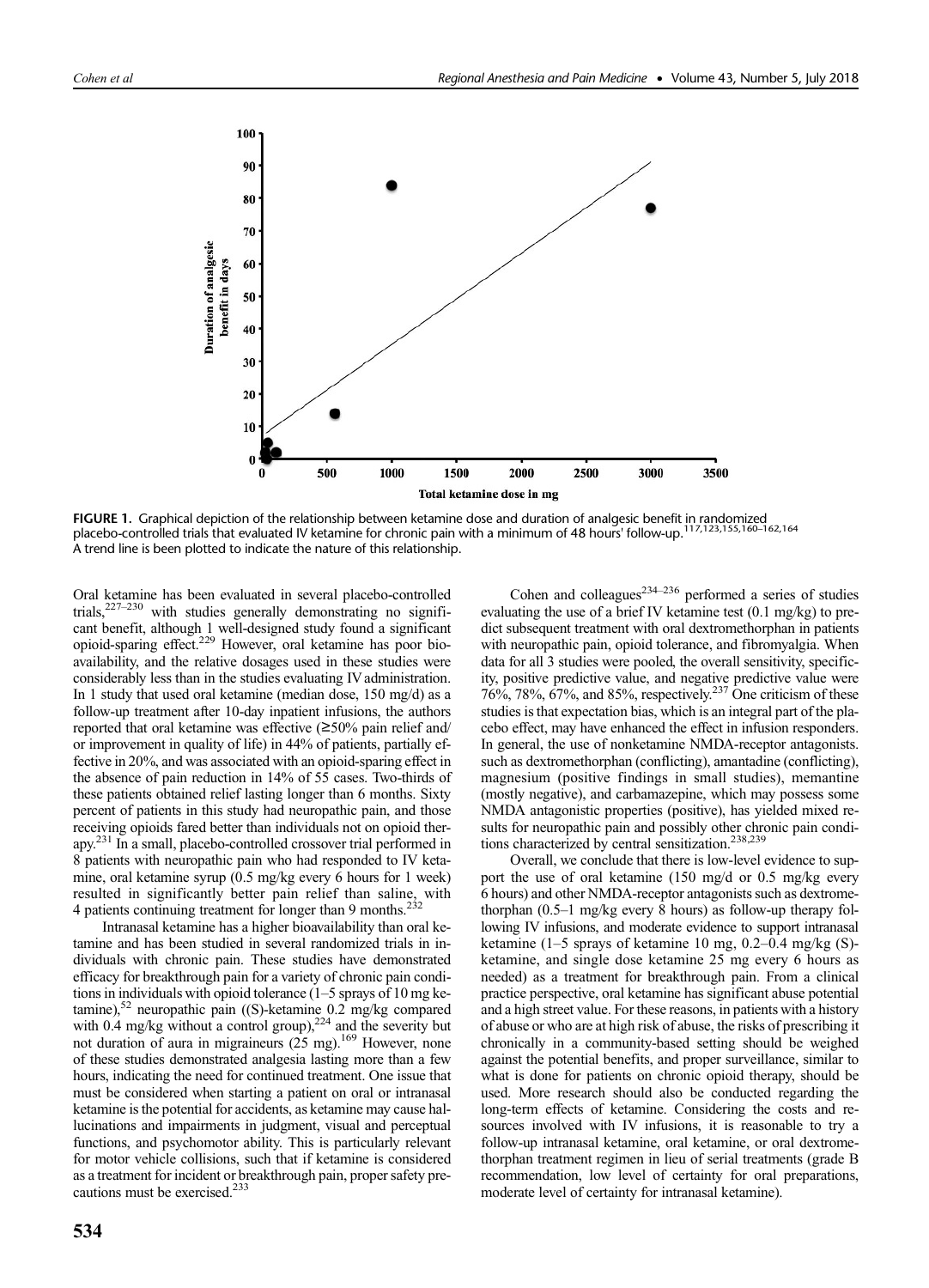# Guideline Question 5: What Tests Should Be Ordered Prior to an Infusion of Ketamine?

Although ketamine has direct negative inotropic effects that may be evidenced in individuals who are catecholamine depleted, in clinical practice the use of ketamine is generally associated with increased heart rate and blood pressure, owing to its sympathomimetic properties. In a randomized study evaluating the hemodynamic effects of propofol and ketamine in 16 individuals undergoing total hip replacement, the use of anesthetic ketamine dosages (1.5-mg/kg induction dose followed by 50 μg/kg per minute [3 mg/kg per hour]; mean dose, 157.5 mg/h) was associated with significant increases in mean arterial and pulmonary artery pressures, resulting in a 100% increase in myocardial oxygen consumption.<sup>240</sup> Of note, the maintenance dose of ketamine used in this study was similar to the high-end dosages used to treat chronic pain in some settings.<sup>241</sup>

The use of preinfusion testing to minimize risks is an important clinical consideration prior to IV ketamine administration for pain management. In a case report involving a patient with terminal disease with cancer-related pain and a history of angina, subendocardial myocardial infarction, and chronic obstructive pulmonary disease who received a subcutaneous ketamine infusion of 150 mg per day to supplement opioid analgesia for back pain related to spine metastases, angina was precipitated 15 days after the start of the infusion, requiring escalating doses of sublingual nitroglycerin.211 This persisted even after his baseline antianginal medication was restarted and necessitated discontinuation of the infusion. However, in 21 double-blind RCTs that involved 395 patients with chronic neuropathic pain–related conditions,21,44,117–119,123,152–163,197–<sup>199</sup> 12-lead ECGs were obtained prior to the administration of IV ketamine in only 1 study.<sup>153</sup> This particular RCT included 20 patients with nerve injury pain who received a 0.1-mg/kg ketamine bolus over 10 minutes followed by an IV ketamine infusion 0.007 mg/kg per minute (0.4 mg/kg per hour) for 20 minutes. No adverse car-<br>diovascular effects were reported.<sup>153</sup> In the remaining 20 RCTs, 9 studies used continuous ECG monitoring during the ketamine infusions.<sup>21,44,117,123,155,156,158,159,163</sup> No data were reported regarding changes in heart rate during the ketamine infusion in 5 studies,<sup>21,123,156,158,159</sup> and no significant changes in heart rate were reported in 2 studies.<sup>44,117</sup> In a randomized study conducted in 80 patients with spinal cord injury pain who received 80 mg of IV ketamine or placebo over 5 hours, a "15% increase" in heart rate was observed in 2 patients.<sup>155</sup> In another randomized, doubleblind study involving 8 patients given ketamine dosages ranging from 0.15 to 0.45 mg/kg on 4 separate days to treat ischemic pain from arteriosclerosis obliterans, changes in heart rate were observed to stay "within the limits of  $\pm 10$  beats/min in all patients."<sup>163</sup> Although ketamine has been anecdotally associated with cardiac arrhythmias,<sup>242</sup> no arrhythmias were reported in any of the 9 studies that used continuous ECG monitor-<br>ing.<sup>21,44,117,123,155,156,158,159,163</sup> A literature review evaluating the use of ketamine for procedural sedation in more than 70,000 patients found the incidence of cardiovascular and other adverse events to be exceedingly low, reporting 1 case of hypoxic cardiac arrest secondary to respiratory depression in a debilitated adult.<sup>243</sup>

Ketamine undergoes extensive hepatic metabolism, and although short-term use of the drug has been infrequently associated with elevated liver function tests, clinically apparent liver damage has not been reported. In one of the earliest reports evaluating the effect of ketamine on liver function, Dundee and colleagues<sup>206</sup> found that 14 of 34 patients receiving 3 to 4 mg/kg of ketamine for anesthesia experienced significant elevations in liver function tests. Lower dosages used for chronic pain may also be associated with liver toxicity. In a randomized trial by Noppers et al,<sup>189</sup>

13 patients were randomized to a second exposure to ketamine 16 days following a 100-hour infusion (maximum infusion rate of 7.2 μg/kg per minute or 0.4 mg/kg per hour for a mean dose of 1813 mg), a second exposure 12 weeks after the initial exposure, or a first exposure of ketamine following treatment with midazolam. In the 6 patients who received their second treatment 16 days after the first, 1 patient developed severe hypertension, and 3 patients developed dramatic elevations (≥3 times baseline) in liver enzymes that returned to normal within 3 months; none of the patients in the other 2 groups experienced abnormal liver function tests.<sup>189</sup> Other studies have reported that approximately 10% of individuals receiving high-dose ketamine infusions will experience significant increases in liver enzymes.<sup>225</sup> In another RCT that included 60 patients with CRPS, patients received daily "liver function tests" during a continuous ketamine infusion that was on average 4.2 days in duration. The average ketamine dose was 22 mg/h, and no adverse hepatic effects were reported.<sup>16</sup>

In summary, there is insufficient evidence supporting preinfusion testing prior to the administration of IV ketamine for chronic neuropathic pain conditions in healthy individuals. In individuals at high risk of cardiovascular events or symptoms suggestive of cardiovascular disease, baseline ECG testing may be considered to exclude individuals with uncontrolled ischemic heart disease. In individuals with baseline liver dysfunction, at risk of liver toxicity (eg, alcohol abusers, people with chronic hepatitis), or who are expected to receive high doses of ketamine at frequent intervals, baseline and postinfusion liver function tests should be considered on a case-by-case basis (grade C evidence, low level of certainty).

# Guideline Question 6: What Training Is Prudent for Personnel Who Administer Boluses and Infusions and Oversee Dose Titration? Does This Recommendation Change With Dosage (That Is, Subanesthetic Versus Anesthetic Range) or Route of Administration?

The administration of ketamine as a bolus and/or infusion for the treatment of pain requires a knowledge and understanding of pain, familiarity with the drug's pharmacodynamic and pharmacokinetic effects, and the effects ketamine has on the symptoms and signs of pain (eg, allodynia, hyperalgesia). Ketamine is a dissociative anesthetic associated with significant neuropsychiatric, gastrointestinal, cardiovascular, and respiratory adverse effects that can vary depending on the dose and subject.<sup>238,244</sup> These neuropsychiatric adverse events include sedation, vivid dreams or nightmares, hallucinations, out-of-body experiences, headache, dizziness, fatigue, changes in mood, altered vision and hearing, light-headedness, paresthesias, changes in taste, dysarthria, euphoria, and inebriation. Hemodynamic adverse effects include tachycardia, arrhythmias, and hypertension, whereas possible respiratory events include hypoventilation or hyperventilation, ox-<br>ygen desaturation, and hypoxia.<sup>37,123,156,157,161,196,225,245</sup> The majority of these adverse effects are transient and can be treated by lowering the rate of infusion or stopping it. Medications including benzodiazepines, α2 agonists, β-blockers, and antiemetics can be administered to counter these effects. Although none of the published studies have reported serious adverse events, it should be acknowledged that the number of participants in these studies was relatively small, and the risk of serious adverse events cannot be ruled out.

There are no published guidelines or recommendations outlining the specific training requirements for physicians involved in the administration of ketamine at dosages above those typically given for depression  $(0.5 \text{ mg/kg})$ , although its classification as an anesthetic agent has resulted in some institutions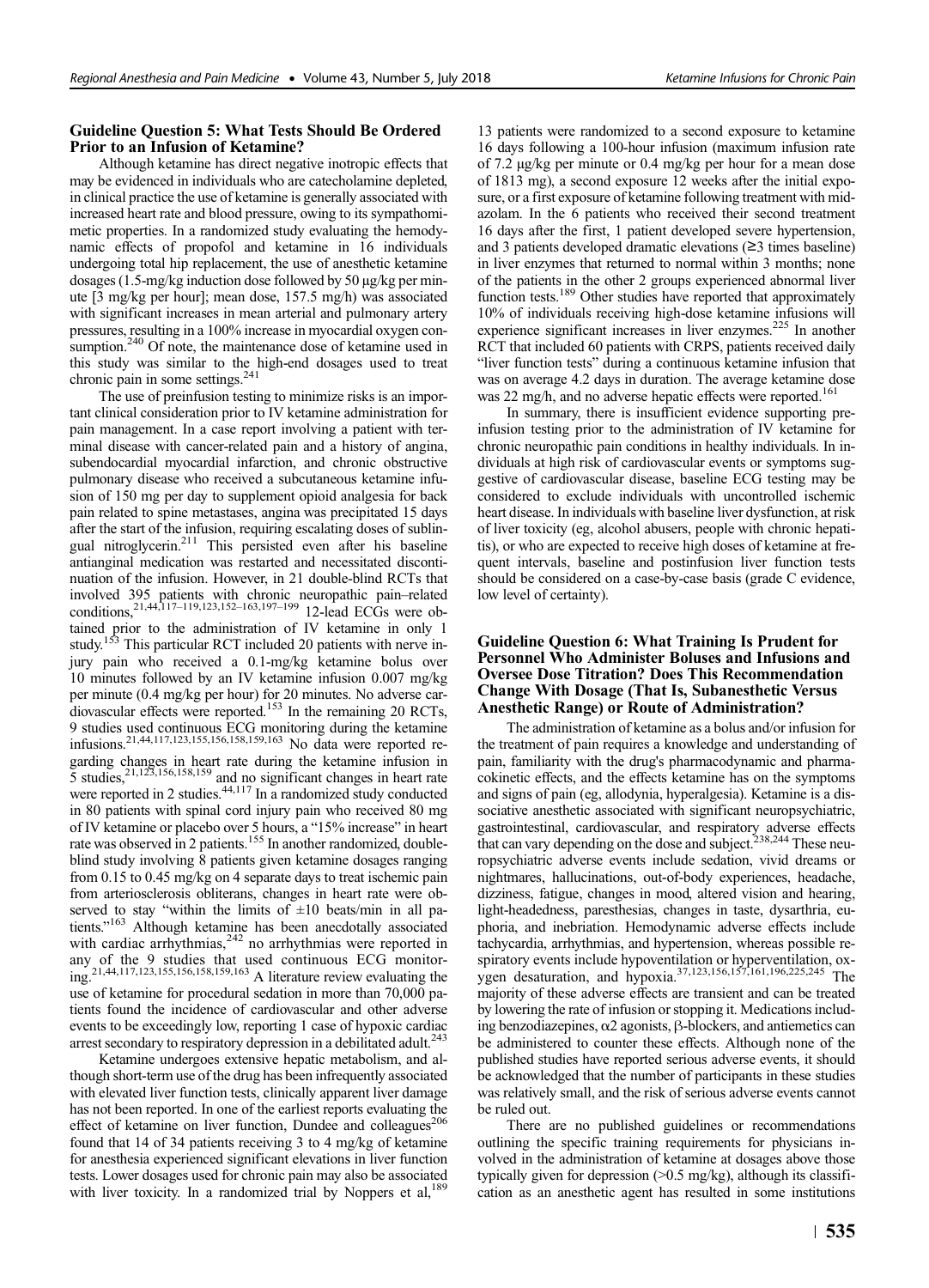mandating that boluses be given only by anesthesiologists or anesthetists. It has been suggested that credentialing in moderate (conscious) sedation should be a prerequisite for staff administering ketamine and the health care providers involved in caring for patients.<sup>246</sup> Staff and clinicians overseeing the care of patients receiving this medication should be trained in responding to cardiovascular and respiratory emergencies.<sup>247</sup> Health care providers involved in administration of ketamine should also have adequate training in titrating the dose of ketamine while ensuring the safety of the recipient and the availability of treatments to address adverse effects. Furthermore, it is also recommended that ketamine infusions should be performed in settings with appropriate monitoring and resuscitation facilities under the care of an appropriately trained physician.248

The APA guidelines for administration of ketamine to treat depression in dosages that are significantly lower (usually a single dose of 0.5 mg/kg administered over 40 minutes) than those used for chronic pain syndromes $247$  recommend that hemodynamic (ECG, blood pressure) and respiratory monitoring (endtidal carbon dioxide and oxygen saturation) be available during infusion.<sup>5</sup> The APA guidelines also recommend that an on-site clinician be available to evaluate and emergently treat potential behavioral risks including suicidal ideation, severe anxiety, and marked mental status changes before discharge home and that rapid follow-up evaluations of patients' psychiatric symptoms be provided as needed.<sup>5</sup>

This panel agrees with the APA recommendation that only a licensed physician who can administer a Drug Enforcement Administration Schedule III medication with Advanced Cardiac Life Support certification be in charge of administering ketamine, but because of the higher dosages used for chronic pain, we believe that person should also meet ASA requirements for the delivery of moderate sedation. For the person who actually administers subanesthetic IV bolus sedation, recommended credentials include a registered nursing degree with Advanced Cardiac Life Support certification, along with training in the administration of moderate sedation and specifically the pharmacology of ketamine. The training can be via courses given internally or by accredited organizations (eg, American Association of Moderate Sedation Nurses).

Although the APA consensus statement did not find any cases of clinically relevant respiratory depression at the low dosages given for depression, they did mention several instances of patients becoming unresponsive, putting them at risk of aspiration. Because the doses and/or duration of ketamine infusions used to treat pain are higher than those used to treat depression and the sedative midazolam is often given preemptively or as a rescue medication, it is appropriate to recommend that only those trained in the induction and maintenance of ketamine infusions, such as anesthesiologists, critical care–trained physicians, and pain physicians with appropriate credentials to include training in airway management, be responsible for decisions regarding administration of this medication in doses that may render a patient unresponsive. An appropriately trained health care provider $^{246}$  can monitor the patient receiving ketamine infusion in subanesthetic doses and change the infusion rate based on directions from the responsible physician who, for single-day infusions, should be immediately available.

Individuals respond with great variability to ketamine, so there is wide variation in hospital-based practices. Specific concerns regarding the monitoring of ketamine administration include airway protection, cardiovascular stimulation, the potential interaction of ketamine with concomitantly administered medications that may enhance certain effects (eg, midazolam), and the treatment of adverse effects.

Ketamine doses at levels that may result in serious adverse sequelae (bolus dose of ≥0.35 mg/kg and/or infusion of ≥1 mg/ kg per hour) should be administered by clinicians experienced in ketamine administration in a unit that contains trained nurses available for monitoring and individuals trained in airway management and Advanced Cardiac Life Support (eg, anesthesiologist, nurse anesthetist, emergency department physician) who are immediately available to address any potential emergencies.<sup>225</sup> For some individuals (ie, elderly individuals and those with significant comorbidities), lower thresholds should trigger the requirements for more intensive monitoring and safety measures. Higher cutoffs using subanesthetic dosages may also be utilized in appropriately resourced environments in both inpatient and outpatient settings when patients have been "stabilized" or previously treated with higher dosages.<sup>123,161</sup> The basic monitoring requirements (hemodynamic and respiratory parameters, sedation levels using a validated scale) remain the same irrespective of the route of administration or dose in individuals receiving ketamine in a nonchronic treatment regimen. Availability of personnel and equipment for resuscitation at all times is also mandatory irrespective of the level of infusion (grade A recommendation, low level of certainty).

# Guideline Question 7: What Preemptive Medications Should Be Available for Administration as Rescue Medications to Treat Possible Adverse Events Related to Ketamine Infusions?

Ketamine is associated with myriad adverse effects including psychomimetic, cardiovascular, and gastrointestinal effects, resulting from its action on a variety of receptors, which include NMDA, acetylcholine, opioid, ion channels, monoamine, and histamine. For the treatment of CRPS, an open-label study found anesthetic doses (up to 117 μg/kg/min or 7 mg/kg per hour) resulted in 90% of patients experiencing moderate to severe psychomimetic effects including anxiety, dysphoria, and nightmares despite premedication and maintenance infusions of midazolam and clonidine.225 These adverse effects were dose-dependent and persisted following infusion discontinuation. One pilot study using a subanesthetic infusion of  $S(+)$ -ketamine (up to 5  $\mu$ g/kg per minute or 0.3 mg/kg per hour) produced mild psychomimetic effects including euphoria and disorientation<sup>122</sup>; however, a double-blind RCT using a modestly higher but still subanesthetic dosage (up to 7.2 μg/kg per minute or 0.4 mg/kg per hour) reported 93%, 63%, and 47% rates of mild psychomimetic effects, nausea, and emesis, respectively.161 These last 2 studies also did not administer premedication to mitigate adverse effects, and neither specifically addressed the differential effects of the R and S enantiomers, as some studies suggest that the more potent  $S(+)$ -ketamine contains more psychedelic effects.<sup>249</sup> A doubleblind RCT using subanesthetic doses of racemic ketamine (up to 5.2 μg/kg per minute or 0.3 mg/kg per hour), in combination with midazolam and clonidine premedication, reported no psychomimetic adverse effects.<sup>123</sup>

The literature evaluating the benefit or harm of premedication prior to ketamine use is primarily limited to pediatric sedation and general anesthesia for surgical procedures; therefore, it suffers from the bias of pediatric physiology or concomitant procedures and medications, which limit the conclusions that can be drawn for chronic pain. In a single RCT, midazolam and dexmedetomidine were found to reduce psychomimetic and cardiovascular adverse events when ketamine was used as a sole general anesthetic  $(2 \text{ mg/kg}, \text{once})$  in very brief surgical cases.<sup>2</sup> In populations receiving subanesthetic ketamine, the numberneeded-to-harm, with "harm" defined as ketamine-induced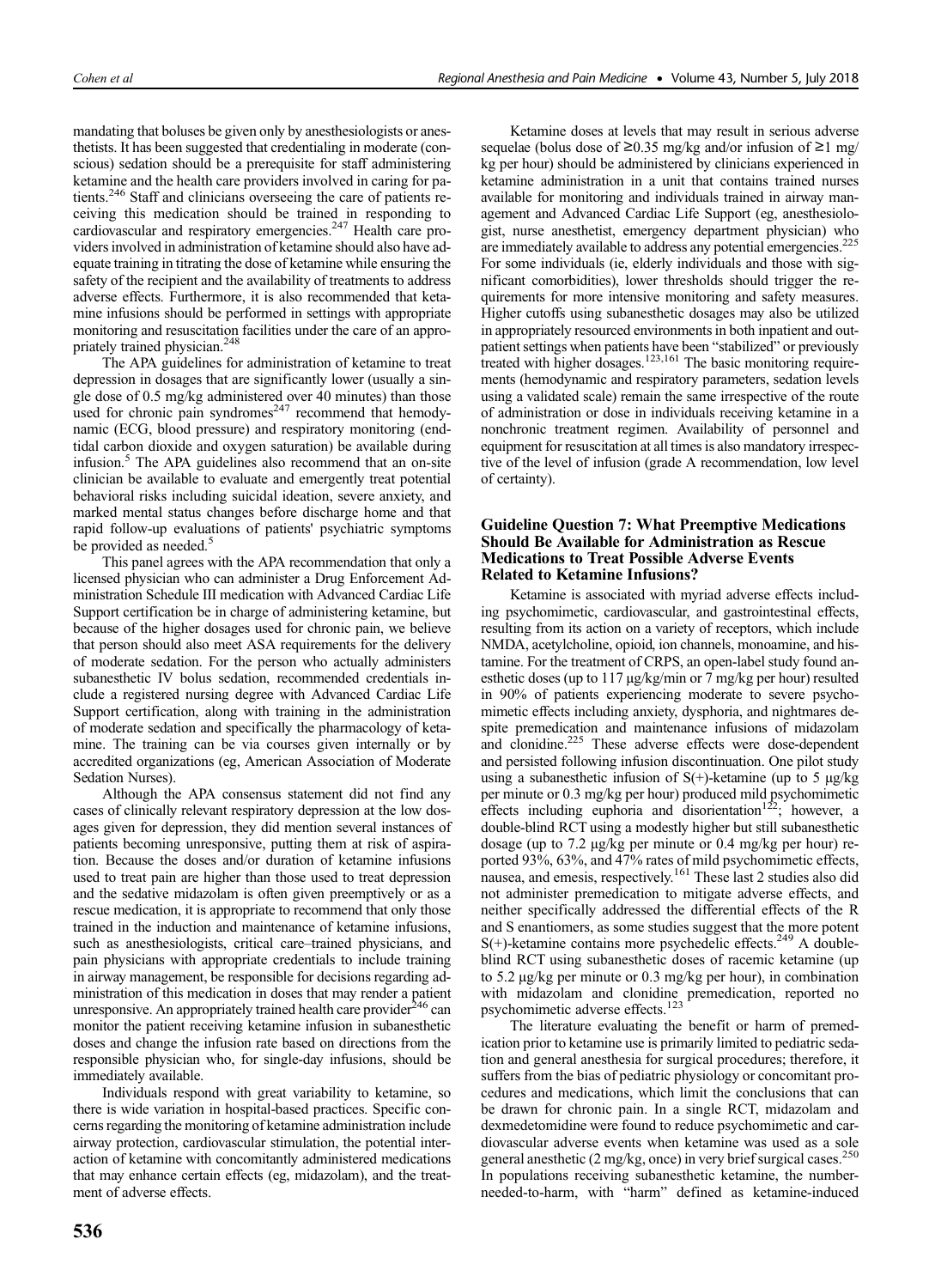psychomimetic adverse effects, has been calculated. A metaanalysis of sedated and awake pediatric and adult patients estimated the number-needed-to-harm for hallucinations to be 21 when ketamine is used without coadministration of a benzodiazepine; when patients are given a benzodiazepine prior to ketamine administration, the number increases to 35, suggesting premedication may lessen but not eliminate psychomimetic events.136

Further indirect evidence of the benefits afforded by preemptive treatment with mitigating medications in adults includes double-blind RCTs evaluating premedicants in patients receiving subanesthetic dosages of IV ketamine (<70 mg/h) for sedation. In 1 study, lorazepam was found to decrease the emotional distress caused by ketamine but not the incidence of psychosis,<sup>251</sup> whereas another study reported that midazolam reduced agitation.<sup>252</sup>

Ketamine overdose is associated with loss of consciousness, respiratory depression, tachycardia, hypertension, and severe psychomimetic events including positive and negative signs of schizophrenia. No RCT directly addresses the use of rescue medications, and the recommendations for management of severe toxicity include supportive care addressing untoward signs and symptoms.<sup>253</sup> Treatment recommendations include the use of a benzodiazepine such as midazolam or diazepam to prevent or attenuate psychomimetic symptoms, mitigate sympathomimetic symptoms, and reduce the incidence of nausea; the butyrophenone haloperidol for its antiemetic properties, sedative effects, and reduction of psychomimetic symptoms and emergence reactions; and clonidine for its ability to reduce sympathomimetic effects and decrease the incidence of psychomimetic reactions. Dystonia is not commonly experienced but can be treated with the antihistamine, diphenhydramine. Seizures, although rare, should be treated with benzodiazepines followed by barbiturates or propofol if persistent.

Overall, we conclude there is limited direct evidence supporting the preemptive use of benzodiazepines and  $\alpha$ 2 agonists and no evidence to support antidepressant, antihistamine, or anticholinergic premedicants prior to the initiation of subanesthetic ketamine for chronic pain treatment (grade C recommendation, low level of certainty).

# Guideline Question 8: What Constitutes a Positive Treatment Response for Chronic Pain?

Guidelines have been published on what constitutes a clinically meaningful benefit for an individual for specific metrics, which can differ from what constitutes a significant improvement in a clinical trial.<sup>254</sup> Farrar and colleagues<sup>255</sup> analyzed data on more than 2500 patients from 10 clinical trials for a variety of different chronic pain conditions and found that a 2-point or 30% decrease in pain score corresponded to a patient rating of "much improved." Because pain scales are not linear,  $256$  a  $30\%$  decrease in pain would appear to be a reasonable benchmark. For acute pain, a systematic review found a 17-mm (interquartile range, 14–23 mm, on a 0- to 100-mm VAS) decrease to be the median "minimal clinically important difference" in terms of absolute pain reduction, with 23% (interquartile range, 18%–36%) being the median relative diminution.<sup>257</sup> The 23% reduction is similar to what Bicket et  $al^{258}$  found to constitute the threshold for patient satisfaction when they analyzed the results of 3 RCTs evaluating epidural steroid injections for subacute and chronic radiculopathy. Besides pain, other factors that should be considered when identifying treatment responders include function, psychological and emotional well-being, sleep, and satisfaction.<sup>259</sup> Pain is subjective, and pain scores should never be considered in isolation. For example, a 1-point decrease in pain that is accompanied by cessation of analgesic use and return-to-work would be considered by most to constitute a better outcome than a 2-point decrease in pain in the context of a significant increase in opioid consumption and corresponding decrease in activity. The IMMPACT guidelines provide recommendations on the core outcome domains for chronic pain clinical trials, which can be adapted for individual use (ie, Oswestry Disability Index for a patient with back pain, Western Ontario and McMaster Universities Osteoarthritis Index for a patient with osteoarthritis, Beck Depression Inventory for a patient with a mood disorder, a sleep scale for a patient with a sleep disorder).<sup>259</sup>

Studies evaluating ketamine for chronic pain have generally enrolled patients refractory to conventional treatments, who may be less likely to respond to any intervention; this reflects clinical practice. In the RCTs that have designated specific pain reduction cutoffs for what constitutes a responder, 50% or greater pain relief is the most common,  $117-119,160$  with only the study by Salas and  $\text{colle}$ eagues<sup>164</sup> noting the proportion of individuals who experienced 30% or greater benefit. In the placebo-controlled studies that evaluated intermediate- and long-term follow-up periods, none specified a time frame threshold for what was considered a positive response.<sup>123,155,160,161</sup>

The duration of a clinical trial and by extension the duration of relief required to designate a response as positive correlate with the cost and risks of the treatment. When balancing these factors, one must consider not only the perceived and objective benefits (eg, return to work, medication reduction), but also the need for repeat or additional treatments and the potential for long-term complications. In general, the required benefit for surgery exceeds that of nonsurgical procedural interventions, which in turn is greater than that for medications and alternative treatments. Along this spectrum, an IV ketamine infusion in an outpatient setting most closely resembles nonsurgical pain management procedures in terms of risks, costs, and the need for repeat treatments.

In conclusion, given the refractory nature of patients who receive ketamine infusions, we recommend that a positive outcome be considered as 30% pain relief or greater in conjunction with patient satisfaction and/or more objective indicators of meaningful benefit, such as a 12.8% improvement in Oswestry Disability Index score in a patient with back pain or a 20% or greater reduction in opioid use.<sup>260,261</sup> In terms of duration of benefit, patient expectations and satisfaction should be considered, but based on the cumulative risks and costs of treatment, greater than 3 weeks following a single outpatient infusion and greater than 6 weeks following an inpatient or series of infusions are a reasonable designation. Similar to multiple guidelines for epidural steroid injections,262 a consecutive "series" of infusions should not be administered by rote, but rather tailored to patient response. Considering the risks of long-term ketamine treatment, limiting these to no more than 6 to 12 treatments per year is reasonable, although deviations may be made in exceptional circumstances (grade C recommendation, low to moderate level of certainty).

# Future Research

The use of ketamine has skyrocketed for chronic pain and depression, but many questions remain unanswered. The most prominent among these revolve around durability of benefit and implications of repeated administrations (ie, the development of pharmacodynamic, metabolic, and behavioral tolerance leading to tachyphylaxis and loss of analgesic benefit), standardization of treatment (ie, optimum dosages and infusion parameters), and acute and chronic adverse effects, including remote neuropsychiatric effects. Given the poor translational reproducibility and validity of preclinical chronic pain research to humans, only robust clinical trials with long-term follow-up will provide answers to these questions.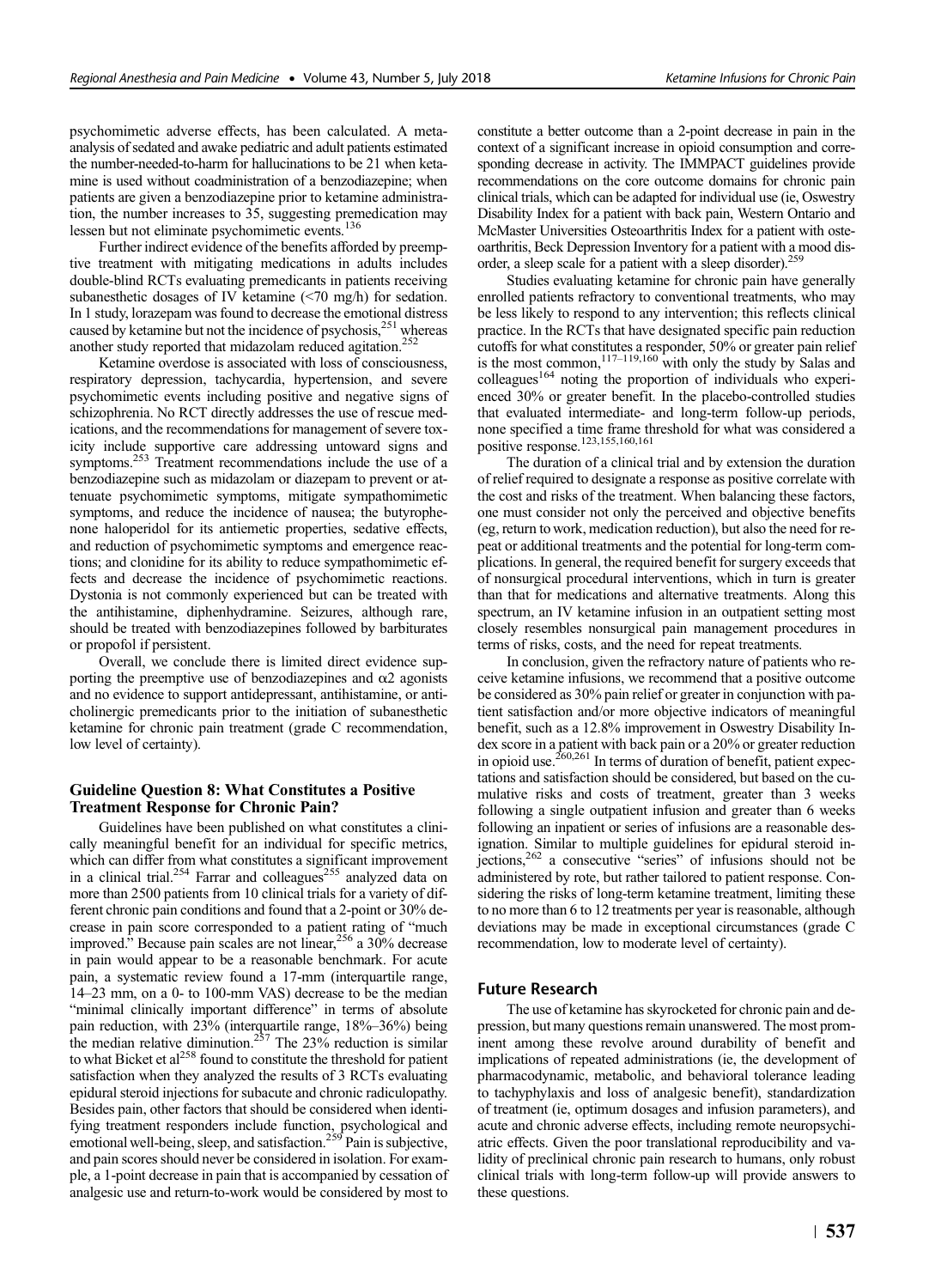Identifying individuals likely to respond to treatment or those predisposed to significant adverse effects based on phenotypes and possibly genotypes can shift the risk-benefit ratio toward greater benefit. In an era characterized by an increased emphasis on precision medicine and efforts to contain spiraling health care costs, refining selection criteria can reduce risks and costs and improve treatment outcomes. Because back pain, neck pain, and other musculoskeletal disorders, along with depression, comprise the 4 leading causes of disability in the United States,15 determining the

effectiveness of ketamine in these predominantly nonneuropathic and mixed conditions<sup>263,264</sup> is of paramount importance. Although there is stronger evidence in preclinical and clinical studies evaluating ketamine for neuropathic pain and CRPS, there is a growing body of evidence in animals for inflammatory pain and for humans in nonneuropathic spine pain.27,28,37 A role for ketamine infusions in other common chronic pain syndromes such as fibromyalgia and headaches has also been suggested and been explored in prospective case series with mixed results.<sup>37,160,167,265</sup>

| <b>Recommendation Category</b>                                     | Recommendation                                                                                                                                                                                                                                                                                                                    | Level of Evidence*                                                                                 |
|--------------------------------------------------------------------|-----------------------------------------------------------------------------------------------------------------------------------------------------------------------------------------------------------------------------------------------------------------------------------------------------------------------------------|----------------------------------------------------------------------------------------------------|
| Indications                                                        | (1) For spinal cord injury pain, there is weak evidence to support<br>short-term improvement                                                                                                                                                                                                                                      | $(1)$ Grade C, low certainty                                                                       |
|                                                                    | (2) In CRPS, there is moderate evidence to support improvement<br>for up to 12 wk                                                                                                                                                                                                                                                 | (2) Grade B, low to moderate certainty                                                             |
|                                                                    | (3) For other pain conditions such as mixed neuropathic pain,<br>fibromyalgia, cancer pain, ischemic pain, headache, and spinal<br>pain, there is weak or no evidence for immediate improvement                                                                                                                                   | (3) Grade D, low certainty                                                                         |
| Dosing range and dose response (1) Bolus: up to 0.35 mg/kg         |                                                                                                                                                                                                                                                                                                                                   | $(1)$ Grade C, low certainty                                                                       |
|                                                                    | $(2)$ Infusion: 0.5 to 2 mg/kg per hour, although dosages up to<br>7 mg/kg per hour have been successfully used in refractory<br>cases in ICU settings                                                                                                                                                                            | $(2)$ Grade C, low certainty                                                                       |
|                                                                    | (3) There is evidence for a dose-response relationship, with<br>higher dosages providing more benefit. Total dosages be<br>at least 80 mg infused over a period of $>2$ h                                                                                                                                                         | (3) Grade C, low certainty                                                                         |
| Relative contraindications                                         | (1) Poorly controlled cardiovascular disease, pregnancy,<br>active psychosis                                                                                                                                                                                                                                                      | $(1)$ Grade B, low certainty                                                                       |
|                                                                    | (2) Severe hepatic disease (avoid), moderate hepatic<br>disease (caution)                                                                                                                                                                                                                                                         | $(2)$ Grade C, low certainty                                                                       |
|                                                                    | (3) Elevated intracranial pressure, elevated intraocular pressure                                                                                                                                                                                                                                                                 | $(3)$ Grade C, low certainty                                                                       |
|                                                                    | (4) Active substance abuse                                                                                                                                                                                                                                                                                                        | $(4)$ Grade C, low certainty                                                                       |
| Role of oral NMDA receptor<br>antagonist as follow-on<br>treatment | (1) Oral ketamine or dextromethorphan, and intransal ketamine<br>can be tried in lieu of serial infusions in responders                                                                                                                                                                                                           | (1) Grade B, low certainty for<br>oral preparations, moderate<br>certainty for intranasal ketamine |
| Preinfusion tests                                                  | (1) No testing is necessary for healthy individuals                                                                                                                                                                                                                                                                               | $(1)$ Grade C, low certainty                                                                       |
|                                                                    | (2) In individuals with suspected or at high risk of cardiovascular<br>disease, baseline ECG testing should be used to rule out poorly<br>controlled ischemic heart disease.                                                                                                                                                      | $(2)$ Grade C, low certainty                                                                       |
|                                                                    | (3) In individuals with baseline liver dysfunction or at risk of liver<br>toxicity (eg, alcohol abusers, people with chronic hepatitis), and<br>those who are expected to receive high doses of ketamine at<br>frequent intervals, baseline and postinfusion liver function tests<br>should be considered on a case-by-case basis | $(3)$ Grade C, low certainty                                                                       |
| Positive response                                                  | (1) A positive response should include objective measures of benefit (1) Grade C, low-to-moderate certainty<br>in addition to satisfaction such as $\geq$ 30% decrease in pain score or<br>comparable validated measures for different conditions<br>(eg, Oswestry Disability Index for back pain)                                |                                                                                                    |
| Personnel and monitoring                                           | (1) Supervising clinician: a physician experienced with ketamine<br>(anesthesiologist, critical care physician, pain physician) who is<br>ACLS certified and trained in administering moderate sedation                                                                                                                           | $(1)$ Grade A, low certainty                                                                       |
|                                                                    | (2) Administering clinician: registered nurse or physician assistant<br>who has completed formal training in safe administration<br>of moderate sedation                                                                                                                                                                          | (2) Grade A, low certainty                                                                         |
|                                                                    | (3) Setting: at dosages exceeding 1 mg/kg per hour, a monitored<br>setting containing resuscitative equipment and immediate<br>access to rescue medications and personnel who can treat<br>emergencies should be used, although this dose may vary<br>based on individual characteristics                                         | (3) Grade A, low certainty                                                                         |

### TABLE 6. Summary of ASRA/AAPM/ASA Recommendations for Ketamine Infusions for Chronic Pain

\*Evidence was evaluated according to the US Preventive Services Task Force grading of evidence, which defined levels of evidence based on magnitude and certainty of benefit.<sup>5</sup>

ACLS indicates Advanced Cardiac Life Support; ICU, intensive care unit.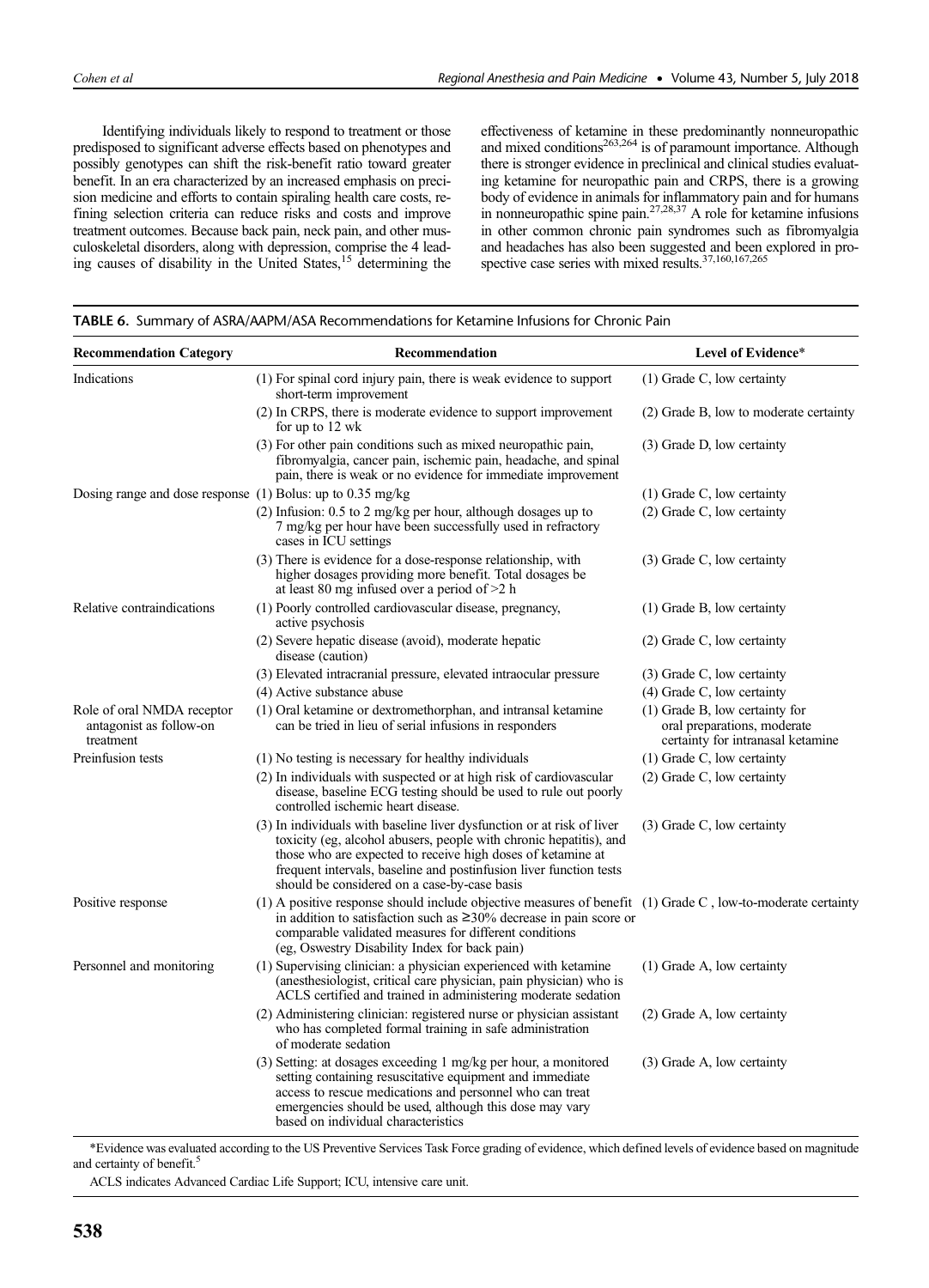One of the biggest questions surrounding ketamine is whether the drug can prevent the transition from acute to chronic pain by virtue of its NMDA antagonist and opioid-sparing properties. Given the high prevalence rates of surgery and acute pain, and the growing use of ketamine in the context of posttraumatic (including postsurgical) pain, designing large, multicenter studies should be given high priority.

Finally, in addition to preventing the chronification of acute pain, another top National Institutes of Health chronic pain research priority is the establishment of registries. Unlike placebo-controlled clinical trials, which gauge efficacy in small, well-selected populations, registries can provide a better measure of effectiveness in large populations treated under real-life conditions and may provide important information regarding who is likely to benefit from a specific treatment (ie, phenotyping or precision medicine). In the absence of large, randomized studies, the establishment of ketamine treatment-based registries can help guide treatment decisions.

# **CONCLUSIONS**

The growing body of literature, both peer reviewed and aimed at lay audiences, recommending ketamine for chronic pain and depression has led to a surge in its use, with the growth in utilization outpacing the development of standards governing practice. This unrestrained growth has led to a chorus of calls from patient advocacy groups, physicians, payers, regulatory bodies and pain medicine organizations for the development of guidelines. Similar to other consensus statements, the guidelines contained here do not represent "edicts" aimed at establishing definitive standard of care, but rather provide a structural framework that should be considered when devising institutional protocols and developing individualized care plans. We appreciate that medicine is an art as well as a science and that evidence-based medicine considers not only scientific literature, but also clinical judgment based on physician experience and patient values and preferences.<sup>266</sup> Therefore, what may be warranted in some scenarios may prove to be suboptimal in other circumstances, and reasonable individuals may come to different conclusions based on the same data. In the current guidelines, we were able to come to a full consensus without dissension on all questions, although several questions required multiple revisions before agreement could be reached (Appendix 2, Supplemental Digital Content 2,<http://links.lww.com/AAP/A250>).

The recommendations in response to the questions we have addressed are often based on small randomized trials, observational and retrospective studies, clinical experience, and evidence extrapolated from the use of ketamine in other contexts and thus may change as better evidence emerges. This may be more relevant for the sections concerned with indications and, to a lesser extent, contraindications, which continue to evolve with more information. For example, adverse effects such as ketamine-induced psychosis may result from either 1-time use or cumulative effects (eg, psychosis, urinary tract dysfunction, liver disease),<sup>189,267,268</sup> and as the serial use of ketamine for chronic conditions such as depression and pain continues to rise, and the prevalence of abuse increases commensurately, the indications, contraindications, and surveillance recommendations may change in concert.

Based on specific requests, we tried to provide recommended dosing ranges whenever possible. Although these recommendations are based on the existing literature, which is characterized by a lack of large, high-quality studies, one must recognize that the mechanisms of pain are strikingly similar for certain conditions (eg, deafferentation and cortical reorganization for PLP and spinal cord injury) and share considerable overlap even in widely disparate conditions (eg, central sensitization for fibromyalgia and neuropathic pain). Therefore, one could reasonably extrapolate ketamine dosing schemes for a condition that has been adequately investigated to another condition that has not been well researched, as is typically done for other analgesic medications. Differences not only in disease features but also patient characteristics, and practice settings and capabilities, further highlight the need for dosing flexibility. As is true for all aspects of medicine, the decisions as to when a treatment is indicated, what setting and parameters to use, how to monitor its effects, and how to minimize risks should be made on an individualized basis after sufficient discussion with the patient (Table 6).

# ACKNOWLEDGMENTS

The authors thank Berklee K. Cohen for his assistance with copyediting.

# **REFERENCES**

- 1. Global Burden of Disease Study 2013 Collaborators. Global, regional, and national incidence, prevalence, and years lived with disability for 301 acute and chronic diseases and injuries in 188 countries, 1990–2013: a systematic analysis for the Global Burden of Disease Study 2013. Lancet. 2015;386:743–800.
- 2. Chopra K, Arora V. An intricate relationship between pain and depression: clinical correlates, coactivation factors and therapeutic targets. Expert Opin Ther Targets. 2014;18:159–176.
- 3. Radvansky BM, Puri S, Sifonios AN, Eloy JD, Le V. Ketamine-a narrative review of its uses in medicine. Am J Ther. 2016:23: e1414–e1426.
- 4. Anderson P. Ketamine for chronic pain on the rise. [http://www.medscape.](http://www.medscape.com/viewarticle/878159) [com/viewarticle/878159](http://www.medscape.com/viewarticle/878159). Published April 4, 2017. Accessed November 3, 2017.
- 5. Sanacora G, Frye MA, McDonald W, et al. American Psychiatric Association (APA) Council of Research Task Force on Novel Biomarkers and Treatments. A consensus statement on the use of ketamine in the treatment of mood disorders. JAMA Psychiatry. 2017;74:399-405.
- 6. U.S. Preventive Task Force. Grade definitions. Available at: [https://www.](https://www.uspreventiveservicestaskforce.org/Page/Name/grade-definitions) [uspreventiveservicestaskforce.org/Page/Name/grade-definitions](https://www.uspreventiveservicestaskforce.org/Page/Name/grade-definitions). Accessed November 3, 2017.
- 7. Helm Ii S, Simopoulos TT, Stojanovic M, Abdi S, El Terany MA. Effectiveness of thermal annular procedures in treating discogenic low back pain. Pain Physician. 2017;20:447–470.
- 8. Oxford Centre for Evidence-Based Medicine—Levels of Evidence (March 2009). Available at: [http://www.cebm.net/blog/2009/06/11/](http://www.cebm.net/blog/2009/06/11/oxford-centre-evidence-based-medicine-levels-evidence-march-2009) [oxford-centre-evidence-based-medicine-levels-evidence-march-2009.](http://www.cebm.net/blog/2009/06/11/oxford-centre-evidence-based-medicine-levels-evidence-march-2009) Accessed January 15, 2018.
- 9. The GRADE Working Group. GRADE. Available at: [http://www.](http://www.gradeworkinggroup.org) [gradeworkinggroup.org.](http://www.gradeworkinggroup.org) Updated April 2016. Accessed January 18, 2018.
- 10. Domino EF, Chodoff P, Corssen G. Pharmacologic effects of CI-581, a new dissociative anesthetic, in man. Clin Pharmacol Ther. 1965;6: 279–291.
- 11. Greifenstein FE, DeVault M, Yoshitake J, et al. A study of a 1-aryl cyclo hexyl amine for anesthesia. Anesth Analg. 1958:37:283–294.
- 12. Maddox VH, Godefroi EF, Parcell RF. The synthesis of phencyclidine and other 1-arylcyclohexylamines. J Med Chem. 1965;8:230–235.
- 13. Chen G, Ensor CR, Russell D, Bohner B. The pharmacology of 1-(1-phenylcyclohexyl) piperidine HCl. J Pharmacol Exp Ther. 1959;127:241–250.
- 14. Mion G. History of anaesthesia: the ketamine story—past, present and future. Eur J Anaesthesiol. 2017;34:571–575.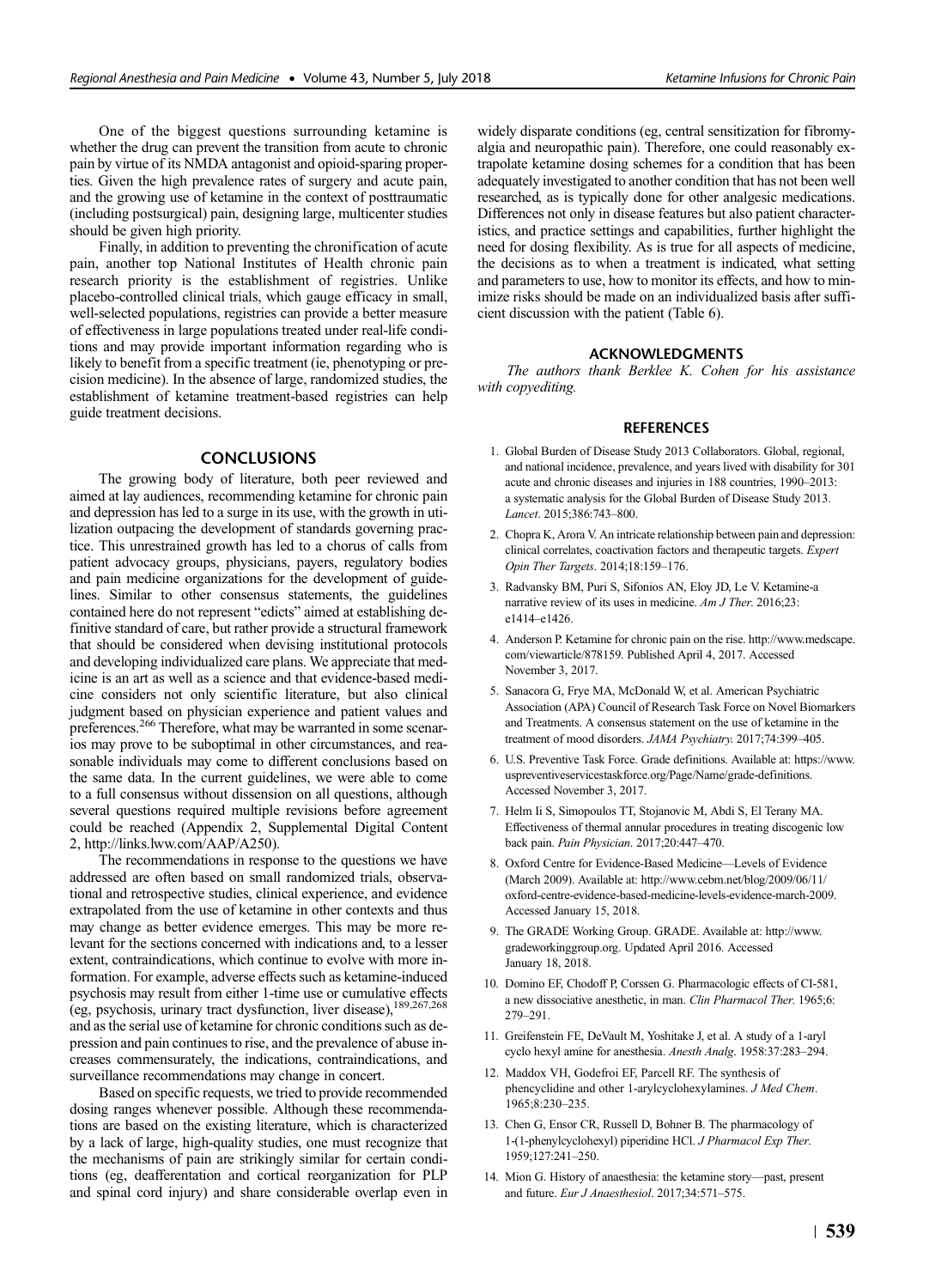- 15. Murray CJ, Atkinson C, Bhalla K, et al. U.S. Burden of Disease Collaborators. The state of US health, 1990–2010: burden of diseases, injuries, and risk factors. JAMA. 2013;310:591–608.
- 16. Institute of Medicine Committee on Advancing Pain Research, Care, and Education. Relieving Pain in America: A Blueprint for Transforming Prevention, Care, Education and Research. Washington, DC: The National Academies Press; 2011. Available at: [http://books.nap.edu/](http://books.nap.edu/openbook.php?record_id=13172) [openbook.php?record\\_id=13172.](http://books.nap.edu/openbook.php?record_id=13172) Accessed November 3, 2017.
- 17. Leadley RM, Armstrong N, Lee YC, Allen A, Kleijnen J. Chronic diseases in the European Union: the prevalence and health cost implications of chronic pain. J Pain Palliat Care Pharmacother. 2012;26: 310–325.
- 18. Cohen SP, Mao J. Neuropathic pain: mechanisms and their clinical implications. BMJ. 2014;348:f7656.
- 19. Clarke H, Bonin RP, Orser BA, Englesakis M, Wijeysundera DN, Katz J. The prevention of chronic postsurgical pain using gabapentin and pregabalin: a combined systematic review and meta-analysis. Anesth Analg. 2012;115:428–442.
- 20. Cohen KL, Harris S. Efficacy and safety of nonsteroidal anti-inflammatory drugs in the therapy of diabetic neuropathy. Arch Intern Med. 1987;147:1442–1444.
- 21. Graven-Nielsen T, Aspegren Kendall S, Henriksson KG, et al. Ketamine reduces muscle pain, temporal summation, and referred pain in fibromyalgia patients. Pain. 2000;85:483–491.
- 22. Mercadante S, Arcuri E, Tirelli W, Casuccio A. Analgesic effect of intravenous ketamine in cancer patients on morphine therapy: a randomized, controlled, double-blind, crossover, double-dose study. J Pain Symptom Manage. 2000;20:246–252.
- 23. Vo T, Rice AS, Dworkin RH. Non-steroidal anti-inflammatory drugs for neuropathic pain: how do we explain continued widespread use? Pain. 2009;143:169–171.
- 24. Mak P, Broadbear JH, Kolosov A, Goodchild CS. Long-term antihyperalgesic and opioid-sparing effects of 5-day ketamine and morphine infusion ("burst ketamine") in diabetic neuropathic rats. Pain Med. 2015;16:1781–1793.
- 25. Castel A, Hélie P, Beaudry F, Vachon P. Bilateral central pain sensitization in rats following a unilateral thalamic lesion may be treated with high doses of ketamine. BMC Vet Res. 2013;9:59.
- 26. Mehta AK, Halder S, Khanna N, Tandon OP, Singh UR, Sharma KK. Role of NMDA and opioid receptors in neuropathic pain induced by chronic constriction injury of sciatic nerve in rats. J Basic Clin Physiol Pharmacol. 2012;23:49–55.
- 27. Le Roy C, Laboureyras E, Gavello-Baudy S, Chateauraynaud J, Laulin JP, Simonnet G. Endogenous opioids released during non-nociceptive environmental stress induce latent pain sensitization via a NMDA-dependent process. J Pain. 2011;12:1069–1079.
- 28. Rivat C, Laulin JP, Corcuff JB, Célèrier E, Pain L, Simonnet G. Fentanyl enhancement of carrageenan-induced long-lasting hyperalgesia in rats: prevention by the N-methyl-D-aspartate receptor antagonist ketamine. Anesthesiology. 2002;96:381–391.
- 29. Bouhassira D, Lantéri-Minet M, Attal N, Laurent B, Touboul C. Prevalence of chronic pain with neuropathic characteristics in the general population. Pain. 2008;136:380–387.
- 30. Harifi G, Amine M, Ait Ouazar M, et al. Prevalence of chronic pain with neuropathic characteristics in the Moroccan general population: a national survey. Pain Med. 2013;14:287–292.
- 31. Torrance N, Smith BH, Bennett MI, Lee AJ. The epidemiology of chronic pain of predominantly neuropathic origin. Results from a general population survey. J Pain. 2006;7:281–289.
- 32. Finnerup NB, Haroutounian S, Kamerman P, et al. Neuropathic pain: an updated grading system for research and clinical practice. Pain. 2016;157: 1599–1606.
- 33. De Mos M, de Bruijn AG, Huygen FJ, Dieleman JP, Stricker BH, Sturkenboom MC. The incidence of complex regional pain syndrome: a population-based study. Pain. 2007;129:12–20.
- 34. Sandroni P, Benrud-Larson LM, McClelland RL, Low PA. Complex regional pain syndrome type I: incidence and prevalence in Olmsted County, a population-based study. Pain. 2003;103:199–207.
- 35. Smith BH, Torrance N, Bennett MI, Lee AJ. Health and quality of life associated with chronic pain of predominantly neuropathic origin in the community. Clin J Pain. 2007;23:143–149.
- 36. Maher DP, Chen L, Mao J. Intravenous ketamine infusions for neuropathic pain management: a promising therapy in need of optimization. Anesth Analg. 2017;124:661–674.
- 37. Patil S, Anitescu M. Efficacy of outpatient ketamine infusions in refractory chronic pain syndromes: a 5-year retrospective analysis. Pain Med. 2012;13:263–269.
- 38. Cohen SP, Liao W, Gupta A, Plunkett A. Ketamine in pain management. Adv Psychosom Med. 2011;30:139–161.
- 39. Orser BA, Pennefather PS, MacDonald JF. Multiple mechanisms of ketamine blockade of N-methyl-D-aspartate receptors. Anesthesiology. 1997;86:903–917.
- 40. Chang CH, Hsiao YH, Chen YW, Yu YJ, Gean PW. Social isolation-induced increase in NMDA receptors in the hippocampus exacerbates emotional dysregulation in mice. Hippocampus. 2015;25: 474–485.
- 41. Duman RS, Li N, Liu RJ, Duric V, Aghajanian G. Signaling pathways underlying the rapid antidepressant actions of ketamine. Neuropharmacology. 2012;62:35–41.
- 42. Trujillo KA, Akil H. Inhibition of opiate tolerance by non-competitive N-methyl-D-aspartate receptor antagonists. Brain Res. 1994;633:178–188.
- 43. Zhou HY, Chen SR, Pan HL. Targeting N-methyl-D-aspartate receptors for treatment of neuropathic pain. Expert Rev Clin Pharmacol. 2011;4: 379–388.
- 44. Leung A, Wallace MS, Ridgeway B, Yaksh T. Concentration-effect relationship of intravenous alfentanil and ketamine on peripheral neurosensory thresholds, allodynia and hyperalgesia of neuropathic pain. Pain. 2001;91:177–187.
- 45. Casale R, Symeonidou Z, Bartolo M. Topical treatments for localized neuropathic pain. Curr Pain Headache Rep. 2017;21:15.
- 46. Sarton E, Teppema LJ, Olievier C, et al. The involvement of the mu-opioid receptor in ketamine-induced respiratory depression and antinociception. Anesth Analg. 2001;93:1495–1500.
- 47. Smith DJ, Perrotti JM, Mansell AL, et al. Ketamine analgesia is not related to an opiate action in the periaqueductal gray region of the rat brain. Pain. 1985;21:253–265.
- 48. Niesters M, Aarts L, Sarton E, Dahan A. Influence of ketamine and morphine on descending pain modulation in chronic pain patients: a randomized placebo-controlled cross-over proof-of-concept study. Br J Anaesth. 2013;110:1010–1016.
- 49. Sinner B, Graf BM. Ketamine. Handb Exp Pharmacol. 2008;182: 313–333.
- 50. Seeman P, Ko F, Tallerico T. Dopamine receptor contribution to the action of PCP, LSD and ketamine psychotomimetics. Mol Psychiatry. 2005;10: 877–883.
- 51. Sleigh J, Harvey M, Voss L, Denny B. Ketamine-more mechanisms of action than just NMDA blockade. Trends Anaesth Crit Care. 2014;4: 76–81.
- 52. Carr DB, Goudas LC, Denman WT, et al. Safety and efficacy of intranasal ketamine for the treatment of breakthrough pain in patients with chronic pain: a randomized, double-blind, placebo-controlled, crossover study. Pain. 2004;108:17–27.
- 53. Rabi J. Topical ketamtene: a review of the history, mechanisms, uses, safety and future. Int J Pharm Compd. 2016;20:107-113.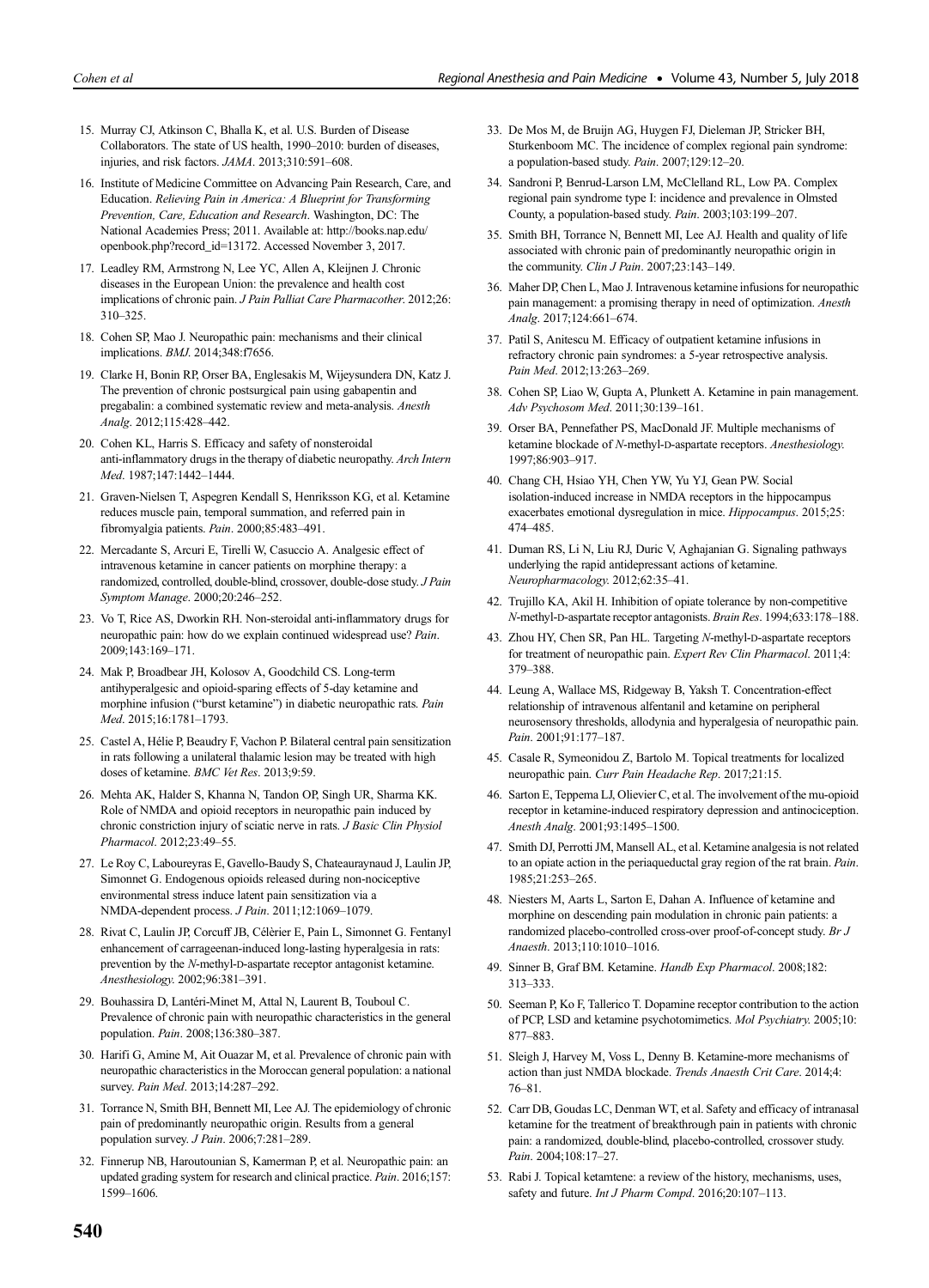- 54. Lilius TO, Jokinen V, Neuvonen MS, Niemi M, Kalso EA, Rauhala PV. Ketamine coadministration attenuates morphine tolerance and leads to increased brain concentrations of both drugs in the rat. Br J Pharmacol. 2015;172:2799–2813.
- 55. Wu L, Huang X, Sun L. The efficacy of N-methyl-D-aspartate receptor antagonists on improving the postoperative pain intensity and satisfaction after remifentanil-based anesthesia in adults: a meta-analysis. J Clin Anesth. 2015;27:311–324.
- 56. Leal PC, Salomão R, Brunialti MK, Sakata RK. Evaluation of the effect of ketamine on remifentanil-induced hyperalgesia: a double-blind, randomized study. J Clin Anesth. 2015;27:331–337.
- 57. Pestieau SR, Finkel JC, Junqueira MM, et al. Prolonged perioperative infusion of low-dose ketamine does not alter opioid use after pediatric scoliosis surgery. Paediatr Anaesth. 2014;24: 582–590.
- 58. Velly AM, Mohit S. Epidemiology of pain and relation to psychiatric disorders [published online ahead of print May 15, 2017]. Prog Neuropsychopharmacol Biol Psychiatry. 2017.
- 59. Abdallah CG, Adams TG, Kelmendi B, Esterlis I, Sanacora G, Krystal JH. Ketamine's mechanism of action: a path to rapid-acting antidepressants. Depress Anxiety. 2016;33:689–697.
- 60. Schoevers RA, Chaves TV, Balukova SM, Rot MA, Kortekaas R. Oral ketamine for the treatment of pain and treatment-resistant depression. Br J Psychiatry. 2016;208:108–113.
- 61. Chilukuri H, Reddy NP, Pathapati RM, Manu AN, Jollu S, Shaik AB. Acute antidepressant effects of intramuscular versus intravenous ketamine. Indian J Psychol Med. 2014;36:71–76.
- 62. Lapidus KA, Levitch CF, Perez AM, et al. A randomized controlled trial of intranasal ketamine in major depressive disorder. Biol Psychiatry. 2014;76:970–976.
- 63. Beurel E, Song L, Jope RS. Inhibition of glycogen synthase kinase-3 is necessary for the rapid antidepressant effect of ketamine in mice. Mol Psychiatry. 2011;16:1068–1070.
- 64. Li N, Lee B, Liu RJ, et al. mTOR-dependent synapse formation underlies the rapid antidepressant effects of NMDA antagonists. Science. 2010;329:959–964.
- 65. Li N, Liu RJ, Dwyer JM, et al. Glutamate N-methyl-D-aspartate receptor antagonists rapidly reverse behavioral and synaptic deficits caused by chronic stress exposure. Biol Psychiatry. 2011;69: 754–761.
- 66. Garcia LS, Comim CM, Valvassori SS, et al. Acute administration of ketamine induces antidepressant-like effects in the forced swimming test and increases BDNF levels in the rat hippocampus. Prog Neuropsychopharmacol Biol Psychiatry. 2008;32:140–144.
- 67. Maeng S, Zarate CA Jr., Du J, et al. Cellular mechanisms underlying the antidepressant effects of ketamine: role of alpha-amino-3-hydroxy-5 methylisoxazole-4-propionic acid receptors. Biol Psychiatry. 2008;63: 349–352.
- 68. Lener MS, Niciu MJ, Ballard ED, et al. Glutamate and gamma-aminobutyric acid systems in the pathophysiology of major depression and antidepressant response to ketamine. Biol Psychiatry. 2017;81:886–897.
- 69. Scheuing L, Chiu CT, Liao HM, Chuang DM. Antidepressant mechanism of ketamine: perspective from preclinical studies. Front Neurosci. 2015; 9:249.
- 70. Feder A, Parides MK, Murrough JW, et al. Efficacy of intravenous ketamine for treatment of chronic posttraumatic stress disorder: a randomized clinical trial. JAMA Psychiatry. 2014;71:681–688.
- 71. Burbiel JC. Primary prevention of posttraumatic stress disorder: drugs and implications. Mil Med Res. 2015;2:24.
- 72. Nair J, Singh AS. The role of the glutamatergic system in posttraumatic stress disorder. CNS Spectr. 2008;13:585–591.
- 73. Riaza Bermudo-Soriano C, Perez-Rodriguez MM, Vaquero-Lorenzo C, Baca-Garcia E. New perspectives in glutamate and anxiety. Pharmacol Biochem Behav. 2012;100:752–774.
- 74. Himmelseher S, Pfenninger E. The clinical use of S-(+)-ketamine—a determination of its place. Anasthesiol Intensivmed Notfallmed Schmerzther. 1998;33:764–770.
- 75. Pees C, Haas NA, Ewert P, Berger F, Lange PE. Comparison of analgesic/sedative effect of racemic ketamine and S(+)-ketamine during cardiac catheterization in newborns and children. Pediatr Cardiol. 2003; 24:424–429.
- 76. Peterbauer C, Larenza PM, Knobloch M, et al. Effects of a low dose infusion of racemic and S-ketamine on the nociceptive withdrawal reflex in standing ponies. Vet Anaesth Analg. 2008;35:414–423.
- 77. Guará Sobrinho H, Garcia JB, Vasconcelos JW, Sousa JC, Ferro LS. Analgesic efficacy of the intra-articular administration of S(+)-ketamine in patients undergoing total knee arthroplasty. Rev Bras Anestesiol. 2012; 62:665–675.
- 78. Yang C, Shirayama Y, Zhang JC, et al. R-ketamine: a rapid-onset and sustained antidepressant without psychotomimetic side effects. Transl Psychiatry. 2015;5:e632.
- 79. Engelhardt W. [Recovery and psychomimetic reactions following S-(+)-ketamine]. Anaesthesist. 1997;46(suppl 1):S38–S42.
- 80. Zhang JC, Li SX, Hashimoto K. R(−)-ketamine shows greater potency and longer lasting antidepressant effects than S(+)-ketamine. Pharmacol Biochem Behav. 2014;116:1371–41.
- 81. Chen X, Shu S, Bayliss DA. HCN1 channel subunits are a molecular substrate for hypnotic actions of ketamine. *J Neurosci*. 2009;29: 600–609.
- 82. Coates KM, Flood P. Ketamine and its preservative, benzethonium chloride, both inhibit human recombinant alpha7 and alpha4beta2 neuronal nicotinic acetylcholine receptors in Xenopus oocytes. Br J Pharmacol. 2001;134:871–879.
- 83. Liy-Salmeron G, Meneses A. Effects of 5-HT drugs in prefrontal cortex during memory formation and the ketamine amnesia-model. Hippocampus. 2008;18:965–974.
- 84. Synowiec AS, Singh DS, Yenugadhati V, Valeriano JP, Schramke CJ, Kelly KM. Ketamine use in the treatment of refractory status epilepticus. Epilepsy Res. 2013;105:183–188.
- 85. Manocha A, Sharma KK, Mediratta PK. Possible mechanism of anticonvulsant effect of ketamine in mice. Indian J Exp Biol. 2001;39: 1002–1008.
- 86. Gálvez V, McGuirk L, Loo CK. The use of ketamine in ECT anaesthesia: a systematic review and critical commentary on efficacy, cognitive, safety and seizure outcomes. World J Biol Psychiatry. 2017;18:424–444.
- 87. Hirshman CA, Krieger W, Littlejohn G, Lee R, Julien R. Ketamineaminophylline-induced decrease in seizure threshold. Anesthesiology. 1982;56:464–467.
- 88. Darimont PC, Jenkins LC. The influence of intravenous anaesthetics on enflurane-induced central nervous system seizure activity. Can Anaesth Soc J. 1977;24:42-56.
- 89. Celesia GG, Chen RC, Bamforth BJ. Effects of ketamine in epilepsy. Neurology. 1975;25:169–172.
- 90. Dimitrov A, Despodova TS. Case of convulsions with late onset after Ketalar anesthesia. [in Bulgarian]. Akush Ginekol (Sofiia). 1976;15: 229–230.
- 91. Ketalar (ketamine hydrochloride) injection. Available at: [https://www.](https://www.accessdata.fda.gov/drugsatfda_docs/label/2017/016812s043lbl.pdf) [accessdata.fda.gov/drugsatfda\\_docs/label/2017/016812s043lbl.pdf.](https://www.accessdata.fda.gov/drugsatfda_docs/label/2017/016812s043lbl.pdf) Accessed on November 11, 2017.
- 92. Rao LK, Flaker AM, Friedel CC, Kharasch ED. Role of cytochrome P4502B6 polymorphisms in ketamine metabolism and clearance. Anesthesiology. 2016;125:1103–1112.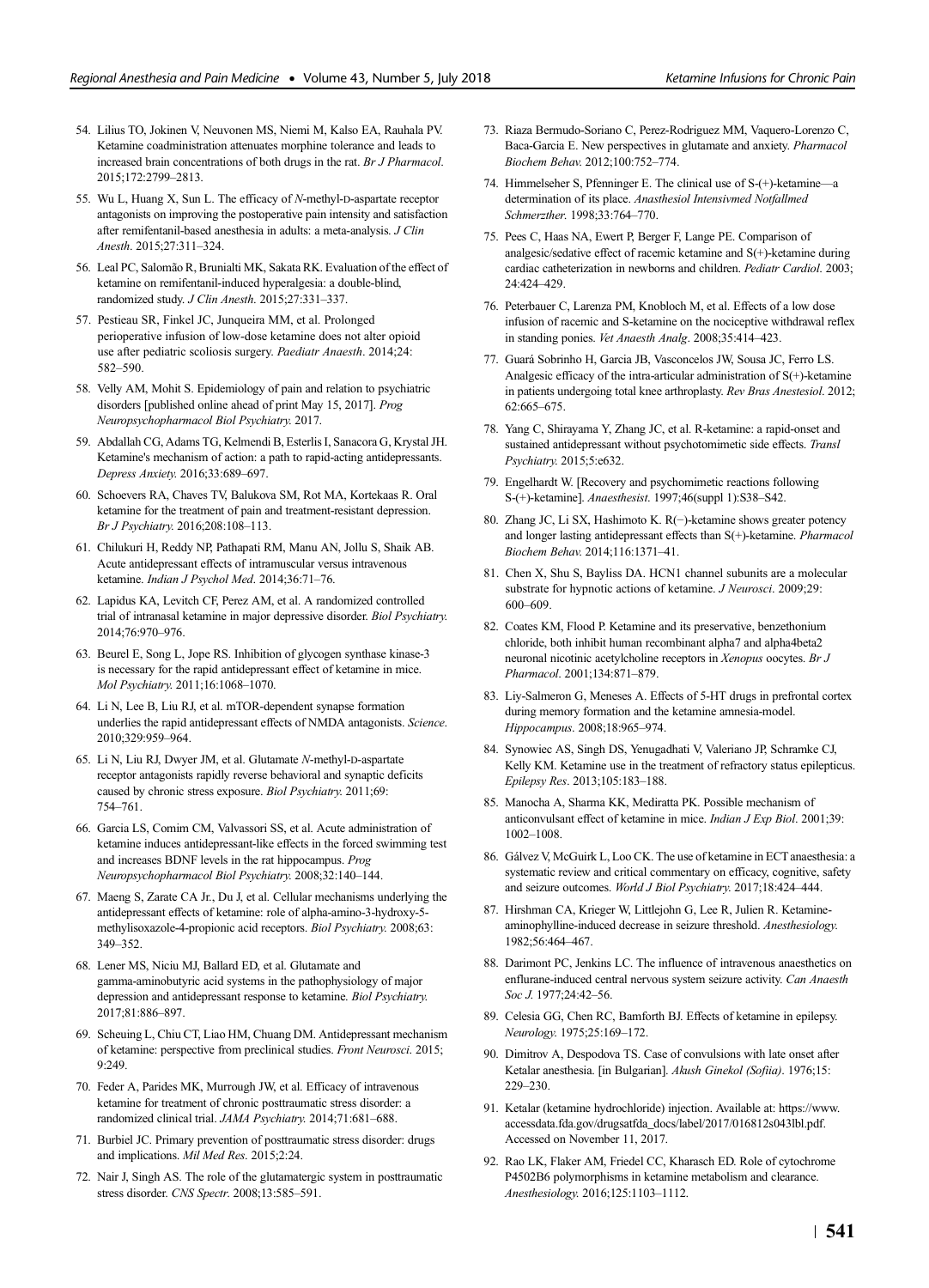- 93. Zheng X, Fang P, Bao SS, Lin D, Cai JP, Hu GX. Function of 38 variants CYP2C9 polymorphism on ketamine metabolism in vitro. J Pharmacol Sci. 2017:135:8-13.
- 94. Singh NS, Zarate CA Jr, Moaddel R, Bernier M, Wainer IW. What is hydroxynorketamine and what can it bring to neurotherapeutics? Expert Rev Neurother. 2014;14:1239–1242.
- 95. Zanos P, Moaddel R, Morris PJ, et al. NMDAR inhibition-independent antidepressant actions of ketamine metabolites. Nature. 2016;533: 481–486.
- 96. Kurdi MS, Theerth KA, Deva RS. Ketamine: current applications in anesthesia, pain, and critical care. Anesth Essays Res. 2014;8:283–290.
- 97. Soliman MG, Brindle GF, Kuster G. Response to hypercapnia under ketamine anaesthesia. Can Anaesth Soc J. 1975;22:486–494.
- 98. Fisher AD, Rippee B, Shehan H, Conklin C, Mabry RL. Prehospital analgesia with ketamine for combat wounds: a case series. J Spec Oper Med. 2014;14:11–17.
- 99. Sprung J, Schuetz SM, Stewart RW, Moravec CS. Effects of ketamine on the contractility of failing and nonfailing human heart muscles in vitro. Anesthesiology. 1998;88:1202–1210.
- 100. MacPherson RD, Woods D, Penfold J. Ketamine and midazolam delivered by patient-controlled analgesia in relieving pain associated with burns dressings. Clin J Pain. 2008;24:568–571.
- 101. Lenze EJ, Farber NB, Kharasch E, et al. Ninety-six hour ketamine infusion with co-administered clonidine for treatment-resistant depression: a pilot randomised controlled trial. World J Biol Psychiatry. 2016;17:230–238.
- 102. White MC, Karsli C. Long-term use of an intravenous ketamine infusion in a child with significant burns. Paediatr Anaesth. 2007;17:1102–1104.
- 103. Domino EF. Taming the ketamine tiger. 1965. Anesthesiology. 2010;113: 678–684.
- 104. Laulin JP, Maurette P, Corcuff JB, Rivat C, Chauvin M, Simonnet G. The role of ketamine in preventing fentanyl-induced hyperalgesia and subsequent acute morphine tolerance. Anesth Analg. 2002;94:1263–1269.
- 105. Richebé P, Rivat C, Rivalan B, Maurette P, Simonnet G. Low doses ketamine: antihyperalgesic drug, non-analgesic. [in French]. Ann Fr Anesth Reanim. 2005;24:1349–1359.
- 106. Tawfic QA. A review of the use of ketamine in pain management. J Opioid Manag. 2013;9:379–388.
- 107. Prommer EE. Ketamine for pain: an update of uses in palliative care. J Palliat Med. 2012;15:474–483.
- 108. Ghasemi M, Phillips C, Trillo L, de Miguel Z, Das D, Salehi A. The role of NMDA receptors in the pathophysiology and treatment of mood disorders. Neurosci Biobehav Rev. 2014;47:336–358.
- 109. Lin CH, Huang YJ, Lin CJ, Lane HY, Tsai GE. NMDA neurotransmission dysfunction in mild cognitive impairment and Alzheimer's disease. Curr Pharm Des. 2014;20:5169–5179.
- 110. Alshuft HM, Condon LA, Dineen RA, Auer DP. Cerebral cortical thickness in chronic pain due to knee osteoarthritis: the effect of pain duration and pain sensitization. PLoS One. 2016;11:e0161687.
- 111. De Kock M, Loix S, Lavand'homme P. Ketamine and peripheral inflammation. CNS Neurosci Ther. 2013;19:403–410.
- 112. Vranken JH. Elucidation of pathophysiology and treatment of neuropathic pain. Cent Nerv Syst Agents Med Chem. 2012;12:304–314.
- 113. Woolf CJ, Thompson SW. The induction and maintenance of central sensitization is dependent on N-methyl-D-aspartic acid receptor activation; implications for the treatment of post-injury pain hypersensitivity states. Pain. 1991;44:293–299.
- 114. Seminowicz DA, Wideman TH, Naso L, et al. Effective treatment of chronic low back pain in humans reverses abnormal brain anatomy and function. J Neurosci. 2011;31:7540–7550.
- 115. Čeko M, Shir Y, Ouellet JA, Ware MA, Stone LS, Seminowicz DA. Partial recovery of abnormal insula and dorsolateral prefrontal connectivity to

cognitive networks in chronic low back pain after treatment. Hum Brain Mapp. 2015;36:2075–2092.

- 116. Kregel J, Vuijk PJ, Descheemaeker F, et al. The Dutch Central Sensitization Inventory (CSI): factor analysis, discriminative power, and test-retest reliability. Clin J Pain. 2016;32:624–630.
- 117. Eichenberger U, Neff F, Sveticic G, et al. Chronic phantom limb pain: the effects of calcitonin, ketamine, and their combination on pain and sensory thresholds. Anesth Analg. 2008;106:1265–1273.
- 118. Kvarnström A, Karlsten R, Quiding H, Emanuelsson BM, Gordh T. The effectiveness of intravenous ketamine and lidocaine on peripheral neuropathic pain. Acta Anaesthesiol Scand. 2003;47:868–877.
- 119. Kvarnström A, Karlsten R, Quiding H, Gordh T. The analgesic effect of intravenous ketamine and lidocaine on pain after spinal cord injury. Acta Anaesthesiol Scand. 2004;48:498–506.
- 120. Baad-Hansen L, Juhl GI, Jensen TS, Brandsborg B, Svensson P. Differential effect of intravenous S-ketamine and fentanyl on atypical odontalgia and capsaicin-evoked pain. Pain. 2007;129:46–54.
- 121. Nickel FT, Ott S, Möhringer S, et al. Effects of different anesthetics on pain processing in an experimental human pain model. Pain Pract. 2016; 16:820–830.
- 122. Kiefer RT, Rohr P, Ploppa A, et al. A pilot open-label study of the efficacy of subanesthetic isomeric S(+)-ketamine in refractory CRPS patients. Pain Med. 2008;9:44–54.
- 123. Schwartzman RJ, Alexander GM, Grothusen JR, Paylor T, Reichenberger E, Perreault M. Outpatient intravenous ketamine for the treatment of complex regional pain syndrome: a double-blind placebo controlled study. Pain. 2009;147:107–115.
- 124. Tajerian M, Leu D, Yang P, Huang TT, Kingery WS, Clark JD. Differential efficacy of ketamine in the acute versus chronic stages of complex regional pain syndrome in mice. Anesthesiology. 2015;123:1435–1447.
- 125. Zhang LM, Zhou WW, Ji YJ, et al. Anxiolytic effects of ketamine in animal models of posttraumatic stress disorder. Psychopharmacology (Berl). 2015;232:663–672.
- 126. Juven-Wetzler A, Cohen H, Kaplan Z, Kohen A, Porat O, Zohar J. Immediate ketamine treatment does not prevent posttraumatic stress responses in an animal model for PTSD. Eur Neuropsychopharmacol. 2014;24:469–479.
- 127. Morena M, Berardi A, Peloso A, et al. Effects of ketamine, dexmedetomidine and propofol anesthesia on emotional memory consolidation in rats: consequences for the development of post-traumatic stress disorder. Behav Brain Res. 2017;329:215–220.
- 128. Scheidegger M, Henning A, Walter M, et al. Ketamine administration reduces amygdalo-hippocampal reactivity to emotional stimulation. Hum Brain Mapp. 2016;37:1941–1952.
- 129. Li CT, Chen MH, Lin WC, et al. The effects of low-dose ketamine on the prefrontal cortex and amygdala in treatment-resistant depression: a randomized controlled study. Hum Brain Mapp. 2016;37:1080–1090.
- 130. Hasler G, Drevets WC, Manji HK, Charney DS. Discovering endophenotypes for major depression. Neuropsychopharmacology. 2004; 29:1765–1781.
- 131. Stewart AM, Nguyen M, Poudel MK, et al. The failure of anxiolytic therapies in early clinical trials: what needs to be done. Expert Opin Investig Drugs. 2015;24:543–556.
- 132. Khan A, Schwartz K. Study designs and outcomes in antidepressant clinical trials. Essent Psychopharmacol. 2005;6:221–226.
- 133. Laskowski K, Stirling A, McKay WP, Lim HJ. A systematic review of intravenous ketamine for postoperative analgesia. Can J Anaesth. 2011; 58:911–923.
- 134. Bell RF, Dahl JB, Moore RA, Kalso E. Peri-operative ketamine for acute post-operative pain: a quantitative and qualitative systematic review (Cochrane review). Acta Anaesthesiol Scand. 2005;49:1405–1428.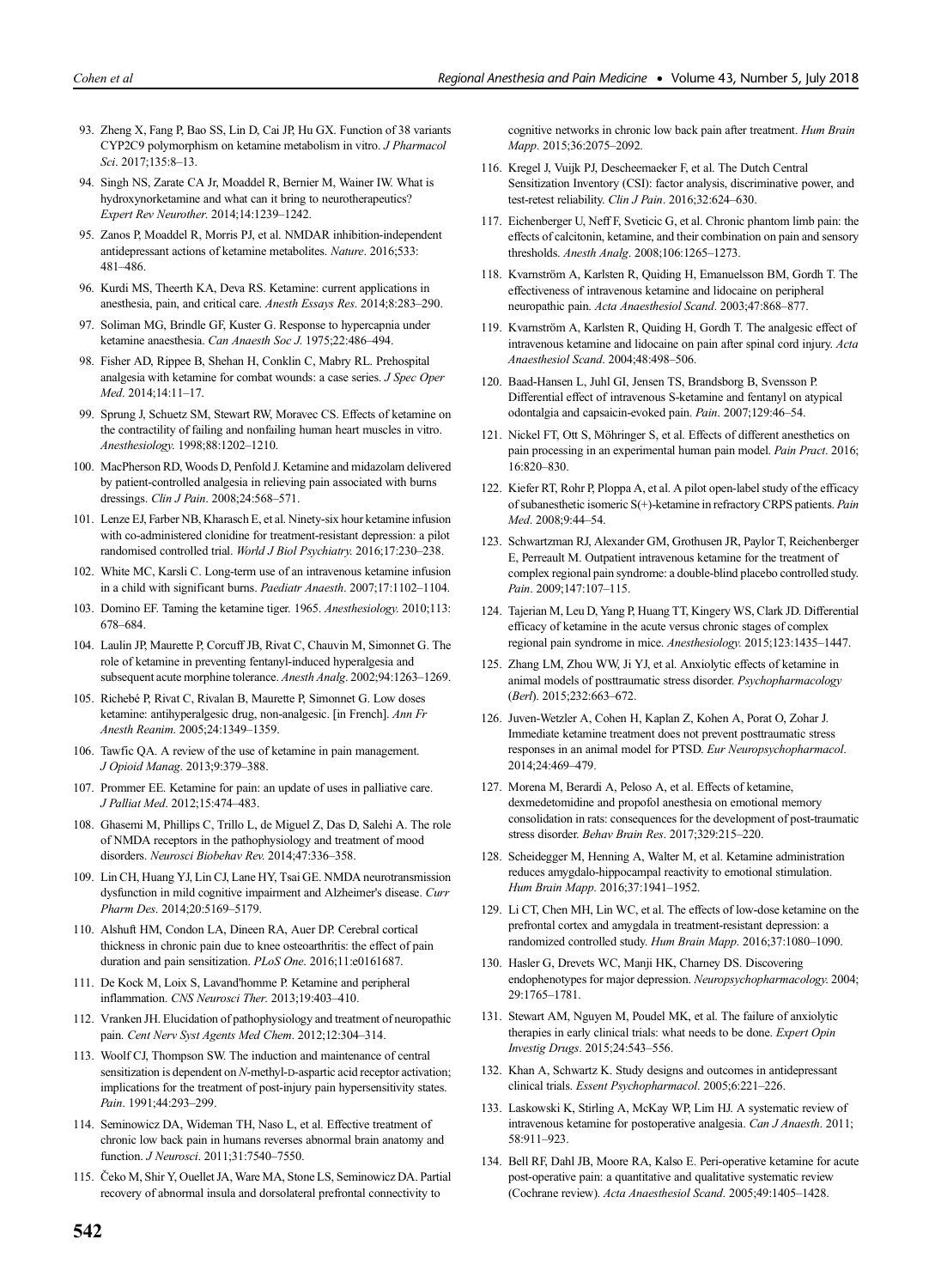- 135. Jouguelet-Lacoste J, LaColla L, Schilling D, Chelly JE. The use of intravenous infusion or single dose of low-dose ketamine for postoperative analgesia: a review of the current literature. Pain Med. 2015; 16:383–403.
- 136. Elia N, Tramèr MR. Ketamine and postoperative pain—a quantitative systematic review of randomised trials. Pain. 2005;113:61–70.
- 137. Elliott K, Minami N, Kolesnikov YA, Pasternak GW, Inturrisi CE. The NMDA receptor antagonists, LY274614 and MK-801, and the nitric oxide synthase inhibitor, NG-nitro-L-arginine, attenuate analgesic tolerance to the mu-opioid morphine but not to kappa opioids. Pain. 1994;56:69–75.
- 138. Wenzel JT, Schwenk ES, Baratta JL, Viscusi ER. Managing opioid-tolerant patients in the perioperative surgical home. Anesthesiol Clin. 2016;34:287–301.
- 139. Mahathanaruk M, Hitt J, de Leon-Casasola OA. Perioperative management of the opioid tolerant patient for orthopedic surgery. Anesthesiol Clin. 2014;32:923–932.
- 140. Loftus RW, Yeager MP, Clark JA, et al. Intraoperative ketamine reduces perioperative opiate consumption in opiate-dependent patients with chronic back pain undergoing back surgery. Anesthesiology. 2010;113: 639–646.
- 141. Barreveld AM, Correll DJ, Liu X, et al. Ketamine decreases postoperative pain scores in patients taking opioids for chronic pain: results of a prospective, randomized, double-blind study. Pain Med. 2013;14: 925–934.
- 142. Urban MK, Ya deau JT, Wukovits B, Lipnitsky JY. Ketamine as an adjunct to postoperative pain management in opioid tolerant patients after spinal fusions: a prospective randomized trial. HSS J. 2008;4:62–65.
- 143. Vaid P, Green T, Shinkaruk K, King-Shier K. Low-dose ketamine infusions for highly opioid-tolerant adults following spinal surgery: a retrospective before-and-after study. Pain Manag Nurs. 2016;17:150–158.
- 144. Subramaniam K, Akhouri V, Glazer PA, et al. Intra- and postoperative very low dose intravenous ketamine infusion does not increase pain relief after major spine surgery in patients with preoperative narcotic analgesic intake. Pain Med. 2011;12:1276–1283.
- 145. Assouline B, Tramèr MR, Kreienbühl L, Elia N. Benefit and harm of adding ketamine to an opioid in a patient-controlled analgesia device for the control of postoperative pain: systematic review and meta-analyses of randomized controlled trials with trial sequential analyses. Pain. 2016; 157:2854–2864.
- 146. Wang L, Johnston B, Kaushal A, Cheng D, Zhu F, Martin J. Ketamine added to morphine or hydromorphone patient-controlled analgesia for acute postoperative pain in adults: a systematic review and meta-analysis of randomized trials. Can J Anaesth. 2016;63:311–325.
- 147. Uprety D, Baber A, Foy M. Ketamine infusion for sickle cell pain crisis refractory to opioids: a case report and review of literature. Ann Hematol. 2014;93:769–771.
- 148. Jennings CA, Bobb BT, Noreika DM, Coyne PJ. Oral ketamine for sickle cell crisis pain refractory to opioids. J Pain Palliat Care Pharmacother. 2013;27:150–154.
- 149. Meals CG, Mullican BD, Shaffer CM, Dangerfield PF, Ramirez RP. Ketamine infusion for sickle cell crisis pain in an adult. J Pain Symptom Manage. 2011;42:e7–e9.
- 150. Tawfic QA, Faris AS, Kausalya R. The role of a low-dose ketamine-midazolam regimen in the management of severe painful crisis in patients with sickle cell disease. J Pain Symptom Manage. 2014;47: 334–340.
- 151. Losing AK, Jones JM, Keric A, Briggs SE, Leedahl DD. Ketamine infusion therapy as an alternative pain control strategy in patients with multi-trauma including rib fracture; case report and literature review. Bull Emerg Trauma. 2016;4:165–169.
- 152. Max MB, Byas-Smith MG, Gracely RH, Bennett GJ. Intravenous infusion of the NMDA antagonist, ketamine, in chronic posttraumatic pain with

allodynia: a double-blind comparison to alfentanil and placebo. Clin Neuropharmacol. 1995;18:360–368.

- 153. Gottrup H, Bach FW, Juhl G, Jensen TS. Differential effect of ketamine and lidocaine on spontaneous and mechanical evoked pain in patients with nerve injury pain. Anesthesiology. 2006;104:527–536.
- 154. Eide PK, Stubhaug A, Stenehjem AE. Central dysesthesia pain after traumatic spinal cord injury is dependent on N-methyl-D-aspartate receptor activation. Neurosurgery. 1995;37:1080–1087.
- 155. Amr YM. Multi-day low dose ketamine infusion as adjuvant to oral gabapentin in spinal cord injury related chronic pain: a prospective, randomized, double blind trial. Pain Physician. 2010;13:245–249.
- 156. Nikolajsen L, Hansen CL, Nielsen J, Keller J, Arendt-Nielsen L, Jensen TS. The effect of ketamine on phantom pain: a central neuropathic disorder maintained by peripheral input. Pain. 1996;67:69–77.
- 157. Eide PK, Jørum E, Stubhaug A, Bremnes J, Breivik H. Relief of post-herpetic neuralgia with the N-methyl-D-aspartic acid receptor antagonist ketamine: a double-blind, cross-over comparison with morphine and placebo. Pain. 1994;58:347–354.
- 158. Sorensen J, Bengtsson A, Backman E, Henriksson KG, Bengtsson M. Pain analysis in patients with fibromyalgia. Effects of intravenous morphine, lidocaine, and ketamine. Scand J Rheumatol. 1995;24: 360–365.
- 159. Sorensen J, Bengtsson A, Ahlner J, Henriksson KG, Ekselius L, Bengtsson M. Fibromyalgia—are there different mechanisms in the processing of pain? A double blind crossover comparison of analgesic drugs. J Rheumatol. 1997;24:1615–1621.
- 160. Noppers I, Niesters M, Swartjes M, et al. Absence of long-term analgesic effect from a short-term S-ketamine infusion on fibromyalgia pain: a randomized, prospective, double blind, active placebo-controlled trial. Eur J Pain. 2011;15:942–949.
- 161. Sigtermans MJ, van Hilten JJ, Bauer MC, et al. Ketamine produces effective and long-term pain relief in patients with complex regional pain syndrome type 1. Pain. 2009;145:304–311.
- 162. Mitchell AC, Fallon MT. A single infusion of intravenous ketamine improves pain relief in patients with critical limb ischaemia: results of a double blind randomised controlled trial. Pain. 2002;97:275–281.
- 163. Persson J, Hasselstrom J, Wiklund B, Heller A, Svensson JO, Gustafsson LL. The analgesic effect of racemic ketamine in patients with chronic ischemic pain due to lower extremity arteriosclerosis obliterans. Acta Anaesthesiol Scand. 1998;42:750–758.
- 164. Salas S, Frasca M, Planchet-Barraud B, et al. Ketamine analgesic effect by continuous intravenous infusion in refractory cancer pain: considerations about the clinical research in palliative care. *J Palliat Med.* 2012;15: 287–293.
- 165. Granata L, Niebergall H, Langner R, Agosti R, Sakellaris L. Ketamine I.V. for the treatment of cluster headaches: an observational study [in German]. Schmerz. 2016;30:286–288.
- 166. Moisset X, Clavelou P, Lauxerois M, Dallel R, Picard P. Ketamine infusion combined with magnesium as a therapy for intractable chronic cluster headache: report of two cases. Headache. 2017;57:1261–1264.
- 167. Pomeroy JL, Marmura MJ, Nahas SJ, Viscusi ER. Ketamine infusions for treatment refractory headache. Headache. 2017;57:276–282.
- 168. Nicolodi M, Sicuteri F. Exploration of NMDA receptors in migraine: therapeutic and theoretic implications. Int J Clin Pharmacol Res. 1995;15: 181–189.
- 169. Afridi SK, Giffin NJ, Kaube H, Goadsby PJ. A randomized controlled trial of intranasal ketamine in migraine with prolonged aura. Neurology. 2013; 80:642–647.
- 170. Hrobjartsson A, Thomsen AS, Emanuelsson F, et al. Observer bias in randomised clinical trials with binary outcomes: systematic review of trials with both blinded and non-blinded outcome assessors. BMJ. 2012;344:e1119.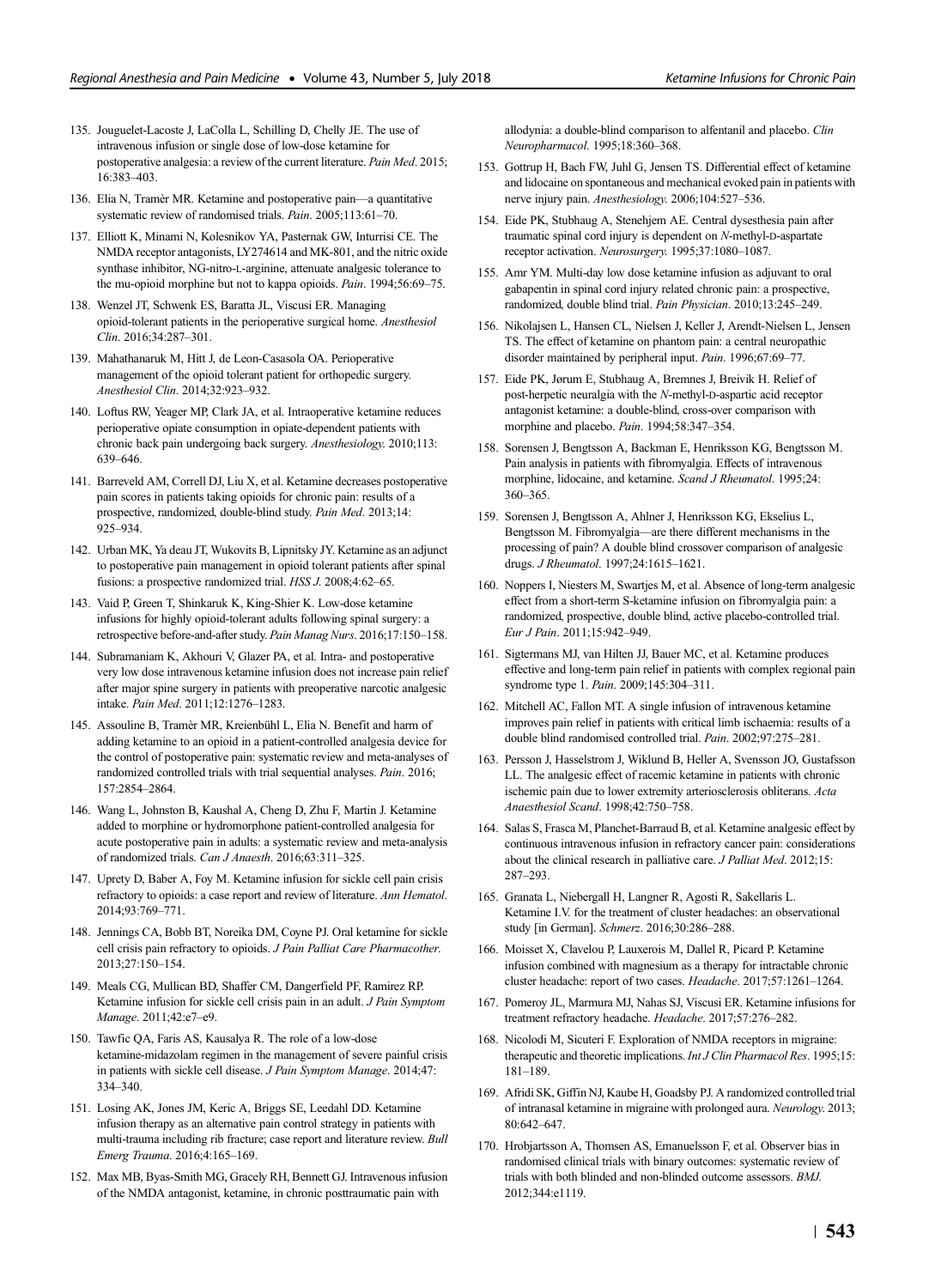- 171. Savovic J, Jones HE, Altman DG, et al. Influence of reported study design characteristics on intervention effect estimates from randomized, controlled trials. Ann Intern Med. 2012;157:429–438.
- 172. Wood L, Egger M, Gluud LL, et al. Empirical evidence of bias in treatment effect estimates in controlled trials with different interventions and outcomes: meta-epidemiological study. BMJ. 2008;336:601–605.
- 173. Gooding JM, Dimick AR, Tavakoli M, Corssen G. A physiologic analysis of cardiopulmonary responses to ketamine anesthesia in noncardiac patients. Anesth Analg. 1977;56:813–816.
- 174. Waxman K, Shoemaker WC, Lippmann M. Cardiovascular effects of anesthetic induction with ketamine. Anesth Analg. 1980;59:355–358.
- 175. Niesters M, Martini C, Dahan A. Ketamine for chronic pain: risks and benefits. Br J Clin Pharmacol. 2014;77:357–367.
- 176. Craven R. Ketamine. Anaesthesia. 2007;62(suppl 1):48–53.
- 177. Reich DL, Silvay G. Ketamine: an update on the first twenty-five years of clinical experience. Can J Anaesth. 1989;36:186–197.
- 178. Gomes LM, Garcia JB, Ribamar JS Jr, Nascimento AG. Neurotoxicity of subarachnoid preservative-free S(+)-ketamine in dogs. Pain Physician. 2011;14:83–90.
- 179. Walker SM, Westin BD, Deumens R, Grafe M, Yaksh TL. Effects of intrathecal ketamine in the neonatal rat: evaluation of apoptosis and long-term functional outcome. Anesthesiology. 2010;113:147–159.
- 180. Vranken JH, Troost D, de Haan P, et al. Severe Toxic damage to the rabbit spinal cord after intrathecal administration of preservative-free S(+)-ketamine. Anesthesiology. 2006;105:813–818.
- 181. Rojas AC, Alves JG, Moreira EL, et al. The effects of subarachnoid administration of preservative-free S(+)-ketamine on spinal cord and meninges in dogs. Anesth Analg. 2012;114:450–455.
- 182. Errando CL, Sifre C, Moliner S, et al. Subarachnoid ketamine in swine—pathological findings after repeated doses: acute toxicity study. Reg Anesth Pain Med. 1999;24:146–152.
- 183. Deer TR, Pope AJ, Hayek SM, et al. The Poly-Analgesic Consensus Conference (PACC): recommendations for intrathecal drug delivery: guidance for improving safety and mitigating risks. Neuromodulation. 2017;20:155–176.
- 184. Schwenk ES, Goldberg SF, Patel RD, et al. Adverse drug effects and preoperative medication factors related to perioperative low-dose ketamine infusions. Reg Anesth Pain Med. 2016;41:482–487.
- 185. Wai MS, Chan WM, Zhang AQ, Wu Y, Yew DT. Long-term ketamine and ketamine plus alcohol treatments produced damages in liver and kidney. Hum Exp Toxicol. 2012;31:877–886.
- 186. Bell RF. Ketamine for chronic noncancer pain: concerns regarding toxicity. Curr Opin Support Palliat Care. 2012;6:183–187.
- 187. Rajandram R, Yap NY, Ong TA, et al. Oral ketamine induced pathological changes of the urinary tract in a rat model. Malays J Pathol. 2017;39: 47–53.
- 188. Wong GL, Tam YH, Ng CF, et al. Liver injury is common among chronic abusers of ketamine. Clin Gastroenterol Hepatol. 2014;12: 1759–1762.
- 189. Noppers IM, Niesters M, Aarts LP, et al. Drug-induced liver injury following a repeated course of ketamine treatment for chronic pain in CRPS type 1 patients: a report of 3 cases. Pain. 2011;152:2173–2178.
- 190. Morgan CJ, Curran HV. Ketamine use: a review. Addiction. 2011;107: 27–38.
- 191. Jhang JF, Hsu YH, Kuo HC. Possible pathophysiology of ketamine-related cystitis and associated treatment strategies. Int J Urol. 2015;22:816–825.
- 192. Shahani R, Streutker C, Dickson B, Stewart RJ. Ketamine-associated ulcerative cystitis: a new clinical entity. Urology. 2007;69:810–812.
- 193. Chen CH, Lee MH, Chen YC, Lin MF. Ketamine-snorting associated cystitis. J Formos Med Assoc. 2011;110:787–791.
- 194. Grégoire MC, MacLellan DL, Finley GA. A pediatric case of ketamine-associated cystitis (letter-to-the-editor re: Shahani R, Streutker C, Dickson B, et al. Ketamine-associated ulcerative cystitis: a new clinical entity. Urology 2007;69: 810–812). Urology. 2007;71: 1232–1233.
- 195. Drayna PC, Estrada C, Wang W, Saville BR, Arnold DH. Ketamine sedation is not associated with clinically meaningful elevation of intraocular pressure. Am J Emerg Med. 2012;30:1215–1218.
- 196. Goldberg ME, Domsky R, Scaringe D, et al. Multi-day low dose ketamine infusion for the treatment of complex regional pain syndrome. Pain Physician. 2005;8:175–179.
- 197. Backonja M, Arndt G, Gombar KA, Check B, Zimmermann M. Response of chronic neuropathic pain syndromes to ketamine: a preliminary study. Pain. 1994;56:51–57.
- 198. Felsby S, Nielsen J, Arendt-Nielsen L, Jensen TS. NMDA receptor blockade in chronic neuropathic pain: a comparison of ketamine and magnesium chloride. Pain. 1996;64:283–291.
- 199. Jørum E, Warncke T, Stubhaug A. Cold allodynia and hyperalgesia in neuropathic pain: the effect of N-methyl-D-aspartate (NMDA) receptor antagonist ketamine—a double-blind, cross-over comparison with alfentanil and placebo. Pain. 2003;101:229–235.
- 200. American Society of Anesthesiologists. Practice guidelines for sedation and analgesia by non-anesthesiologists. Anesthesiology. 2002;96: 1004–1017.
- 201. Amr YM. Epidural ketamine in post spinal cord injury–related chronic pain. Anesth Essays Res. 2011;5:83–86.
- 202. Ketamine hydrochloride—drug summary. Available at: [http://www.pdr.](http://www.pdr.net/drug-summary/Ketalar-ketamine-hydrochloride-1999) [net/drug-summary/Ketalar-ketamine-hydrochloride-1999](http://www.pdr.net/drug-summary/Ketalar-ketamine-hydrochloride-1999). Accessed January 31, 2017.
- 203. Ahern TL, Herring AA, Anderson ES, Madia VA, Fahimi J, Frazee BW. The first 500: initial experience with widespread use of low-dose ketamine for acute pain management in the ED. Am J Emerg Med. 2015;33:197–201.
- 204. Ahern TL, Herring AA, Miller S, Frazee BW. Low-dose ketamine infusion for emergency department patients with severe pain. Pain Med. 2015;16:1402–1409.
- 205. Gorlin AW, Rosenfeld DM, Ramakrishna H. Intravenous sub-anesthetic ketamine for perioperative analgesia. J Anaesthesiol Clin Pharmacol. 2016;32:160–167.
- 206. Dundee JW, Fee JP, Moore J, McIlroy PD, Wilson DB. Changes in serum enzyme levels following ketamine infusions. Anaesthesia. 1980;35: 12–16.
- 207. Murphy EJ. Acute pain management pharmacology for the patient with concurrent renal or hepatic disease. Anaesth Intensive Care. 2005;33: 311–322.
- 208. Cohen L, Athaide V, Wickham ME, Doyle-Waters MM, Rose NG, Hohl CM. The effect of ketamine on intracranial and cerebral perfusion pressure and health outcomes: a systematic review. Ann Emerg Med. 2015;65:43–51.
- 209. Zeiler FA, Teitelbaum J, West M, Gillman LM. The ketamine effect on intracranial pressure in nontraumatic neurological illness. J Crit Care. 2014;29:1096–1106.
- 210. Guerra F. Ketamine and angina. Anesthesiology. 1978;155.
- 211. Ward J, Standage C. Angina pain precipitated by a continuous subcutaneous infusion of ketamine. J Pain Symptom Manage. 2003;25:6–7.
- 212. Kraus C, Lanzenberger R, Kasper S. Ketamine for the treatment of depression. JAMA Psychiatry. 2017;74:970.
- 213. Lahti AC, Holcomb HH, Medoff DR, Tamminga CA. Ketamine activates psychosis and alters limbic blood flow in schizophrenia. Neuroreport. 1995;6:869–872.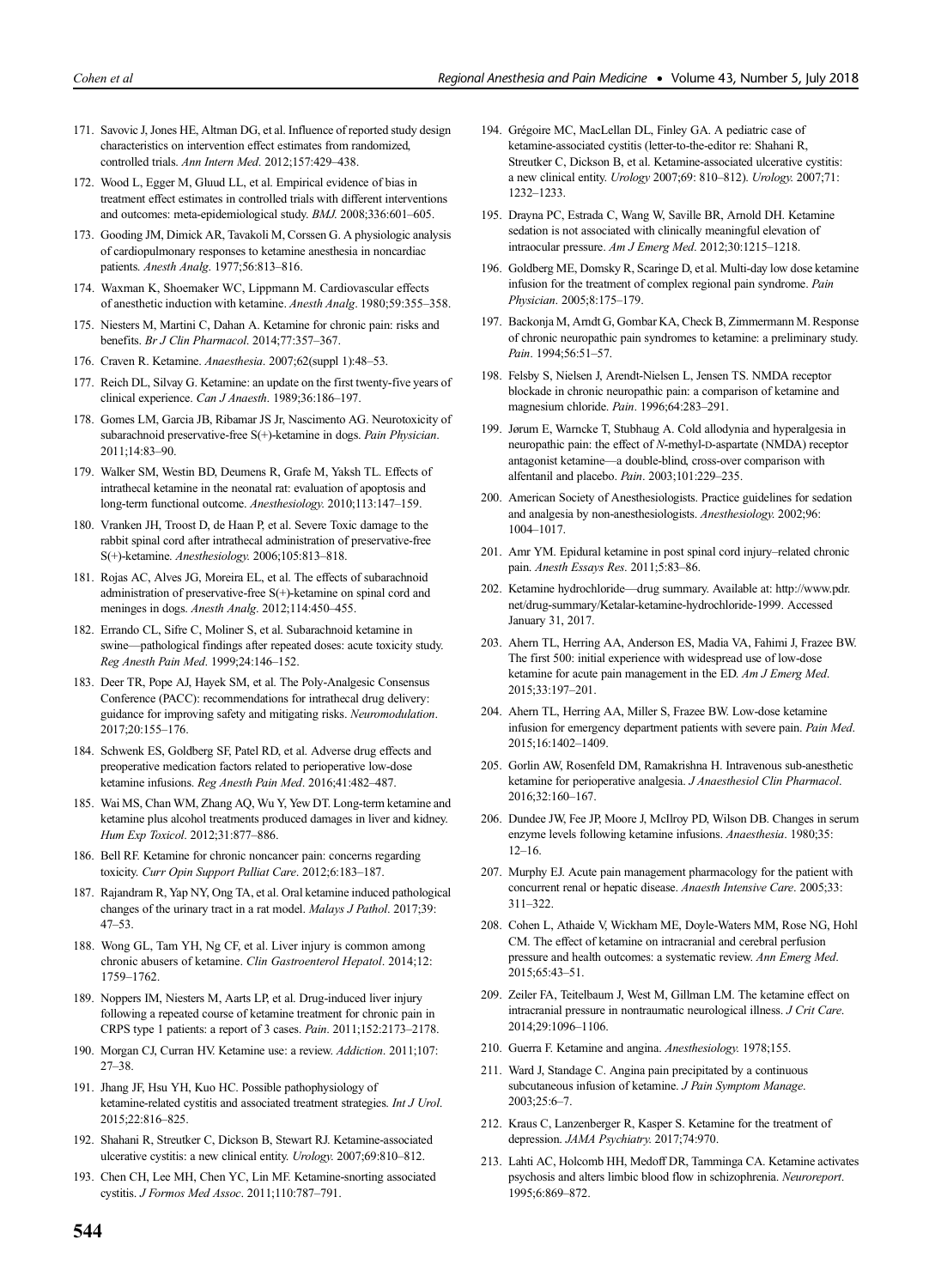- 214. Epocrates. Ketamine: contraindications/cautions. Available at: [https://](https://online.epocrates.com/u/1031970/ketamine/Contraindications+Cautions) [online.epocrates.com/u/1031970/ketamine/Contraindications+Cautions](https://online.epocrates.com/u/1031970/ketamine/Contraindications+Cautions). Accessed January 18, 2018.
- 215. WebMD. Who should not take ketamine HCL syringe? Available at: [https://www.webmd.com/drugs/2/drug-156554/ketamine-intravenous/](https://www.webmd.com/drugs/2/drug-156554/ketamine-intravenous/details/list-contraindications) [details/list-contraindications.](https://www.webmd.com/drugs/2/drug-156554/ketamine-intravenous/details/list-contraindications) Accessed January 18, 2018.
- 216. Davis FA. Ketamine drug monograph. Available at: [https://davisplus.](https://davisplus.fadavis.com/3976/meddeck/pdf/ketamine.pdf) [fadavis.com/3976/meddeck/pdf/ketamine.pdf.](https://davisplus.fadavis.com/3976/meddeck/pdf/ketamine.pdf) Accessed January 18, 2018.
- 217. Pal HR, Berry N, Kumar R, Ray R. Ketamine dependence. Anaesth Intensive Care. 2002;30:382–384.
- 218. Chou R, Fanciullo GJ, Fine PG, Miaskowski C, Passik SD, Portenoy RK. Opioids for chronic noncancer pain: prediction and identification of aberrant drug-related behaviors: a review of the evidence for an American Pain Society and American Academy of Pain Medicine clinical practice guideline. J Pain. 2009;10:131–146.
- 219. Yang M, Qian C, Liu Y. Suboptimal treatment of diabetic peripheral neuropathic pain in the United States. Pain Med. 2015;16:2075–2083.
- 220. Xu Y, Hackett M, Carter G, et al. Effects of low-dose and very low-dose ketamine among patients with major depression: a systematic review and meta-analysis. Int J Neuropsychopharmacol. 2016;19:1–15.
- 221. Coyle CM, Laws KR. The use of ketamine as an antidepressant: a systematic review and meta-analysis. Hum Psychopharmacol. 2015;30: 152–163.
- 222. Szymkowicz SM, Finnegan N, Dale RM. A 12-month naturalistic observation of three patients receiving repeat intravenous ketamine infusions for their treatment-resistant depression. J Affect Disord. 2013; 147:416–420.
- 223. Lauritsen C, Mazuera S, Lipton RB, Ashina S. Intravenous ketamine for subacute treatment of refractory chronic migraine: a case series. J Headache Pain. 2016;17:106.
- 224. Huge V, Lauchart M, Magerl W, et al. Effects of low-dose intranasal (S)-ketamine in patients with neuropathic pain. Eur J Pain. 2010;14: 387–394.
- 225. Kiefer RT, Rohr P, Ploppa A, et al. Efficacy of ketamine in anesthetic dosage for the treatment of refractory complex regional pain syndrome: an open-label phase II study. Pain Med. 2008;9:1173–1201.
- 226. Noppers I, Niesters M, Aarts L, Smith T, Sarton E, Dahan A. Ketamine for the treatment of chronic non-cancer pain. Expert Opin Pharmacother. 2010;11:2417–2429.
- 227. Jafarinia M, Afarideh M, Tafakhori A, et al. Efficacy and safety of oral ketamine versus diclofenac to alleviate mild to moderate depression in chronic pain patients: a double-blind, randomized, controlled trial. J Affect Disord. 2016;204:1–8.
- 228. Ishizuka P, Garcia JB, Sakata R, Issy A, Mülich SL. Assessment of oral S+ ketamine associated with morphine for the treatment of oncologic pain. Rev Bras Anestesiol. 2007;57:19–31.
- 229. Lauretti G, Lima I, Reis M, Prado W, Pereira N. Oral ketamine and transdermal nitroglycerin as analgesic adjuvants to oral morphine therapy for cancer pain management. Anesthesiology. 1999;90:1528–1533.
- 230. Haines DR, Gaines SP. N of 1 randomised controlled trials of oral ketamine in patients with chronic pain. Pain. 1999;83:283–287.
- 231. Marchetti F, Coutaux A, Bellanger A, Magneux C, Bourgeois P, Mion G. Efficacy and safety of oral ketamine for the relief of intractable chronic pain: a retrospective 5-year study of 51 patients. Eur J Pain. 2015;19: 984–993.
- 232. Furuhashi-Yonaha A, Iida H, Asano T, Takeda T, Dohi S. Short- and long-term efficacy of oral ketamine in eight chronic-pain patients. Can J Anaesth. 2002;49:886–887.
- 233. Giorgetti R, Marcotulli D, Tagliabracci A, Schifano F. Effects of ketamine on psychomotor, sensory and cognitive functions relevant for driving ability. Forensic Sci Int. 2015;252:127–142.
- 234. Cohen SP, Chang AS, Larkin T, Mao J. The intravenous ketamine test: a predictive response tool for oral dextromethorphan treatment in neuropathic pain. Anesth Analg. 2004;99:1753–1759.
- 235. Cohen SP, Verdolin MH, Chang AS, Kurihara C, Morlando BJ, Mao J. The intravenous ketamine test predicts subsequent response to an oral dextromethorphan treatment regimen in fibromyalgia patients. J Pain. 2006;7:391–398.
- 236. Cohen SP, Wang S, Chen L, et al. An intravenous ketamine test as a predictive response tool in opioid-exposed patients with persistent pain. J Pain Symptom Manage. 2009;37:698–708.
- 237. Cohen SP, Kapoor SG, Rathmell JP. Intravenous infusion tests have limited utility for selecting long-term drug therapy in patients with chronic pain: a systematic review. Anesthesiology. 2009;111:416–431.
- 238. Collins S, Sigtermans M, Dahan A. NMDA receptor antagonists for the treatment of neuropathic pain. Pain Med. 2010;11:1726–1742.
- 239. Aiyer R, Mehta N, Gungor S, Gulati A. A systematic review of NMDA receptor antagonists for treatment of neuropathic pain in clinical practice. Clin J Pain. 2018;34:450–467.
- 240. Maneglia R, Cousin MT. A comparison between propofol and ketamine for anaesthesia in the elderly. Haemodynamic effects during induction and maintenance. Anaesthesia. 1988;43(suppl):109–111.
- 241. Kiefer RT, Rohr P, Ploppa A, Altemeyer KH, Schwartzman RJ. Complete recovery from intractable complex regional pain syndrome, CRPS-type I, following anesthetic ketamine and midazolam. Pain Pract. 2007;7: 147–150.
- 242. Stukus KS, Przybylowicz RW, Backes CH Jr, Cohen DM. Ventricular tachycardia after ketamine sedation for fracture reduction. Pediatr Emerg Care. 2014;30:730–732.
- 243. Strayer RJ, Nelson LS. Adverse events associated with ketamine for procedural sedation in adults. Am J Emerg Med. 2008;26:985–1028.
- 244. O'Connell NE, Wand BM, McAuley J, Marston L, Moseley GL. Interventions for treating pain and disability in adults with complex regional pain syndrome. Cochrane Database Syst Rev. 2013; 30:CD009416.
- 245. Correll GE, Maleki J, Gracely EJ, Muir JJ, Harbut RE. Subanesthetic ketamine infusion therapy: a retrospective analysis of a novel therapeutic approach to complex regional pain syndrome. Pain Med. 2004;5: 263–275.
- 246. American Society of Anesthesiologists. Statement on granting privileges for administration of moderate sedation to practitioners who are not anesthesia professionals (approved by the ASA House of Delegates on October 25, 2005, and reaffirmed on October 26, 2016). Available at: [http://www.asahq.org/~/media/Sites/ASAHQ/Files/Public/Resources/](http://www.asahq.org/~/media/Sites/ASAHQ/Files/Public/Resources/standards-guidelines/statement-on-granting-privileges-for-administration-of-moderate-sedation-to-practitioners.pdf) [standards-guidelines/statement-on-granting-privileges-for](http://www.asahq.org/~/media/Sites/ASAHQ/Files/Public/Resources/standards-guidelines/statement-on-granting-privileges-for-administration-of-moderate-sedation-to-practitioners.pdf)[administration-of-moderate-sedation-to-practitioners.pdf](http://www.asahq.org/~/media/Sites/ASAHQ/Files/Public/Resources/standards-guidelines/statement-on-granting-privileges-for-administration-of-moderate-sedation-to-practitioners.pdf). Accessed July 19, 2017.
- 247. Zorumski CF, Conway CR. Use of ketamine in clinical practice: a time for optimism and caution. JAMA Psychiatry. 2017;74:405–406.
- 248. Mailis A, Taenzer P. Evidence-based guideline for neuropathic pain interventional treatments: spinal cord stimulation, intravenous infusions, epidural injections and nerve blocks. Pain Res Manag. 2012;17: 150–158.
- 249. Vollenweider FX, Leenders KL, Oye I, Hell D, Angst J. Differential psychopathology and patterns of cerebral glucose utilisation produced by (S)- and (R)-ketamine in healthy volunteers using positron emission tomography (PET). Eur Neuropsychopharmacol. 1997;7:25–38.
- 250. Trivedi S, Kumar R, Tripathi AK, Mehta RK. A comparative study of dexmedetomidine and midazolam in reducing delirium caused by ketamine. J Clin Diagn Res. 2016;10:UC01–UC04.
- 251. Krystal JH, Karper LP, Bennett A, et al. Interactive effects of subanesthetic ketamine and subhypnotic lorazepam in humans. Psychopharmacology (Berl). 1998;135:213–229.